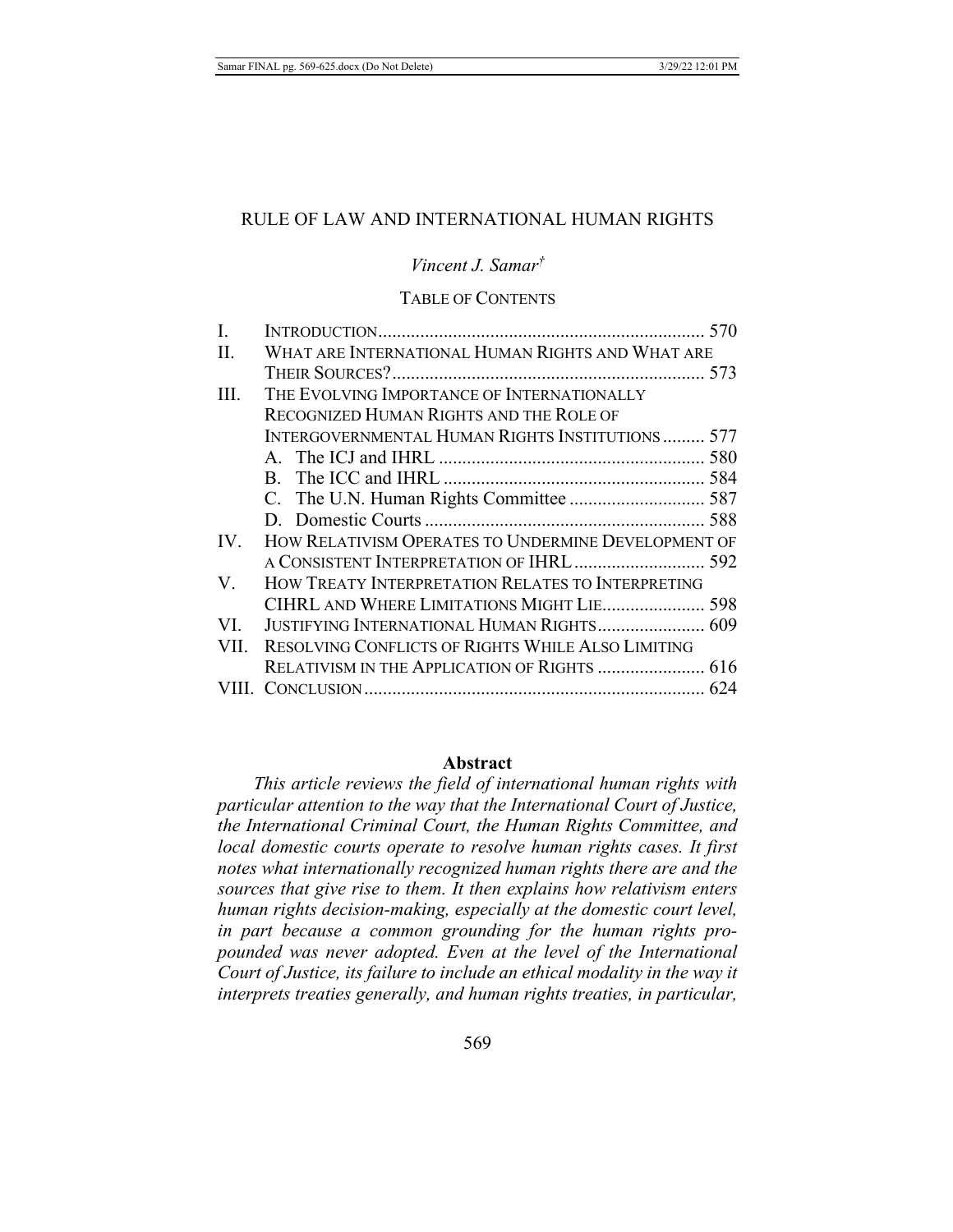can leave it floundering to present any consistent framework for its  $own$  human rights decision-making. The article then presents a philosophical theory to justify the human rights that are recognized, based  $\overline{a}$  on an objective criterion that can be developed to assist courts in de $c$ *iding conflicts of rights cases. Especially with respect to state domestic courts, the International Court of Justice can serve as a model to* be emulated were it to adopt this theoretical framework for future hu*man rights decision-making.* 

#### I. INTRODUCTION

Rule of law is a principle under which all persons, institutions, and entities are accountable to laws that are publicly promulgated, equally enforced, independently adjudicated, and consistent with international human rights principles.<sup>1</sup> This is true whether the laws are domestic American laws, international laws, or the laws of foreign nations. This description, however, presupposes that courts will interpret international human rights principles consistently, where consistency means that judgments handed down by courts will share a closely similar view of a right's scope, content, and justification.<sup>2</sup> Of course, there will be factual differences between cases leading to different results, but the basic understanding of the substance of the rights should be generally the same. In the United States, when circuit courts disagree on a constitutional principle's scope or content, the Supreme Court will occasionally step in to clarify so that the understanding is consistent across the country.<sup>3</sup> But this is not what happens with international human rights law ("IHRL"). IHRL, especially customary international human rights law ("CIHRL"), leaves interpretations of its provisions predominantly to domestic courts, with international courts

<sup>&</sup>lt;sup>†</sup> Vincent J. Samar is Lecturer in Philosophy at Loyola University Chicago, Associate Faculty in the Graduate School, and Adjunct Professor of Law at Loyola University Chicago Law School.

 $+$  U.N. Secretary-General, Guidance Note of the Secretary General: UN Approach to Rule of Law Assistance (Apr. 2008), https://www.un.org/ruleoflaw/files/RoL%20Guidance%20Note%20UN%20Approach%20FINAL.pdf /perma.cc/46KP-8C98].

<sup>&</sup>lt;sup>2</sup> Nils Engstad, *Consistency of the Case Law as a Prerequisite to Legal Cer*tainty: European and National Perspectives (Sept. 29, 2017), https://rm.coe.int/nilsengstad-president-of-the-council-of-europe-s-consultative-council/1680759572 [https://perma.cc/FAB3-Y6AD].

<sup>3</sup> Supreme Court Criteria, GOLDSTEIN & RUSSELL, P.C., https://www.goldsteinrussell.com/pro-bono/supreme-court-criteria/ [https://perma.cc/P66S-VMRN]  $($ last visited Jan. 12, 2022).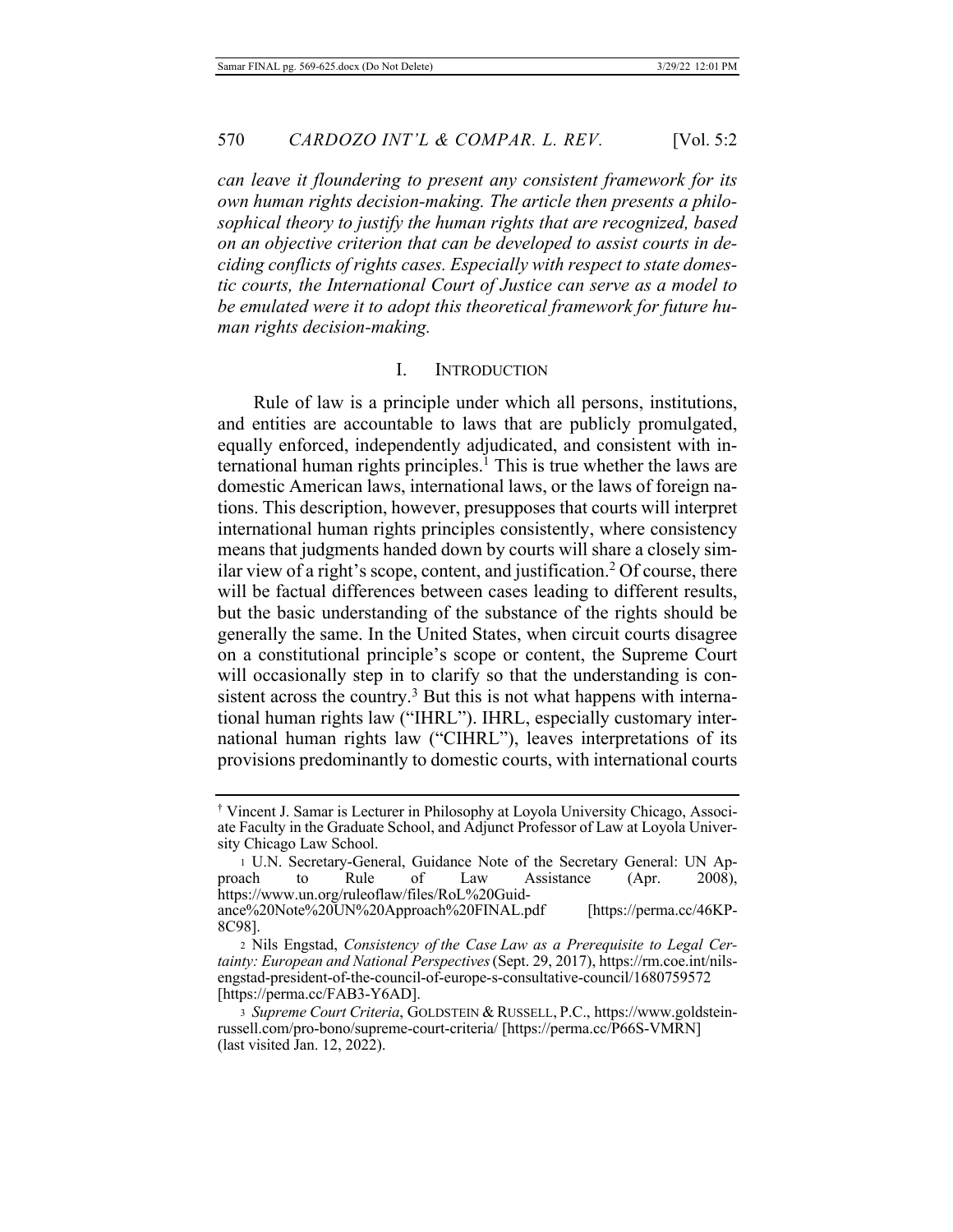occasionally interpreting CIHRL.<sup>4</sup> This framework gives rise to differences over what laws get enforced and by whom. Even where domestic courts are deemed competent to enforce these provisions, there is no guarantee that their interpretations of the same rights will be similar.

Consequently, relativism in human rights adjudication becomes a problem, especially where local religious or cultural differences are likely to be present. Moreover, even when the International Court of Justice ("ICJ") decides a human rights case,<sup>5</sup> its methods for interpreting the international documents are limited to primarily four modalities: "textual, systematic (or contextual), purposive (or teleological), and historical."<sup>6</sup> This is similar to the first four of six interpretative modalities, identified by Professor Philip Bobbitt, of how the U.S. Supreme Court interprets the American Constitution—historical/originalist, textual, structural, prudential, doctrinal, and ethical.<sup>7</sup> Notice, however, that the last two modes of interpretation that the U.S. Supreme Court uses are not part of the ICJ's approach, although arguably some room should be made for an ethical interpretation.

The doctrinal modality is not used as an interpretative method by the ICJ, and it was not used by its predecessor, the Permanent Court of International Justice ("PCIJ"), because "the stare decisis rule has been excluded since 1922"; this is true even though the ICJ and the International Criminal Court ("ICC") often refer to their previous decisions.<sup>8</sup> More importantly, the absence of an established ethical modality at the international level leaves domestic courts to, without much guidance, essentially assign their own understandings of the norms they apply. This, in turn, allows for more occurrences of inconsistency and relativism to develop (as will be discussed below)

<sup>4</sup> See generally Gábor Halmai, *Domestic Courts and International Human* Rights: The Use of International Human Rights Law in Domestic Cases, in SAGE HANDBOOK OF HUMAN RIGHTS 749-67 (A. Mihr & M. Gibney eds., 2014).

<sup>5</sup> For purposes of this proposal, I am putting to the side any focus on regional conventions, such as the European Convention on Human Rights, as might be focused upon by the European Court of Human Rights, or the American Convention on Human Rights, as might be followed by the Inter-American Court of Human Rights, in order to focus primarily on the Universal Declaration of Human Rights ("UDHR") and subsequent United Nations ("U.N.") covenants.

<sup>6</sup> Odile Ammann, The Interpretative Methods of International Law: What *They Are, and Why Use Them?, in DOMESTIC COURTS & THE INTERPRETATION* INTERNATIONAL LAW: METHODS AND REASONING BASED ON THE SWISS EXAMPLE 191, 195 (2020) (section references omitted).

<sup>7</sup> PHILIP BOBBITT, CONSTITUTIONAL INTERPRETATION 11-22 (1991).

 $8$  Gilbert Guillaume, The Use of Precedent by International Judges and Arbitrators, 2 J. INT'L DISP. SETTLEMENT 1, 5 (2011).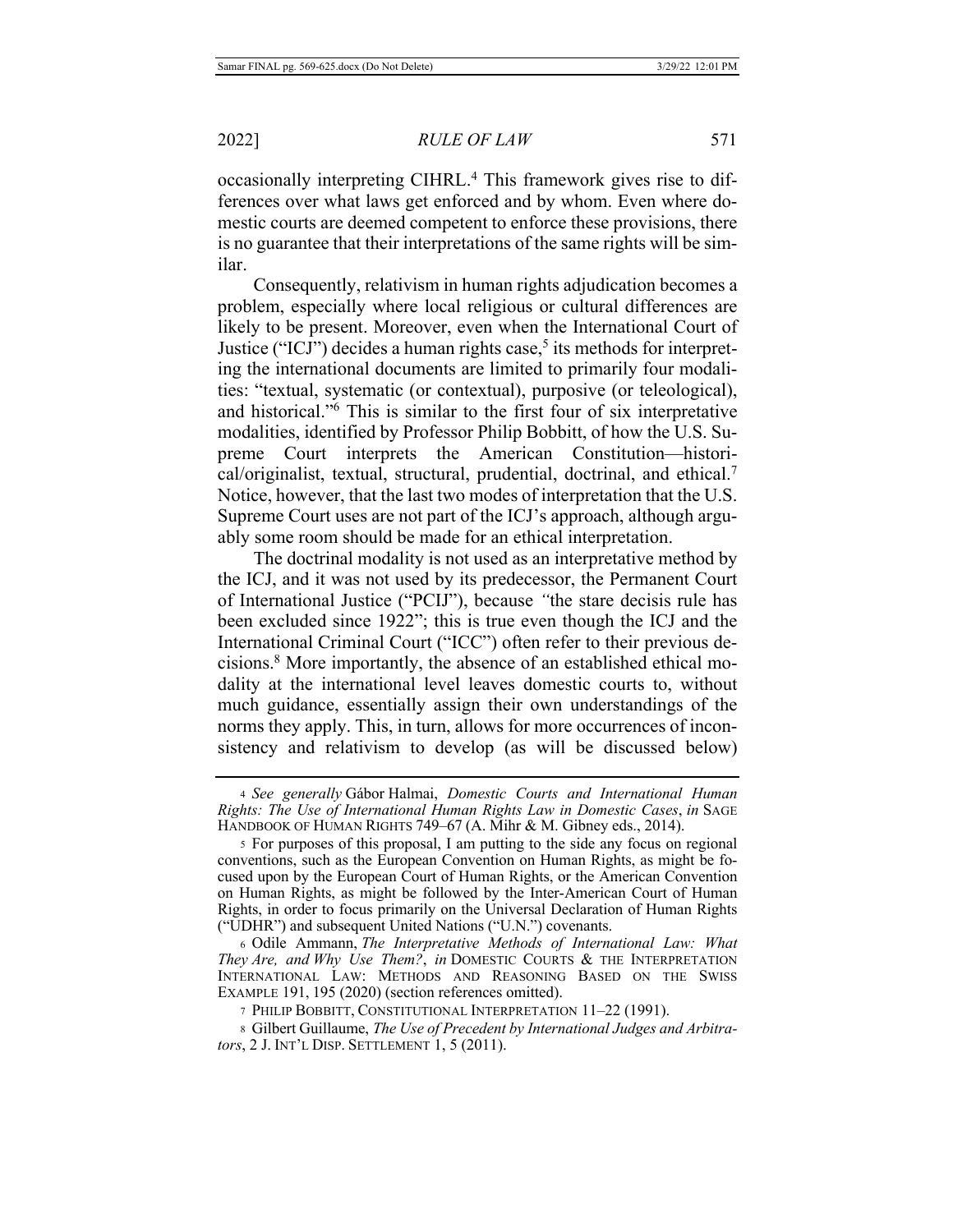between court decisions, especially where conflicts of rights are involved.<sup>9</sup>

In this article, I set out an ethical modality that international and domestic courts can logically adapt to avoid at least some inconsistencies. The modality is based on the work of American philosopher Alan Gewirth, whose justification for human rights can also be seen to provide a philosophical justification of those rights found in the Universal Declaration of Human Rights ("UDHR") and the subsequent International Covenant on Civil and Political Rights ("ICCPR") and International Covenant on Economic, Social and Cultural Rights ("ICESCR"). This article will also provide criteria for resolving conflicts of rights. The hope is that the ICJ, ICC, and Human Rights Committee ("HRC"), along with relevant domestic courts, will adopt this approach to ensure greater consistency in the application of international human rights norms across national boundaries going forward.

Part II identifies presently recognized international human rights and identifies their sources. Part III looks at the evolving importance of human rights in the development of international law, while at the same time noting how the limited jurisdiction of the ICJ, ICC, and HRC lead to much human rights protections being facilitated by domestic courts. Part IV describes the way that relativism operates to undermine development of a consistent framework for interpreting IHRL, both at the domestic level and at the level of the ICJ. Part V then explains how the current methods of interpretation used by the ICJ may also limit our understanding of the scope of human rights treaties and CIHRL. Part VI explicates a current philosophical theory of human rights that provides a universal justification for human rights, while also explaining their scope and contents. This will be followed in Part VII with a process that courts may use for resolving conflicts of rights to provide a more universal and consistent framework for their decisions, and which explains how domestic courts might be encouraged by the ICJ to adopt this process.

<sup>9</sup> One caveat must be noted. For purposes of the present discussion, reference to regional human rights documents and courts will occasionally be made without further engagement of their substance. This should not be understood to mean that the ideas expressed here do not have application in those contexts, only that those contexts will not be the focus of the discussion here.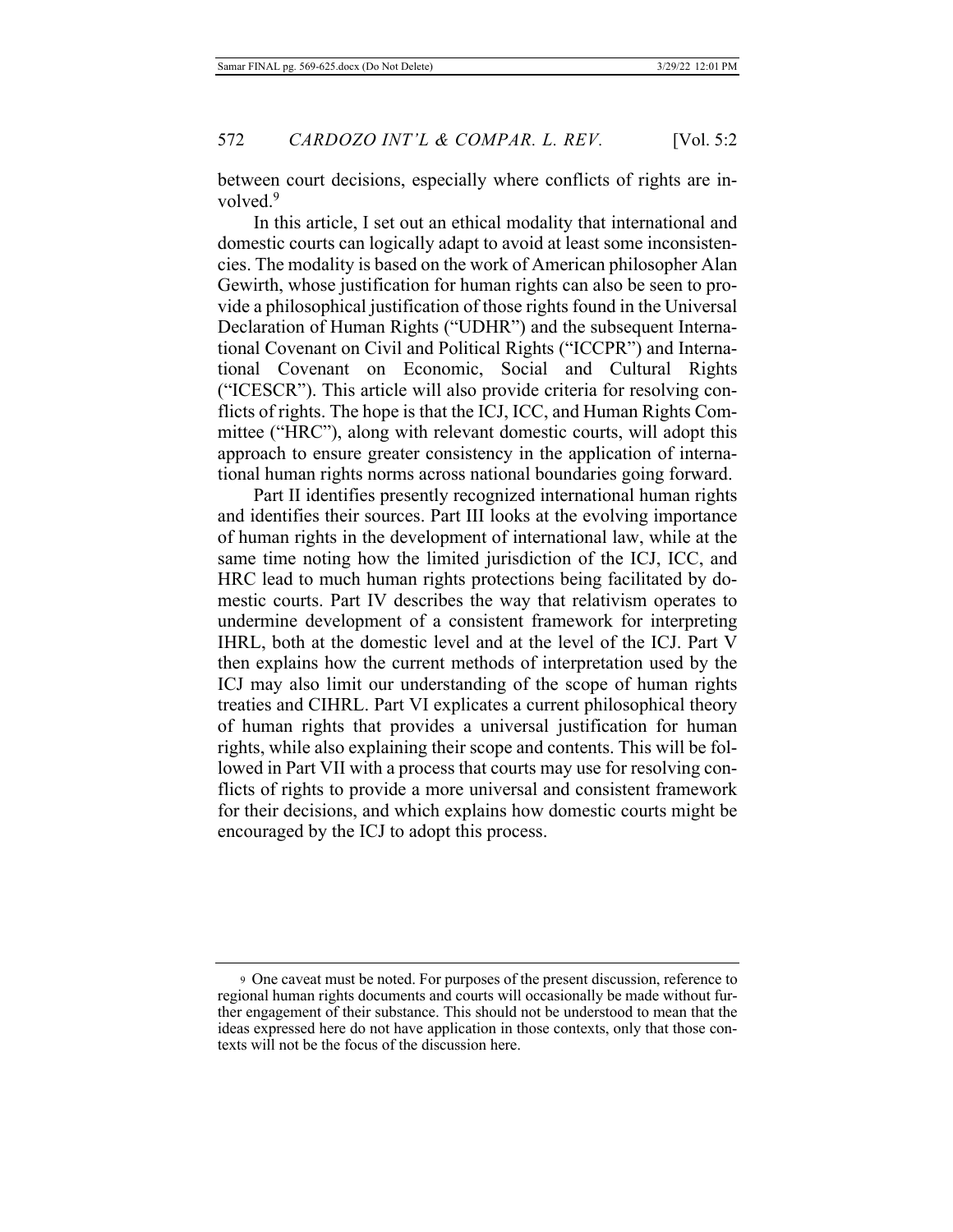# II. WHAT ARE INTERNATIONAL HUMAN RIGHTS AND WHAT ARE THEIR SOURCES?

The International Bill of Human Rights ("IBHR")<sup>10</sup> is the umbrella term used to include the UDHR, the ICCPR and its two Optional Protocols, and the ICESCR.<sup>11</sup> These documents suggest that the rights engaged do not depend on their being granted by any state, although their protection will often depend on state authority.<sup>12</sup> Rather, human rights are just those rights humans possess *qua* human, "regardless of nationality, sex, national or ethnic origin, color, religion, language, or any other status."<sup>13</sup> A more plentiful philosophical explanation for why this might be true will be discussed in Part VI.

The UDHR was adopted by the United Nations ("U.N.") General Assembly in 1948; its thirty articles provide the principles and building blocks of current and future international human rights conventions.<sup>14</sup> The human rights identified are those said to be universal in that they apply to all humans regardless of whether they are enforced; they are also inalienable.<sup>15</sup> This is made explicit in Article 1 of the UDHR, which provides that "[a]ll human beings are born free and equal in dignity and rights,"<sup>16</sup> and in Article 2, which states, "[e]veryone is entitled to all the rights and freedoms set forth in this Declaration, without distinction of any kind, such as race, colour, sex, language, religion, political or other opinion, national or social origin, property, birth or other status."<sup>17</sup>

<sup>10</sup> OFF. U.N. HIGH COMM'R HUM. RTS., FACT SHEET NO. 2 (REV. 1), THE INTERNATIONAL BILL OF HUMAN RIGHTS, https://www.ohchr.org/documents/publications/factsheet2rev.1en.pdf [http s://perma.cc/EA27-G6UA] (last visited Jan. 10, 2022).

<sup>&</sup>lt;sup>11</sup> What Are Human Rights?, OFF. U.N. HIGH COMM'R HUM. RTS., https://www.ohchr.org/en/issues/pages/whatarehumanrights.aspx

<sup>[</sup>https://perma.cc/6SJ5-CYTG] (last visited Jan. 12, 2022).

 $12$  *Id.* 

 $13$  *Id.* 

<sup>14</sup> *Id.* 

 $15$  *Id.* 

<sup>16</sup> G.A. Res. 217 (III) A, Universal Declaration of Human Rights art. 1 (Dec. 10, 1948) [hereinafter Declaration].

<sup>17</sup> *Id.* art. 2. The term "other status" means that "[t]here is no fine print, no hidden exemption clause, in any of our human rights treaties that might allow a State to guarantee full rights to some but withhold them from others purely on the basis of sexual orientation and gender identity." OFF. UN HIGH COMM'R HUM. RTS., FACT SHEET: INTERNATIONAL HUMAN RIGHTS LAW AND SEXUAL ORIENTATION AND GENDER IDENTITY (May 2015), https://www.unfe.org/wp-content/uploads/2017/05/International-Human-Rights-Law.pdf [https:/ /perma.cc/JFD5-K8PR].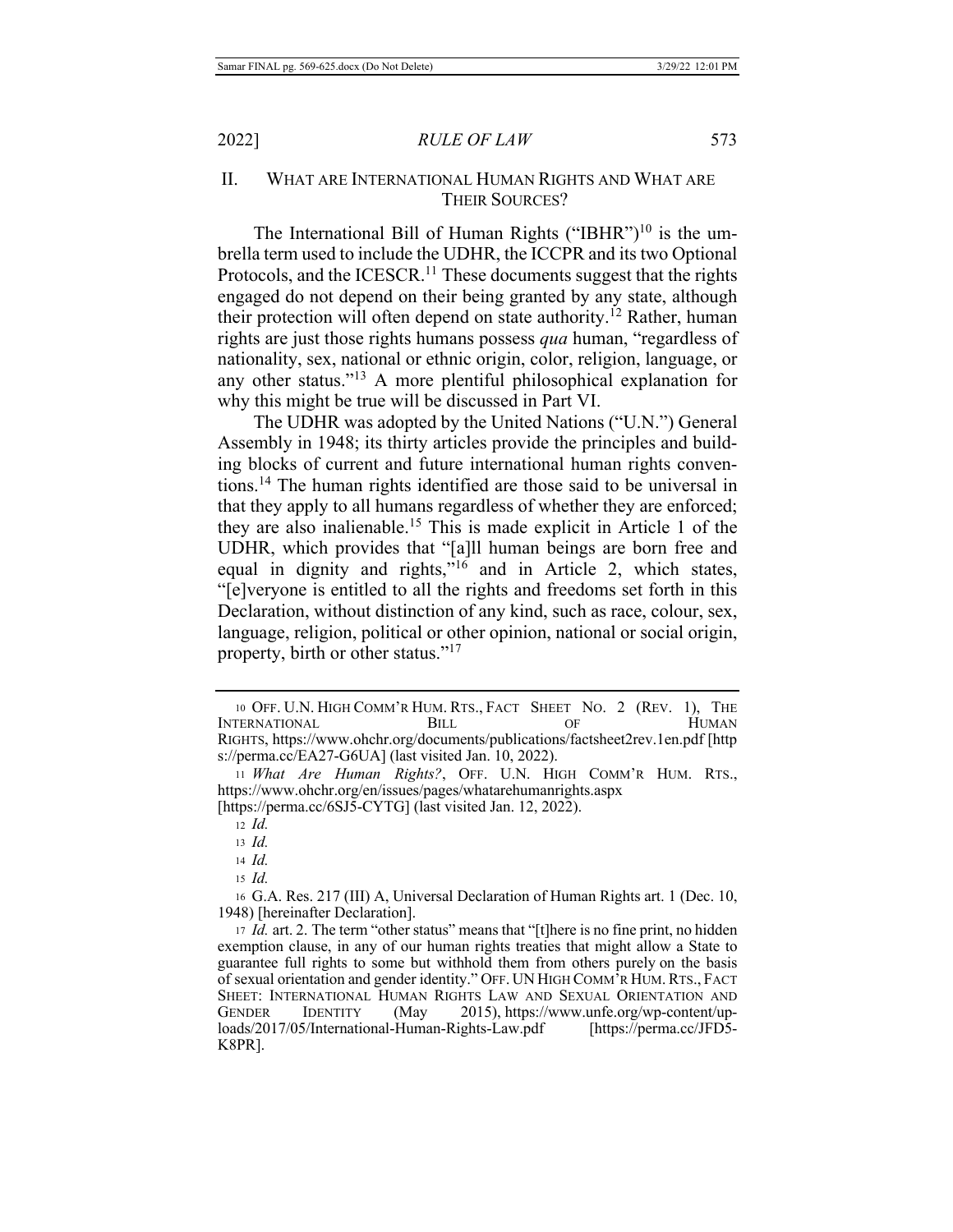The thirty rights listed in the UDHR range from the most fundamental to those that need be present to make life worth living. They include the right to "life, liberty and the security of person,"<sup>18</sup> to not "be held in slavery or servitude,"<sup>19</sup> and to not "be subjected to torture or to cruel, inhuman or degrading treatment or punishment."<sup>20</sup> They also include the rights "to recognition everywhere as a person before the law,"<sup>21</sup> "to equal protection of the law,"<sup>22</sup> "to [have available] an effective remedy by the competent national tribunals  $\dots$ ,"<sup>23</sup> to not "be subjected to arbitrary arrest, detention or exile,"<sup>24</sup> "to a fair and public hearing by an independent and impartial tribunal  $\ldots$  of any criminal charge against  $[one]$ ,"<sup>25</sup> and to a presumption of innocence "until" proved guilty . . [with] all the guarantees necessary for [one's] defense." $26$  There are also specific rights to not "be subjected to arbitrary interference with [one's] privacy, family, home or correspondence, [and to not suffer] attacks upon [one's] honour and reputation."<sup>27</sup> The UDHR makes clear that there exists the right to "freedom of movement and residence within the borders of each State,"<sup>28</sup> the right "to enjoy in other countries asylum from persecution,"<sup>29</sup> the "right to a nationality,"<sup>30</sup> and also the right of "[m]en and women of full age . . . to marry and to found a family."<sup>31</sup> Additionally, there are the rights "to own property  $\dots$ ,"<sup>32</sup> "to freedom of thought, conscience and religion," $33$  "to freedom of opinion and expression," $34$  and to "peaceful" assembly and association.<sup>535</sup> Finally, there are the rights "to take part in the government of [one's] country  $\dots$ ,"<sup>36</sup> "to [have] social security

18 Declaration, *supra* note 16, art. 3.

19 *Id.* art. 4.

20 *Id.* art. 5. 21 *Id.* art. 6.

22 *Id.* art. 7.

- 23 *Id.* art. 8.
- 24 *Id.* art. 9.
- 25 *Id.* art. 10.
- 26 *Id.* art. 11.
- 27 *Id.* art. 12.
- 28 *Id.* art. 13.
- 29 *Id.* art. 14.
- 30 *Id.* art. 15.
- 31 *Id.* art. 16.
- 32 *Id.* art. 17.
- 33 *Id.* art. 18.
- 34 *Id.* art. 19.
- 35 *Id.* art. 20.
- 36 *Id.* art. 21.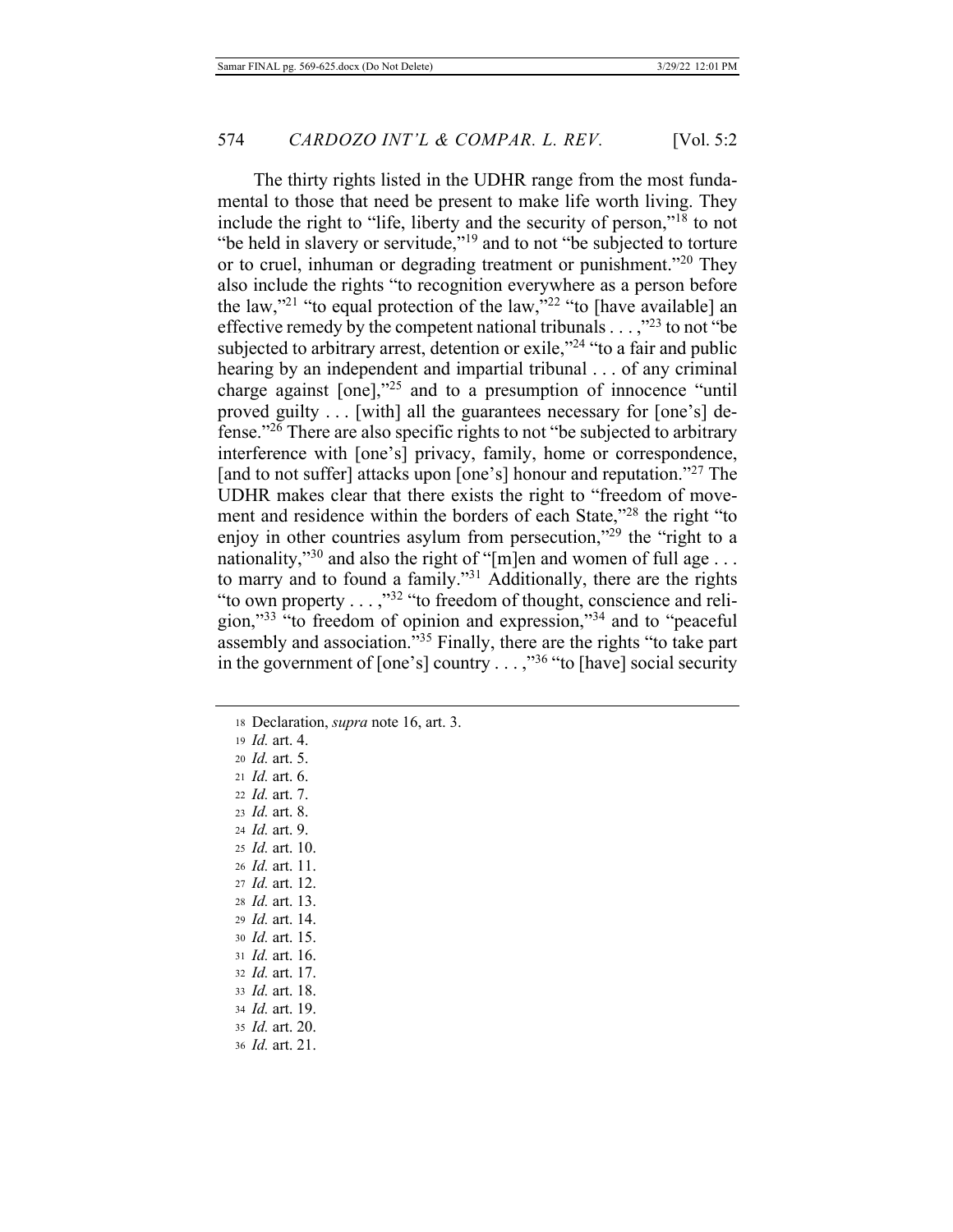$\ldots$ ,"<sup>37</sup> "to work  $\ldots$ ,"<sup>38</sup> to have time for "rest and leisure,"<sup>39</sup> "to a standard of living adequate for the health and well-being of [one]self and of  $[one's]$  family,"<sup>40</sup> "to education,"<sup>41</sup> to freely "participate in the cultural life of the community  $\ldots$ ,"<sup>42</sup> and "to a social and international order in which the rights and freedoms . . . can be fully realized." $43$ 

The UDHR also notes that there are duties that everyone has to the community, including such limitations on rights and freedom "as are determined by law solely for the purpose of securing due recognition and respect for the rights and freedoms of others  $\dots$   $\cdot$ <sup>44</sup> One does not have a "right to engage in any activity or to perform any act aimed at the destruction of any of the rights and freedoms set forth herein."<sup>45</sup>

As demonstrated, the UDHR provides extensive and seemingly robust rights, which, depending on their interpretation, may afford a great deal of freedom and well-being to individuals across the globe. Still, how these rights are interpreted in legal contexts will often be a matter of local authority. This comes about because the language in the UDHR was thought to be aspirational at the time of its adoption, even though many of the rights have since been closely paraphrased in legally binding covenants, such as the ICCPR<sup>46</sup> and the ICESCR,  $47$ and several of its provisions have also become part of the CIHRL.<sup>48</sup>

- 37 *Id.* art. 22.
- 38 *Id.* art. 23.
- 39 *Id.* art. 24.
- 40 *Id.* art. 25.
- 41 *Id.* art. 26.
- 42 *Id.* art. 27.
- 43 *Id.* art. 28.
- 44 *Id.* art. 29. 45 *Id.* art. 30.

46 International Covenant on Civil and Political Rights, art. 1, 2, Dec. 16, 1966, 999 U.N.T.S. 171 (1967) [hereinafter ICCPR].

47 International Covenant on Economic, Social, and Cultural Rights, pmbl., Dec. 16, 1966, 993 U.N.T.S. 3 [hereinafter ICESCR].

48 See Michelle Bachelet, U.N. High Comm'r for Hum. Rts., 70th Anniversary of the Universal Declaration of Human Rights (Dec. 6, 2018), https://www.ohchr.org/en/NewsEvents/Pages/Dis-

playNews.aspx?NewsID=23983&LangID=E /perma.cc/6WBH-QUVM]; see also Ionel Zamfir, The Universal Declaration of Human Rights and Its Relevance for the European Union, PE 628.295, EURO. PARLIAMENTARY RSCH. SERV. (Nov. 2018), /www.europarl.europa.eu/Reg-Data/etudes/ATAG/2018/628295/EPRS ATA(2018)628295 EN.pdf

[https://perma.cc/H7FU-5E4H]. It should be noted that an aspiration can become legally binding not only when made part of a binding agreement but also as customary international law by widespread state practice out of a sense of obligation *(opinio juris)*, where there is not significant widespread rejection of the practice. See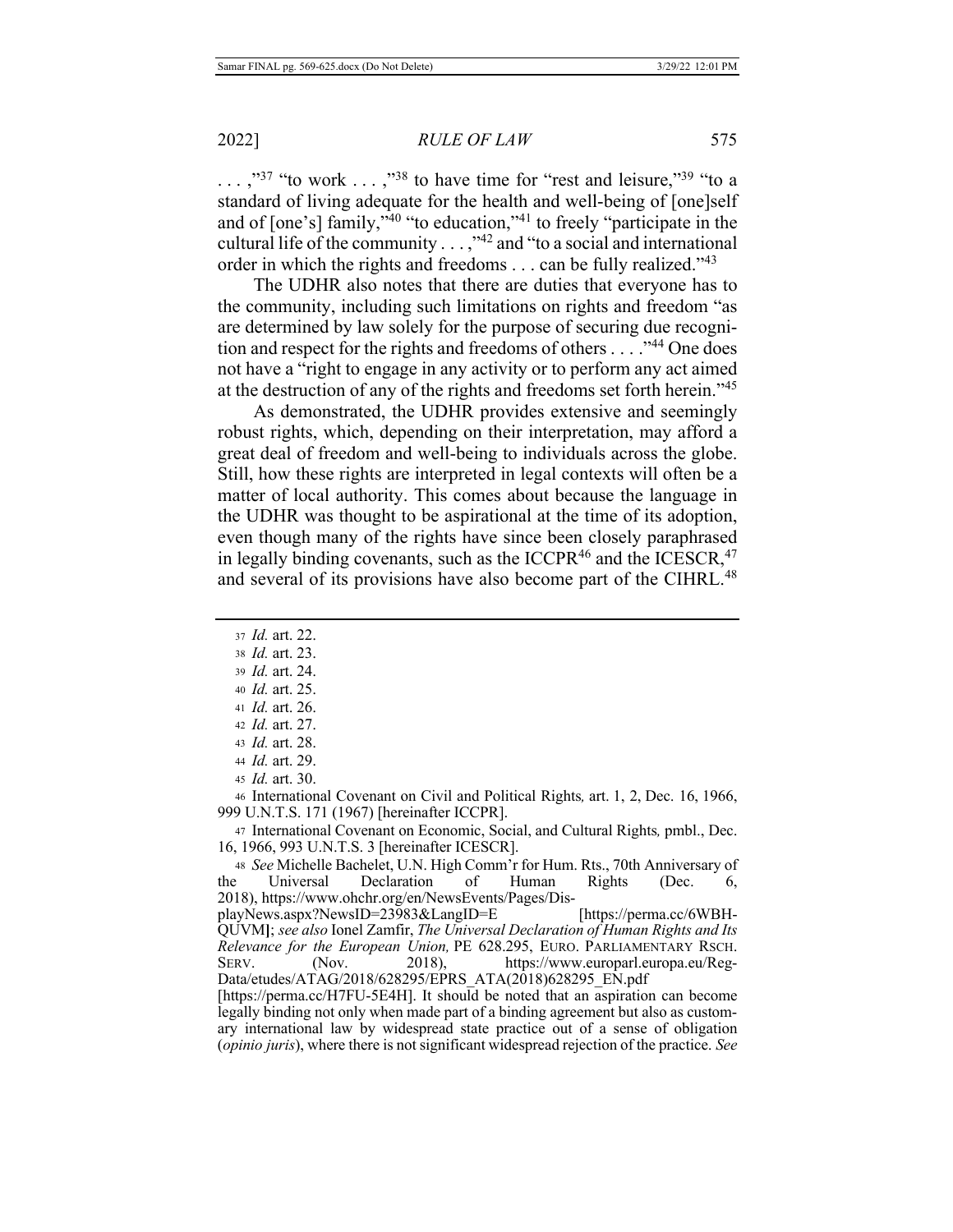As for the two Optional Protocols to the ICCPR, the first was added to further ensure individual protections by "enabl[ing] the Human Rights Committee set up in part IV of the Covenant  $\dots$  to receive and consider . . . communications from individuals claiming to be victims of violations of any of the rights set forth in the Covenant."<sup>49</sup> This is an important recognition that the rights that the ICCPR protects are individual rights, even if the individuals who can complain are only those who live in states that have signed onto this protocol. The Second Optional Protocol seeks to abolish the death penalty.<sup>50</sup>

An important difference between the ICCPR and the ICESCR concerns the availability of sufficient resources in less affluent countries to enable them to secure the positive rights that the ICESCR calls for. This is different from what would be needed to secure the negative rights protections under the ICCPR, which can be mostly satisfied by state noninterference with the freedoms that it sets out; whereas the ICESCR would require access to sufficient resources for states to provide the entitlements prescribed, like social security and health care. The ICESCR addresses this problem of insufficient resources by requiring less affluent and more prosperous states to join in collective arrangements for assistance and cooperation.<sup>51</sup> But, of course, exactly

Customary International Law: Research Guides & Background Information, INT'L LEGAL RSCH.

50 See Second Optional Protocol to the International Covenant on Civil and Political Rights, July  $\overline{11}$ , 1969, 1642 U.N.T.S. 414 (aiming at the abolition of the death penalty).

51 Here it is important to recognize that all states are not alike in the resources they will be able to bring to bear in meeting their international human rights obligations. The Kantian imperative that "ought implies can" is relevant to distinguish between states that have sufficient resources to meet ICESCR obligations from those that do not and will need help from more affluent states. See IMMANUEL KANT, CRITIQUE OF PURE REASON A548/B576, at 540 (Paul Guyer & Allen W. Wood eds., trans., Cambridge University Press 1998) (1781). Thus, Article  $2(1)$  of the ICESCR states: "Each State Party to the present Covenant undertakes to take steps, individually and through international assistance and co-operation, especially economic and technical, to the maximum of its available resources, with a view to achieving progressively the full realization of the rights recognized in the present Covenant by all appropriate means . . .." ICESCR, *supra* note 47, art. 2(1). This clearly imposes an obligation on wealthier states to provide assistance, where necessary, to poorer states with fewer resources available to meet the Covenant's obligations. See Gorik Oams, The Concept of 'Minimum Core Obligations': Guidance for International Obligations, JAMES G. STEWART BLOG (May 28, 2018),

TUTORIAL, https://law.duke.edu/ilrt/cust\_law\_2.htm [https://perma.cc/TME5- $YUD6$ ] (last visited Jan. 12, 2022).

<sup>49</sup> Optional Protocol to the International Covenant on Civil and Political Rights, pmbl., Dec. 16, 1966, 999 U.N.T.S. 171 (concerning individual communications).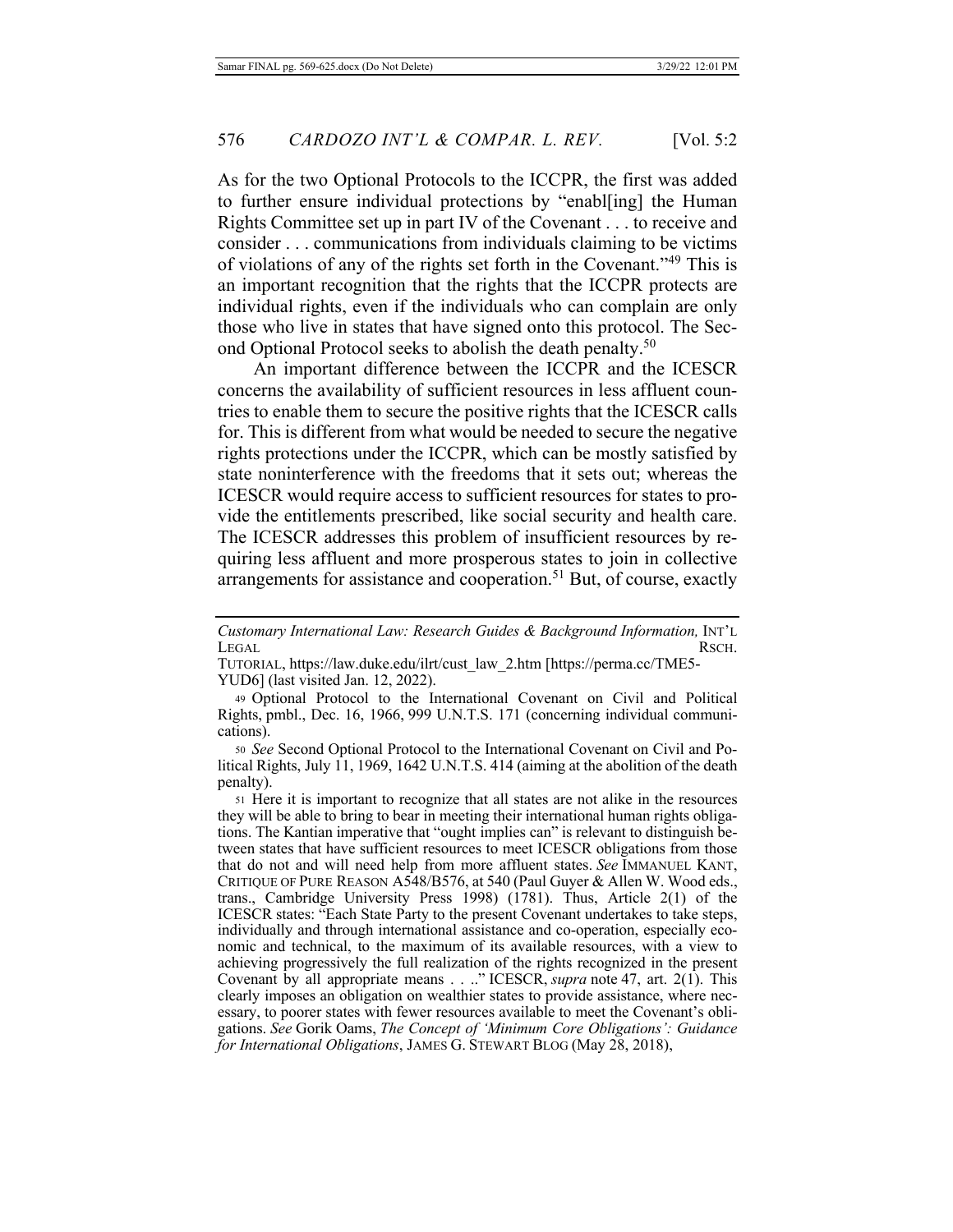how any specific arrangement comes about, let alone how it will thereafter operate, is itself likely to be attenuated by other concerns, most notably the various political concerns of the respective parties.

Undeniably, almost all the provisions of the IBHR require interpretation, both regarding their meanings and requirements for parties concerned; and such interpretations are likely to be inconsistent when there is no overriding interpretative framework that can be appealed to. This will most assuredly be true in cases involving conflicts of rights where one human right gets offset against another. For then, in addition to the political concerns of the state actors operating in an international environment, reliance is likely to fall upon domestic courts to protect rights whose interpretations easily depend on differences gathered from local customs and religious practices. This article will attend to these issues in Parts IV through VI, but first it describes more fully the institutions for human rights adjudication that currently exist.

# III. THE EVOLVING IMPORTANCE OF INTERNATIONALLY RECOGNIZED HUMAN RIGHTS AND THE ROLE OF INTERGOVERNMENTAL HUMAN RIGHTS INSTITUTIONS

Although IHRL is a more recent development on the international stage than some other areas of international law,<sup>52</sup> its rise in importance has been accompanied by a partial redeployment of rules of international law away from a past singular focus on state interactions

http://jamesgstewart.com/the-concept-of-minimum-core-obligations-guidance-forinternational-obligations/ [https://perma.cc/T2Z2-HMQB]. Additionally, Article  $2(3)$  provides that: "Developing countries, with due regard to human rights and their national economy, may determine to what extent they would guarantee the economic rights recognized in the present Covenant to non-nationals." ICESCR, supra note 47, art.  $2(3)$ . This would suggest that there exists no duty for a developing state to provide economic rights to non-nationals. See VALENTIN JEUTNER, IRRESOLVABLE NORM CONFLICTS IN INTERNATIONAL LAW: THE CONCEPT OF A LEGAL DILEMMA 132 (2017).

<sup>52</sup> It was not until 1948, soon after the founding of the U.N., that the General Assembly adopted the UDHR. See Declaration, *supra* note 16. Such a declaration had never been a part of the earlier League of Nations, whereas international humanitarian law ("IHL") has been evolving since August 22, 1864, "when the plenipotentiaries of 13 States had met, also in Geneva, and adopted the ten articles of the first Convention for the Amelioration of the Condition of the Wounded in Armies in the Field . . .." Amanda Alexander, A Short History of International Humanitarian Law, 26 EUR. J. INT'L L. 109, 123 (2015) (quoting 5 OFFICIAL RECORDS OF THE DIPLOMATIC CONFERENCE ON THE REAFFIRMATION AND DEVELOPMENT OF INTERNATIONAL HUMANITARIAN LAW APPLICABLE IN ARMED CONFLICTS, GENEVA  $(1974-1977)$ , at  $\P$  4 at 8 (1978)).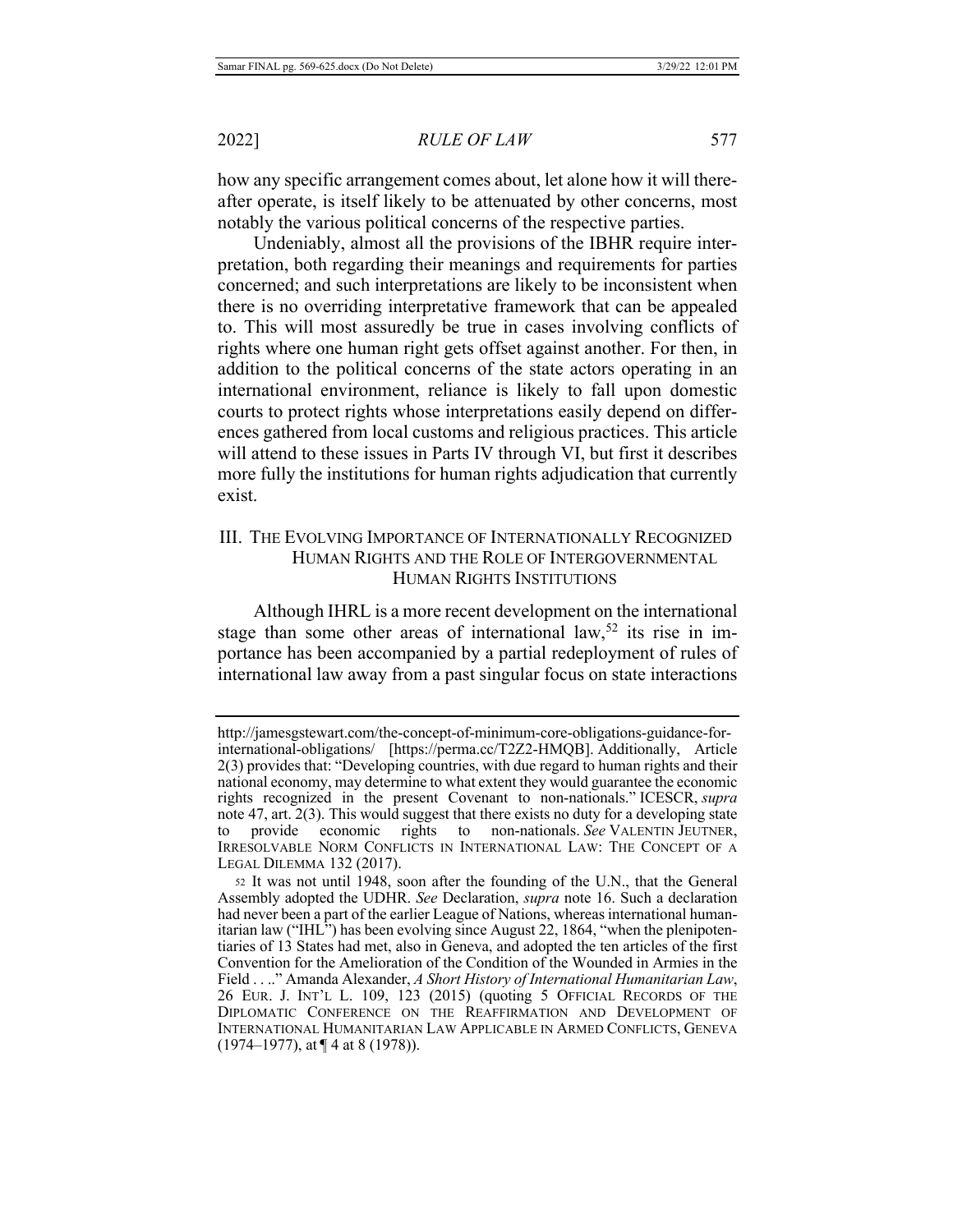toward a more comprehensive concern of individuals as bearers of human rights. While much of international law still does not directly concern human rights, it might be helpful to note similarities and differences where IHRL overlaps with a traditional international law area, viz., international humanitarian law ("IHL").<sup>53</sup>

IHL regulates the behavior of parties involved in "an 'armed conflict' and requires humane treatment of civilians, prisoners, the wounded and sick."<sup>54</sup> It also "binds all parties to an armed conflict individually including members of State and non-State armed groups."<sup>55</sup> This is an important move beyond just focusing on state parties as sole actors. By contrast, IHRL "concerns the rights/entitlements individuals and groups can claim against governments."<sup>56</sup> Still, IHRL only binds state parties in their relations to individuals under their jurisdiction and control; it does not directly bind individuals.<sup>57</sup> With few exceptions where states have universal jurisdiction to operate,<sup>58</sup> individuals can only be bound if an IHRL treaty binds a state

54 DEMOCRATIC PROGRESS INST., LEGAL FACT SHEET: INTERNATIONAL HUMAN RIGHTS IN ARMED CONFLICTS (citing Geneva Convention Relative to the Treatment of Prisoners of War art. 2, Aug. 12, 1949, 6 U.S.T. 3316, 75 U.N.T.S. 135; Protocols Additional to the Geneva Conventions of Aug. 12, 1949, and Relating to the Protection of Victims of International Armed Conflicts (Protocol I), June 8, 1977), https://www.democraticprogress.org/wp-content/uploads/2014/12/Legal-Factsheet-IHR-in-Conflict.pdf [https://perma.cc/9T8J-6GGE] (last visited Jan.  $10, 2022$ ).

56 *Id.* 

*s*7 *Id.* (citing ICCPR, *supra* note 46, art. 2(3).

ss "The principle of universal jurisdiction is classically defined as 'a legal principle allowing or requiring a state to bring criminal proceedings in respect of certain erimes irrespective of the location of the crime and the nationality of the perpetrator or the victim.' The rationale behind it is based on the notion that 'certain crimes are so harmful to international interests that states are obliged to bring proceedings against the perpetrator, regardless of the location of the crime and the nationality of the perpetrator or the victim.' Universal jurisdiction allows for the trial of international crimes committed by anybody, anywhere in the world." The Scope and Application of the Principle of Universal Jurisdiction: Comments from Kenya, U.N. Doc. A/64/452-RES 64/117,

<sup>53</sup> Much of international law involves boundary disputes between states, as well as navigation on waterways. Still, new concerns about climate change, international terrorism, and economic effects on the global market are likely to bring into consideration human rights concerns. See, e.g., Understanding Human Rights and Climate Change, OFF. U.N. HIGH COMM' R HUM. RTS. 13-25, https://www.ohchr.org/Documents/Issues/ClimateChange/COP21.pdf [https://perma.cc/D28L-J2TP] (last visited Jan. 10, 2022); Sital Dhillon, *Human Rights and Counter-Terrorism*, SHEFFIELD HALLAM UNIV. RSCH. ARCHIVE (SHURA) 7–9 (2016), http://shura.shu.ac.uk/14529/ [https://perma.cc/9AHS-TMUF]; RADHIKA BALAKRISHNAN, JAMES HEINTZ & DIANE ELSON, RETHINKING ECONOMIC POLICY FOR SOCIAL JUSTICE: THE RADICAL POTENTIAL OF HUMAN RIGHTS (2016).

*ss Id.*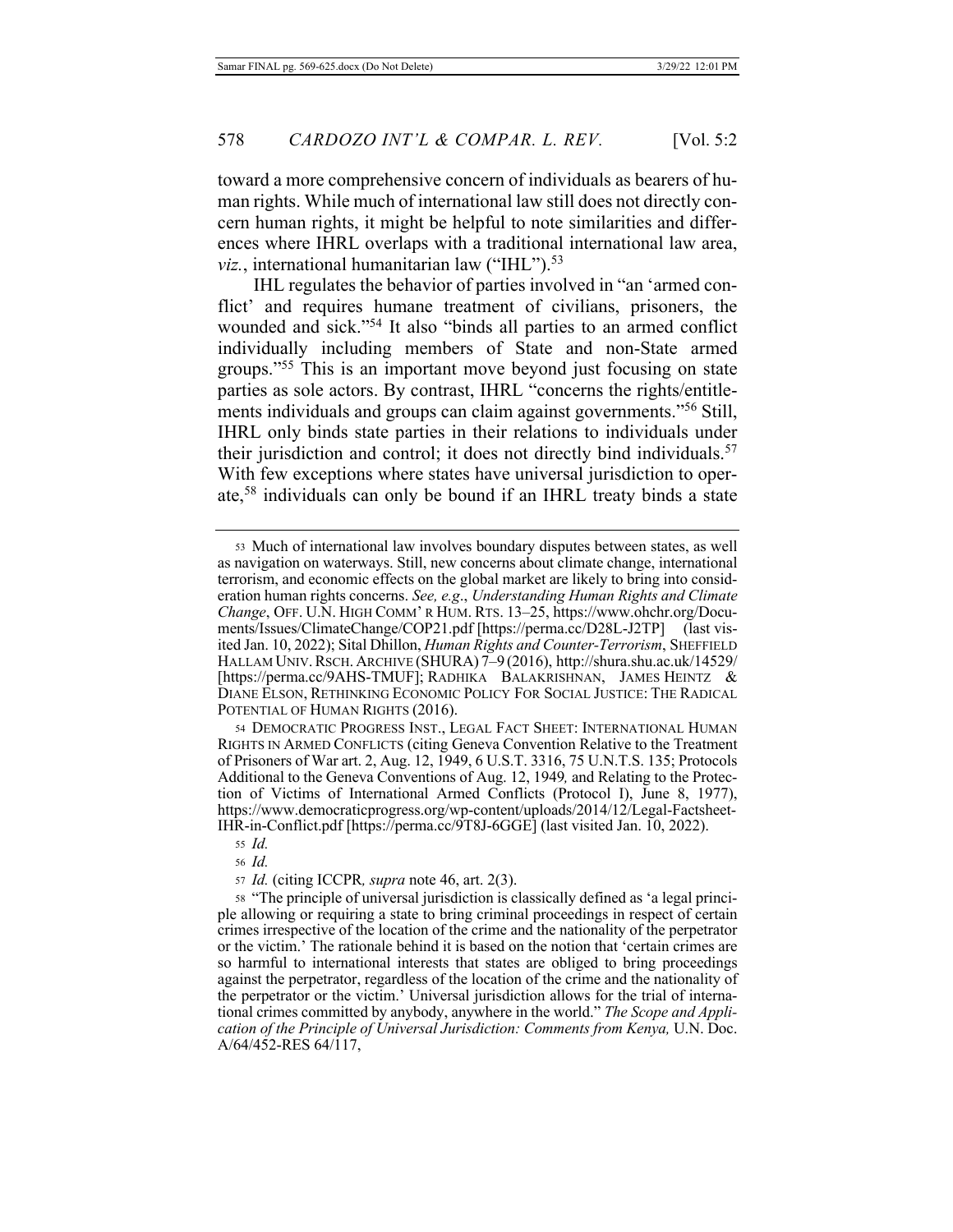party to criminally prosecute individuals who commit IHRL violations.<sup>59</sup> However, it should be noted that there is a growing trend in the international community toward expecting non-State actors to abide by international human rights norms "where they exercise some degree of control over a given population and community," and especially if they are themselves being controlled or directed by a state actor.<sup>60</sup> While IHRL applies in peacetime, it can also be applied in situations of armed conflict or belligerent occupation.<sup>61</sup> Indeed, it may even provide broader protections during times of conflict than IHL.<sup>62</sup>

I point out this difference less to focus on the overlap of the two areas of international law but more to stress the growing importance of IHRL in the development of international law generally. IHRL is part of a growing trend of national responsibility toward the protection of individual human rights, including international criminal responsibility of high ranking government officials, as will be set forth below.<sup>63</sup> Indeed, this trend is also now seen in the way recent commentators of international law have come to reconceptualize the historical development of international law from its early beginnings in the midseventeenth century as applying solely to nation states to where it is today. Professors Lori Damrosch and Sean D. Murphy, for example, state at the beginning of their well-recognized casebook on international law:

Traditionally, international law was seen as the law of the international community of states, the basic units in the world

https://www.un.org/en/ga/sixth/65/ScopeAppUniJuri StatesComments/Kenya.pdf [https://perma.cc/NG4E-N8PC] (last visited Jan. 10, 2022) (citations omitted).

<sup>59</sup> DEMOCRATIC PROGRESS INST., *supra* note 54 (citing European Convention on Human Rights, Convention for the Protection of Human Rights and Fundamental Freedoms, as amended by Protocols 11 and 14, art. 13, Nov. 1950, E.T.S. 5; Convention Against Torture and Other Cruel, Inhuman or Degrading Treatment or Punishment, art. 2, Dec. 10, 1984, 1465 U.N.T.S. 85 [hereinafter Torture Convention]). 60 DEMOCRATIC PROGRESS INST., *supra* note 54, at 26–27.

<sup>61</sup> *Id.* (citing Concerning Legal Consequences of the Construction of a Wall in the Occupied Palestinian Territory, Advisory Opinion, 2004 I.C.J 131, 136, 1106  $(\text{July } 9)$ ).

<sup>62</sup> In terms of human rights applying to individuals during war: some are governed exclusively by IHL (for instance, the conduct of hostilities or the treatment of the wounded or sick); some exclusively by IHRL (for instance, the freedom of the press, the right to assembly, vote or strike); and others are covered by both (for instance, the prohibition on torture).

*<sup>&</sup>amp;*

<sup>63</sup> See International Human Rights Law, OFF. U.N. HIGH COMM'R HUM. RTS., https://www.ohchr.org/en/professionalinterest/pages/internationallaw.aspx [https://perma.cc/CE6H-ZA9U] (last visited Jan. 12, 2022).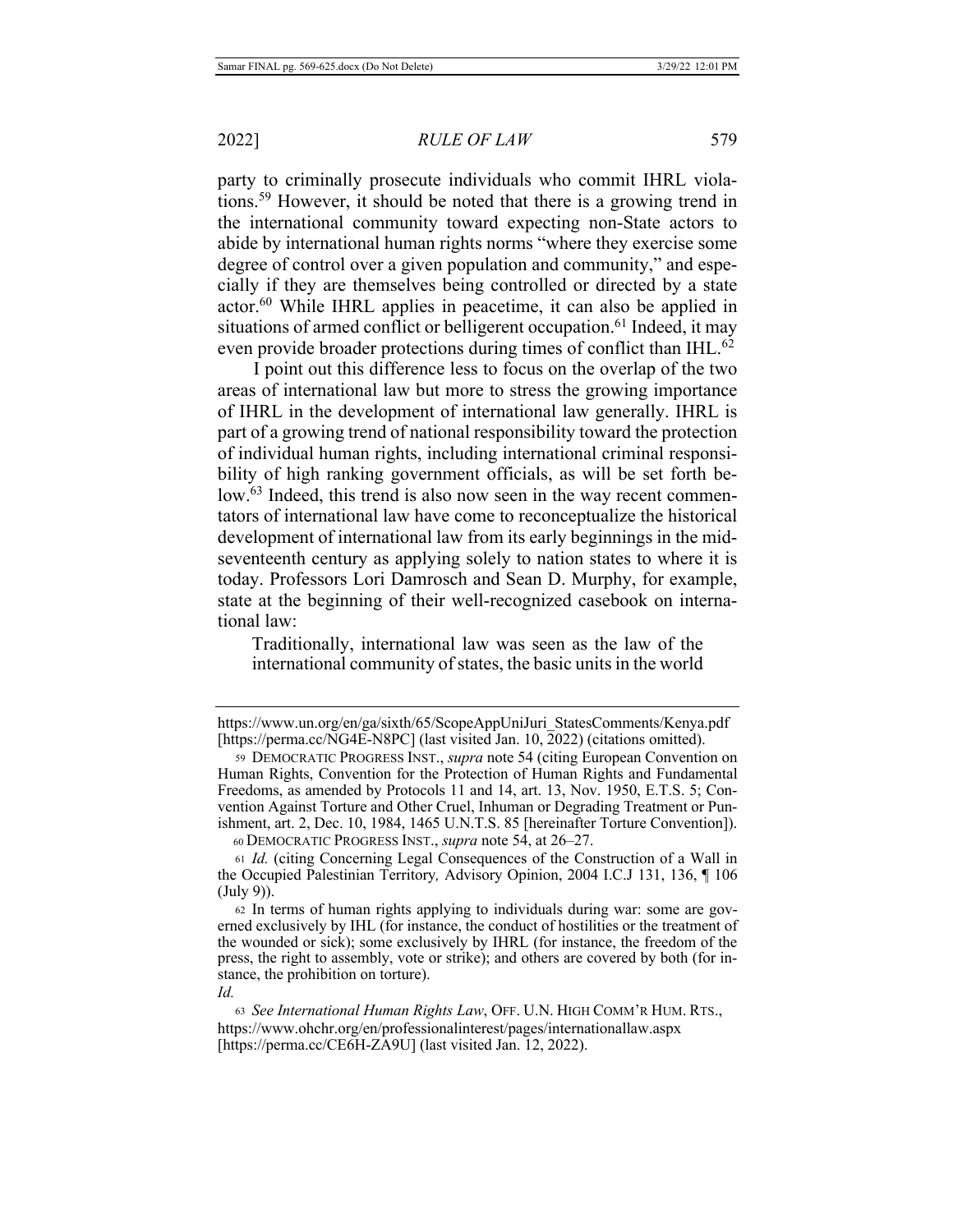political system from the Peace of Westphalia (1648) forward. At least from the mid-20th century, however, international law has increasingly dealt also with other entities, notably including the individual as bearer of human rights and as liable for the commission of international crimes.<sup>64</sup>

Given what has been described as the general framework in which the IBHR operates, it is worth asking more specifically how human rights are protected internationally. It has already been mentioned that most of the provisions of the IBHR are left to domestic courts to protect; still, it is worth discussing the more specific, albeit limited, roles of the ICJ, the ICC, and the HRC in protecting human rights.

#### A. The ICJ and IHRL

The ICJ, which is the successor to the PCIJ under the League of Nations, was established by statute when the U.N. was created on June 26, 1945.<sup>65</sup> The U.N. Charter stated that all members of the U.N. are *ipso facto* parties to the Statute of the International Court of Justice ("ICJ Statute").<sup>66</sup> The ICJ is composed of fifteen "independent judges, elected regardless of their nationality from among persons of high moral character, who possess the qualifications required in their respective countries for appointment to the highest judicial offices," of which "no two  $\dots$  may be nationals of the same state."<sup>67</sup> The ICJ's purposes are to settle inter-state disputes between state parties who may or may not be members of the U.N.,  $^{68}$  and provide non-binding "advisory opinions on legal questions referred to it by the UN main organs and specialized agencies through its advisory proceedings."<sup>69</sup>

The ICJ's jurisdiction extends to "(a) the interpretation of a treaty; (b) any question of international law; (c) the existence of any fact which, if established, would constitute a breach of an international obligation; [and] (d) the nature or extent of the reparation to be made

<sup>64</sup> LORI DAMROSCH & SEAN D. MURPHY, INTERNATIONAL LAW: CASES AND MATERIALS, at xv (7th ed. 2019).

<sup>65</sup> U.N. Charter art. 92.

<sup>66</sup> *Id.* art. 93. See also History, INT'L CT. JUST., https://www.icj-cij.org/en/history [https://perma.cc/2JKY-SK7J] (last visited Jan. 21, 2022).

<sup>67</sup> Statute of the International Court of Justice arts. 2, 3, June 26, 1945, 59 Stat. 1055, 33 U.N.T.S. 993 [hereinafter ICJ Statute].

<sup>68</sup> U.N. Charter art. 35.

<sup>69</sup> Gentian Zyberi, *Enforcing Human Rights Through the International Court of Justice: Between Idealism and Realism, in RESEARCH HANDBOOK ON HUMAN* RIGHTS INSTITUTIONS & ENFORCEMENT 3 (Apr. 1, 2018). See also ICJ Statute, supra note 67, art. 65.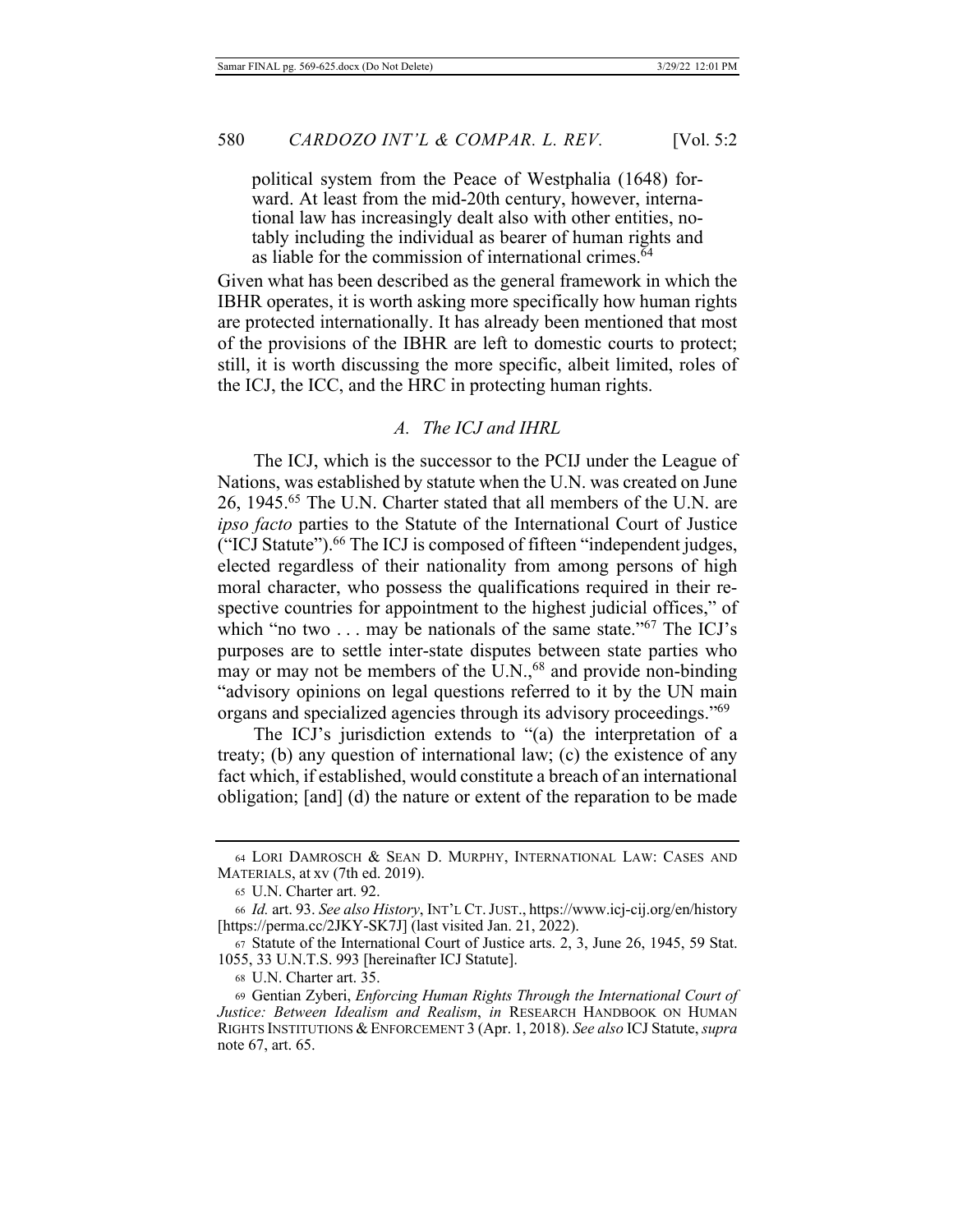for the breach of an international obligation."<sup>70</sup> In performance of its function, the ICJ applies:

(a) international conventions, whether general or particular, establishing rules expressly recognized by the contesting states;

(b) international custom, as evidence of a general practice accepted as law;

(c) the general principles of law recognized by civilized nations;  $[and]$ 

 $(d) \ldots$  [those] judicial decisions [affecting the parties to the case] and the teachings of the most highly qualified publicists of the various nations, as subsidiary means for the determination of rules of law.<sup>71</sup>

Together these provisions provide a basis for the settlement of disputes, especially between state parties who "declare that they recognize as compulsory ipso facto and without special agreement . . . the jurisdiction of the Court . . . . "72"

Because these provisions limit the kind of cases the ICJ can hear to only those involving states, not individuals alleging human rights violations, the reality is that human rights issues will likely be raised in the ICJ only if a state party brings them forth. And since "human" rights treaties generally have their own dispute settlement procedure, the situations in which the Court has dealt with human rights issues have arisen mainly in the context of general international law and nonhuman rights specific treaties or provisions, which nevertheless have raised such issues."<sup>73</sup> Nonetheless, the ICJ can render human rights decisions provided the issue is raised by a state party or is submitted to it by an organ or agency of the U.N. and falls within either a state practice or under a treaty provision, such as might be the case with the Convention on the Prevention and Punishment of the Crime of Geno $cide^{74}$  and the International Convention on the Elimination of All Forms of Racial Discrimination,<sup>75</sup> with the latter "permitting referral

<sup>70</sup> ICJ Statute, *supra* note 67, art. 36(2).

<sup>71</sup> *Id.* arts. 38(1), 59.

<sup>72</sup> *Id.* art. 36(2).

<sup>73</sup> See Sandy Ghandhi, *Human Rights and the International Court of Justice: The* Ahmadou Sadio Diallo *Case*, 11 HUM. RTS. L. REV. 527, 528 (2011).

<sup>74</sup> Convention on the Prevention and Punishment of the Crime of Genocide art. 9, Dec. 9, 1948, 78 U.N.T.S. 277.

<sup>75</sup> International Convention on the Elimination of All Forms of Racial Discrimination art. 22, Mar. 7, 1966, 660 U.N.T.S. 195. See also Torture Convention, supra note 59.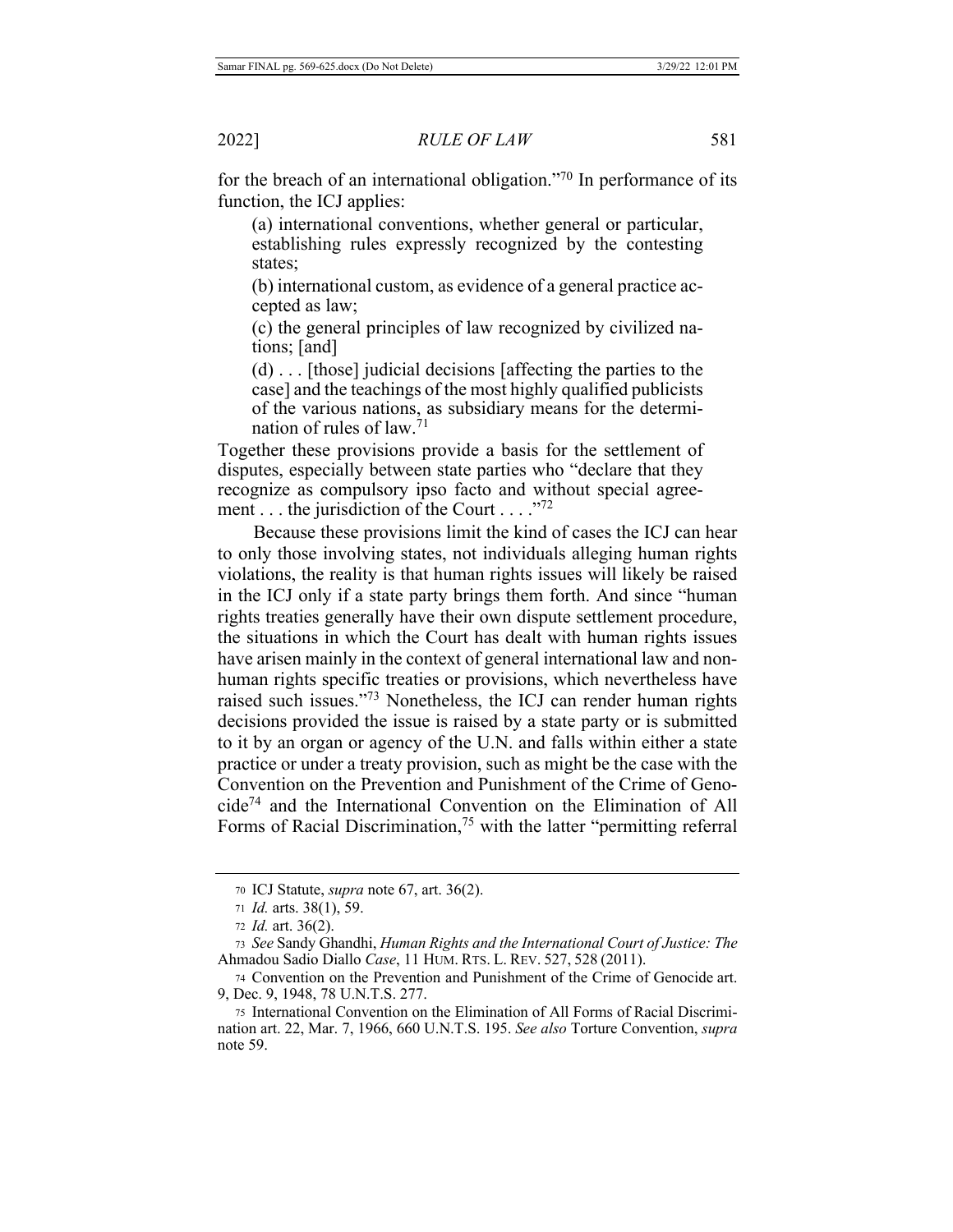to the Court after the exhaustion of the pre-condition to resort to the treaty-specific dispute settlement procedure."<sup>76</sup> As a result of these limitations, the ICJ "is not a 'human rights' court," although it does provide an important, even if only occasional, forum for the resolution of human rights disputes.<sup>77</sup> One good example of this is found in the  $A$ hmadou Sadio Diallo case.<sup>78</sup>

In *Ahmadou Sadio Diallo*, Guinea filed an application with the ICJ instituting proceedings against the Democratic Republic of the Congo ("DRC") alleging "serious violations of international law" after its national, Ahmadou Sadio Diallo, had been twice imprisoned, despoiled of his investments in two companies, and his property and bank accounts had been seized.<sup>79</sup> Mr. Diallo was also expelled from the DRC.<sup>80</sup> The ICJ acknowledged that Guinea had standing to bring the case on behalf of its national,  $81$  and that the DRC had violated Articles 9 and 13 of the ICCPR and Articles 6 and 12 of the African Charter of Human and Peoples Rights.<sup>82</sup> Since neither document contained a provision for the kind of remedy appropriate for Mr. Diallo's situation, the Court probed its own jurisprudence and that of other international courts and tribunals to determine what compensation may be awarded for lost income, material damage, and post-judgment interest. $83$ 

I point out this case mostly to stress that, although human rights violations are not a central focus of the ICJ, nor can individuals on their own bring an application before the ICJ, the ICJ nevertheless does provide an important forum for resolving human rights complaints where the issue is presented by a state party.

One other matter coming out of *Ahmadou Sadio Diallo* needs attention, as it points toward a possible future direction for the ICJ in the development of IHRL. The quote below is taken from the separate opinion of Judge Cançado Trindade. Because of its importance to our

<sup>&</sup>lt;sup>76</sup> See Ghandhi, supra note 73, at 528 (citing Case Concerning Application of the International Convention on the Elimination of All Forms of Racial Discrimination (Geor. v. Russia Federation), Preliminary Objections, Judgment, 2011 I.C.J. 70  $(Apr. 1)$ ).

<sup>77</sup> Id. See also HENRY J. STEINER & PHILIP ALSTON, INTERNATIONAL HUMAN RIGHTS IN CONTEXT: LAW, POLITICS, MORALS 597-98 (2nd ed. 2000).

<sup>78</sup> Ahmadou Sadio Diallo (Guinea v. Democratic Republic of Congo), Judgment, 2010 I.C.J. 324 (Nov. 30).

<sup>79</sup> *Id.* 1.

<sup>80</sup> *Id.* 19.

<sup>81</sup> *Id.*  $\llbracket 6$ .

<sup>82</sup> *Id.* **[1]** 73, 80.

<sup>83</sup> *Id.* 167.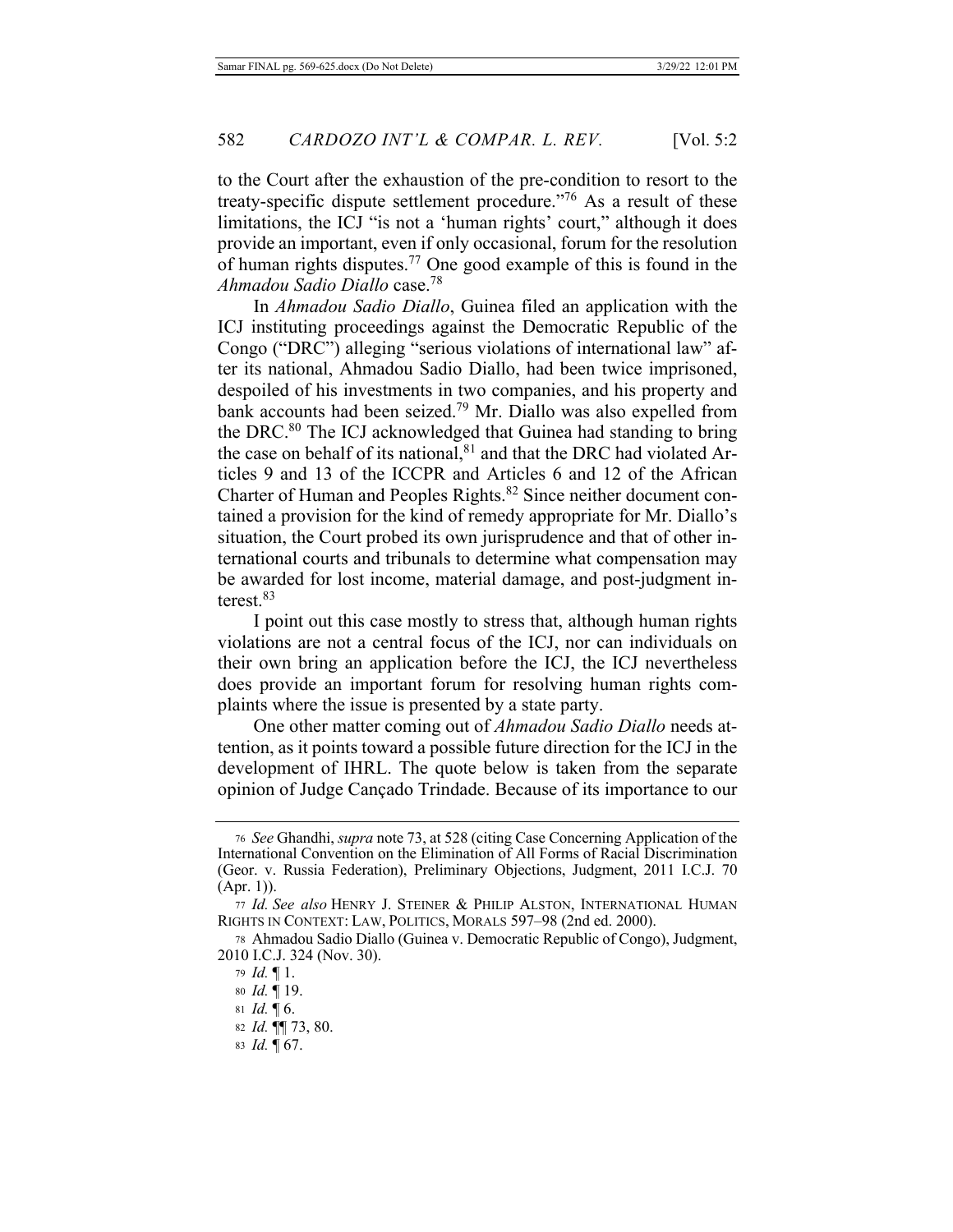discussion, I copy it in substantial part. Paying particular attention to paragraph 227, ask what changes would need to be made (if any) to the ICJ Statute and/or its operating procedures for the ICJ to hear intrastate, as opposed to inter-state, challenges, and how might those changes alter the ICJ's jurisdiction. How might an intra-state approach to human rights issues, affect the ICJ's influence on IHRL?

223. The subject of the rights, that the Court has found to have been breached by the Respondent State in the present case, is not the Applicant State: the subject of those rights is Mr. A. S. Diallo, an individual. The procedure for the vindication of the claim originally utilized (by the Applicant State) was that of diplomatic protection, but the substantive law applicable in the present case  $-$  as clarified after the Court's Judgment of 2007 on preliminary objections, in the course of the proceedings (written and oral phases) as to the merits  $$ is the international law of human rights.

224. Whenever the Court diverted, in parts of the present Judgment, from the proper hermeneutics of human rights treaties, it incurred into inconsistencies  $\dots$ . Those deviations disclosed a somewhat crooked line of reasoning, which could and should have been avoided. Once the applicable law is identified and conformed, as in the present case, by human rights treaties, the Court is to interpret and apply them in pursuance of the general rule of interpretation of treaties  $\dots$ , bearing in mind their special nature.

225. After all, human rights treaties do apply in the framework of intra-State relations (such as, in the present case, the relations between the DRC and Mr. A. S. Diallo). In properly interpreting and applying such treaties, the Court is thereby giving its contribution to the development of the aptitude of international law to regulate relations at intra-State, as well as inter-State, levels . . ..

. . . .

227. The fact that the contentious procedure before the Court keeps on being exclusively an inter-State one — not by an intrinsic necessity, nor by a juridical impossibility of being of another form  $-$  does not mean that the reasoning of the Court ought to develop within an essentially and exclusively  $inter-State$  optics  $\dots$ 

228. The relations governed by contemporary international law, in distinct domains of regulation, transcend to a large extent the purely inter-State dimension (e.g., in the international protection of human rights, in the international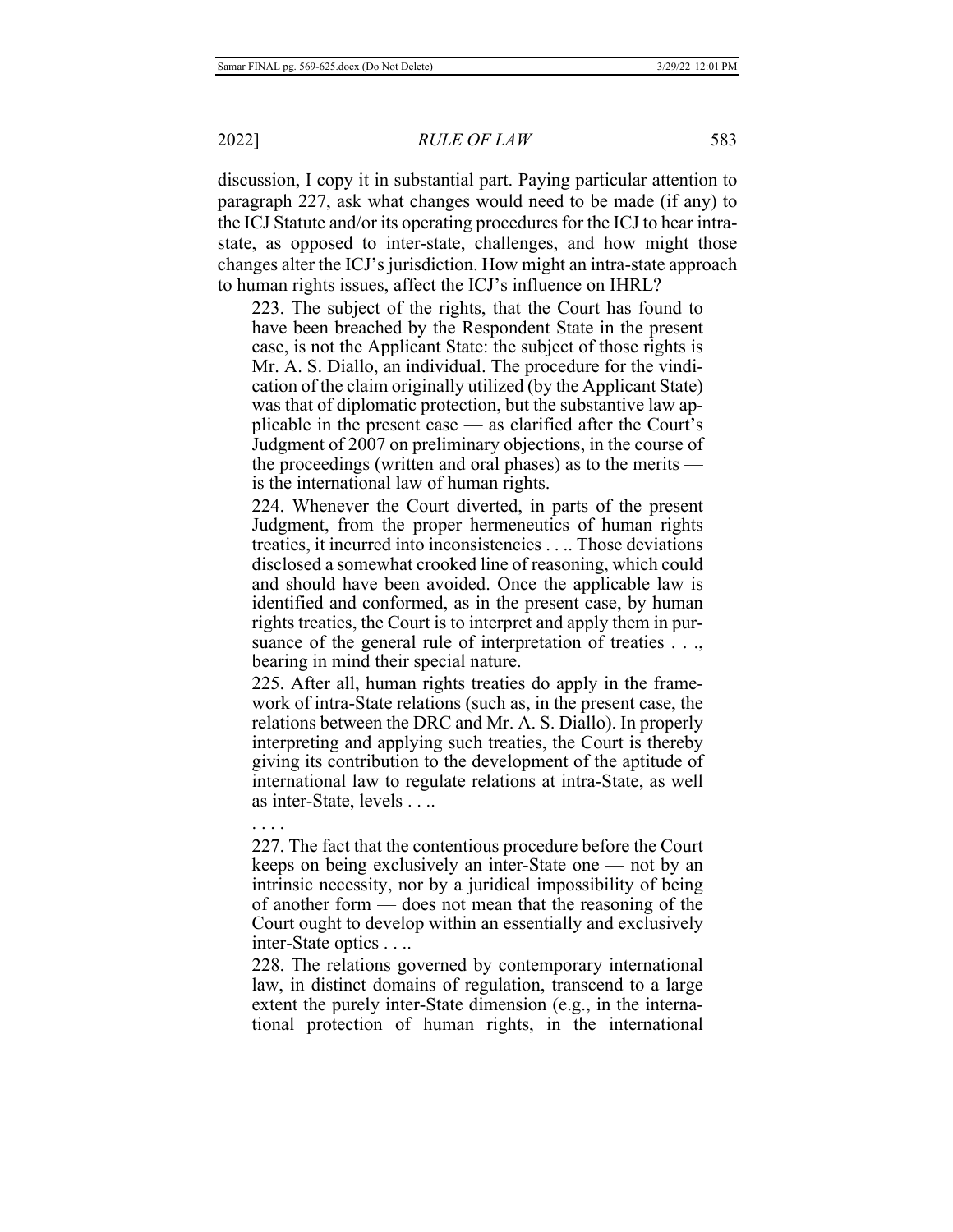protection of the environment, in international humanitarian law, in international refugee law, in the law of international institutions, among others), and the ICJ, called upon to pronounce upon those relations, is not bound to restrain itself to an anachronistic inter-State optics. The anachronism of its mechanism of operation ought not to, and cannot, condition its reasoning, so as to enable it to exert faithfully and fully its functions of principal judicial organ of the United Nations.<sup>84</sup>

## B. The ICC and IHRL

The current ICC was created in 1998 when 120 nations adopted the Rome Statute of the International Criminal Court ("Rome Statute"), designed to "set up the highest legal standards, the equality of arms, the impartiality of the judicial process, and created a basis for the model of civil administration in the service of fair and equitable justice."<sup>85</sup> In furtherance of that aim, the ICC was created "to exercise its jurisdiction over persons for the most serious crimes of international concern . . . . "86 Although not a military tribunal, the ICC was, in a sense, a continuation of what had begun with the Nuremburg Charter in 1945 to punish the major war criminals of the Axis Pow- $\text{ers},^{87}$  which was thereafter followed by the subsequent International Criminal Tribunal for the Former Yugoslavia<sup>88</sup> and the International Criminal Tribunal for Rwanda.<sup>89</sup>

Under the provisions of the Rome Statute, the ICC is the court of final resort that has limited jurisdiction to try individuals for "[t]he crime of genocide," "[c]rimes against humanity," "[w]ar crimes," and "[t]he crime of aggression,"<sup>90</sup> provided the crimes were committed

<sup>84</sup> Ahmadou Sadio Diallo (Guinea v. Democratic Republic of Congo), Judgment, 2010 I.C.J. 324, 729,  $\P$  223-25, 227-28 (Nov. 30) (separate opinion by Trindade,  $J.$ ).

<sup>85</sup> The ICC Rome Statute is 20, INT'L CRIM. CT., https://www.icccpi.int/romestatute20 [https://perma.cc/PSQ2-R3KQ] (last visited Jan. 21, 2022).

<sup>86</sup> Rome Statute of the International Criminal Court art. 1, July 17, 1998, 2187 U.N.T.S. 38544.

<sup>87</sup> Agreement for the Prosecution and Punishment of the Major War Criminals of the European Axis Powers and Charter on the International Military Tribunal (Nuremburg Charter), Aug. 8, 1945, 59 Stat. 1544, 82 U.N.T.S. 279.

ss Statute of the International Criminal Tribunal for the Former Yugoslavia, S.C. Res. 827 (May 25, 1993), as amended S.C. Res. 1877 (July 7, 2009).

<sup>89</sup> U.N. INT'L RESIDUAL MECHANISM CRIM. TRIBUNALS, *The ICTR in Brief*, https://unictr.irmct.org/en/tribunal [https://perma.cc/KNB2-LBSE] (last visited Jan.  $10, 2022$ ).

<sup>90</sup> Rome Statute of the International Criminal Court, *supra* note 86, art. 5(1).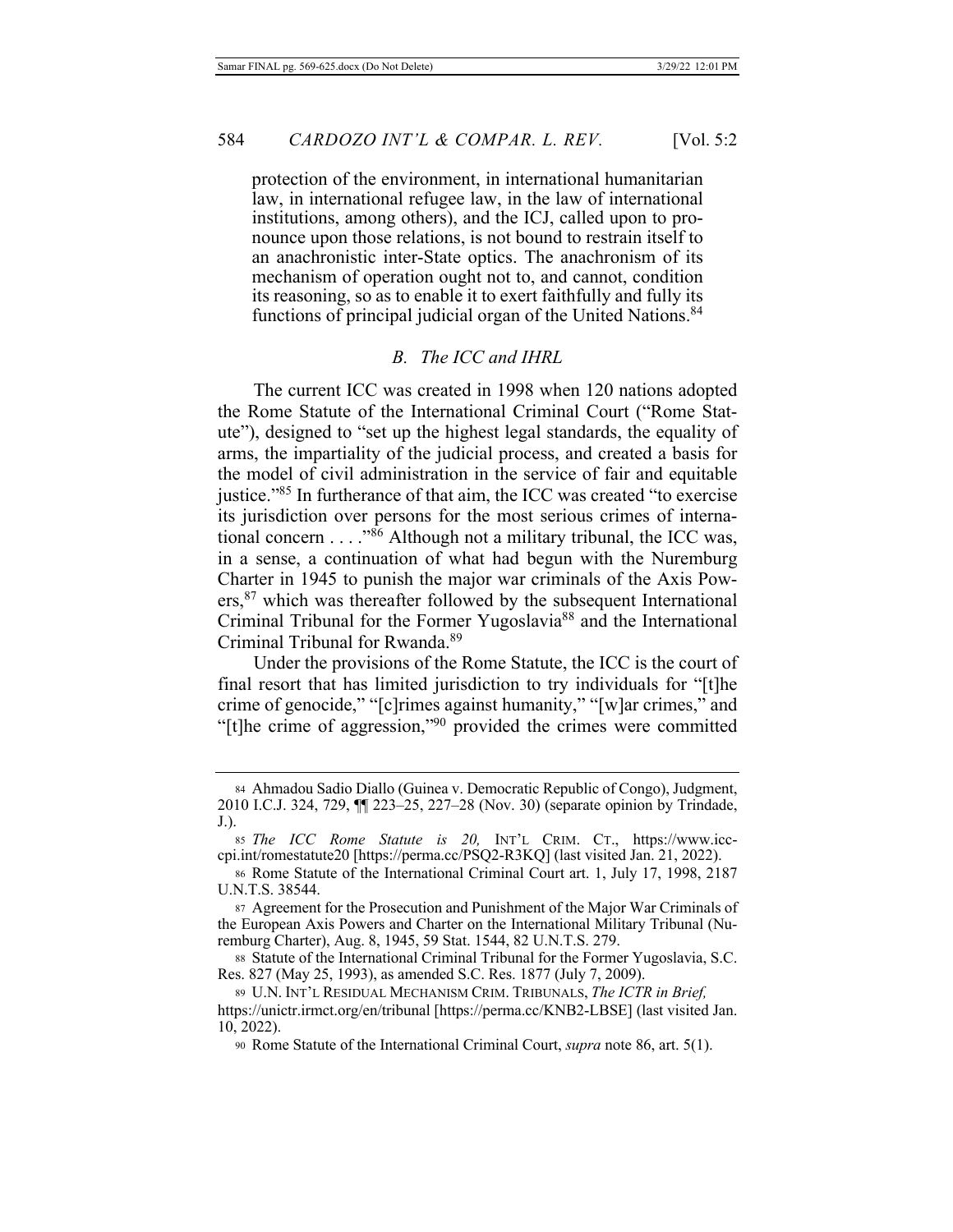"after entry into force of this statute," and only if the crimes committed occurred within the territory or by nationals of member states, or were referred to it by the U.N. Security Council, except in the instance where a non-member state accepts the jurisdiction of the ICC.<sup>91</sup> The ICC's jurisdiction is also limited to "the most serious crimes of concern to the international community as a whole" and, even then, only when "a State is unwilling or unable genuinely to carry out the investigation or prosecution." $92$  This latter limitation follows the principle of complementarity recognized in international law.<sup>93</sup> Under the principle of complementarity, national courts have priority over the ICC to try cases because national courts may actually be in a better position than the ICC to protect human rights globally.<sup>94</sup>

Still, it is interesting to note that the crimes over which the ICC has jurisdiction are those that the U.N. International Law Commission has deemed to constitute peremptory norms (jus cogens) of customary international law<sup>95</sup> for which there is to be universal jurisdiction.<sup>96</sup> "Peremptory norms of general international law (jus cogens) give rise to obligations owed to the international community as a whole (obligations erga omnes), in which all States have a legal interest."<sup>97</sup> And they are properly customary international law because they were established after "[a]cceptance and recognition by a very large majority of States" who believed them to be binding obligations of international

94 Marta Bo, Crimes Against the Rohingya: ICC Jurisdiction, Universal Jurisdic*fion in Argentina, and the Principle of Complementarity, OPINIO JURIS (Dec. 23,* 2019), http://opiniojuris.org/2019/12/23/crimes-against-the-rohingya-icc-jurisdiction-universal-jurisdiction-in-argentina-and-the-principle-of-complementarity/ [https://perma.cc/49S7-8F4Q].

95 See Report of the International Law Commission on the Work of Its Seventy-First Session, U.N. Doc. A/74/10, at 146-47, https://legal.un.org/ilc/reports/2019/english/chp5.pdf [https://perma.cc/7HSM-8UTD] (last visited Jan. 10, 2022) [hereinafter Report of the International Law Commission]. See also RESTATEMENT (THIRD) FOREIGN REL. L. § 702 cmt. n (AM. LAW INST. 1987).

96 See Factsheet: Universal Jurisdiction, CTR. CONST. RTS., https://ccrjustice.org/home/get-involved/tools-resources/fact-sheets-and-faqs/factsheet-universal-jurisdiction [https://perma.cc/WK5T-G3Y4] (last modified Sept. 8, 2021).

97 Report of the International Law Commission, *supra* note 95, at 145 (Conclusion 17).

<sup>91</sup> *Id.* arts. 11, 12, 13.

 $92$  *Id.* arts.  $5(1)$ ,  $17(1)(b)$ .

<sup>93</sup> See Q&A: The International Criminal Court and the United States, HUM. RTS. WATCH (Sept. 2, 2020, 12:00 AM), https://www.hrw.org/news/2020/09/02/qa-international-criminal-court-and-united-states [https://perma.cc/D3TF-XNN8]. Here it is important to note that the ICC has limited jurisdiction to investigate serious crimes, especially when involving a non-member country like the United States.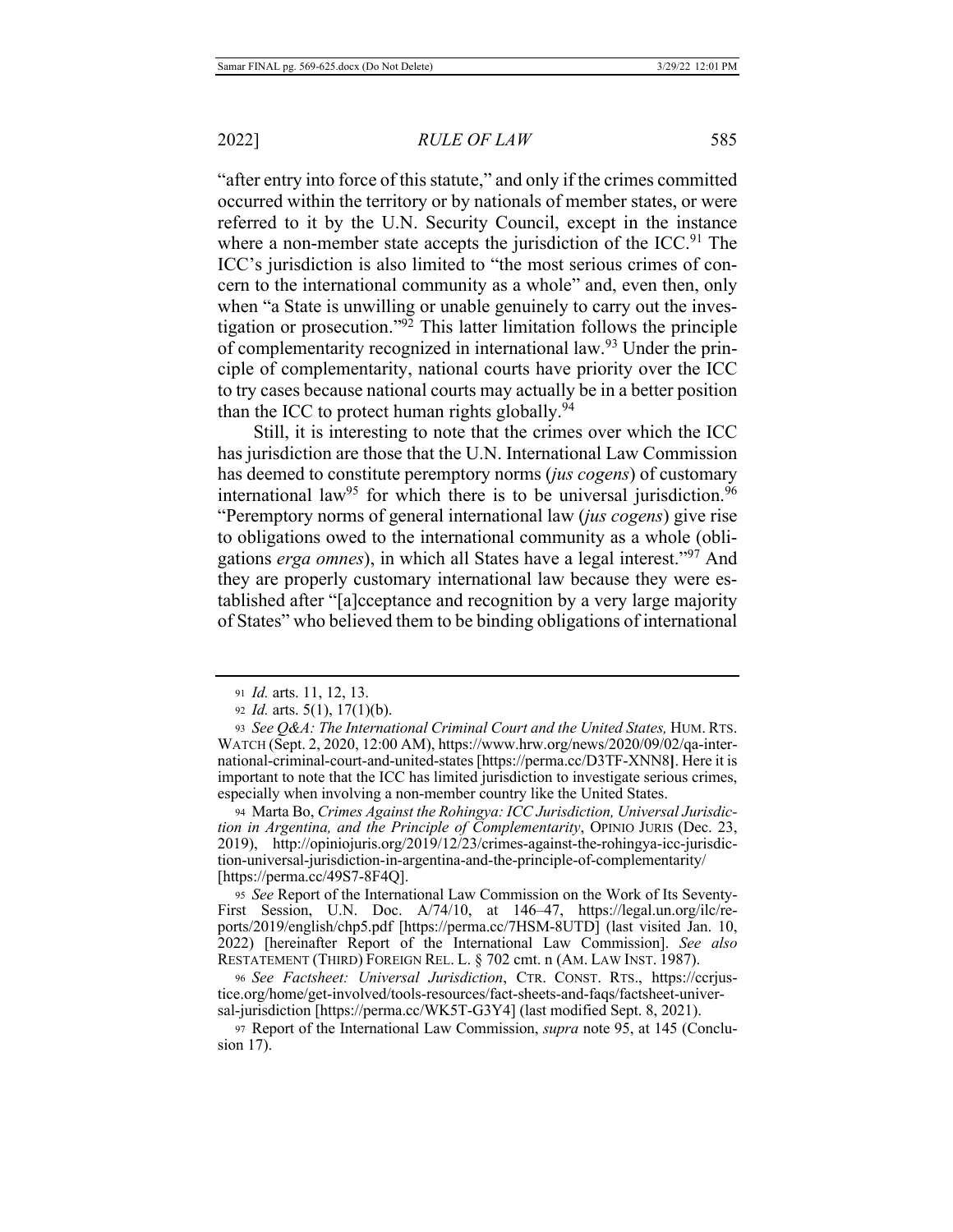law—"acceptance and recognition by all States is not required."<sup>98</sup> Evidence for the existence of such norms might include "public statements made on behalf of States; official publications; government legal opinions; diplomatic correspondence; legislative and administrative acts; decisions of national courts; treaty provisions; and resolutions adopted by an international organization or at an intergovernmental conference."<sup>99</sup> Also relevant as a subsidiary means for determining peremptory norms are "[d]ecisions of international courts and tribunals, in particular of the  $[ICJ]$ ,"<sup>100</sup> as well as "[t]he works of expert bodies established by States or international organizations and the teachings of the most highly qualified publicists of the various nations."<sup>101</sup> The list of peremptory norms is non-exclusive; it is open to future additions by the same process in which the current list of norms has come about.<sup>102</sup>

This is all very similar and consistent with what is said in the Preamble of the Rome Statute regarding the subject-matter jurisdiction of the ICC. It also provides additional support for the Rome Statute's claim that "it is the duty of every State to exercise its criminal jurisdiction over those responsible for international crimes."<sup>103</sup> Other comments also offered by the International Law Commission note that no state may adopt a treaty provision,  $104$  other obligation,  $105$  or take any reservation to a provision in a treaty that would operate as an exemption to a *jus cogens* norm;<sup>106</sup> nor may another customary rule of international law come into existence or stay in existence if it violates a just *cogens* norm.<sup>107</sup> In short, a *jus cogens* or peremptory norm "is a norm" accepted and recognized by the international community of States as a whole as a norm from which no derogation is permitted and which can be modified only by a subsequent norm of general international law having the same character."<sup>108</sup> There are limitations, however, even when states see themselves bound to open their domestic courts

<sup>98</sup> *Id.* at 143 (Conclusion 7(2)).

<sup>99</sup> *Id.* at 143 (Conclusion 8(2)).

<sup>100</sup> *Id.* at 143 (Conclusion 9(1)).

<sup>101</sup> *Id.* at 143 (Conclusion 9(2)).

<sup>102</sup> See id. at 146 (Conclusion 23).

<sup>103</sup> Rome Statute of the International Criminal Court, *supra* note 86, pmbl.

<sup>104</sup> Report of the International Law Commission, *supra* note 95, at 144 (Conclusion  $11$ ).

<sup>105</sup> *Id.* at 145 (Conclusion 15).

<sup>106</sup> *Id.* at 144 (Conclusion 13).

<sup>107</sup> *Id.* at 145 (Conclusion 14).

<sup>108</sup> *Id.* at 142 (Conclusion 2).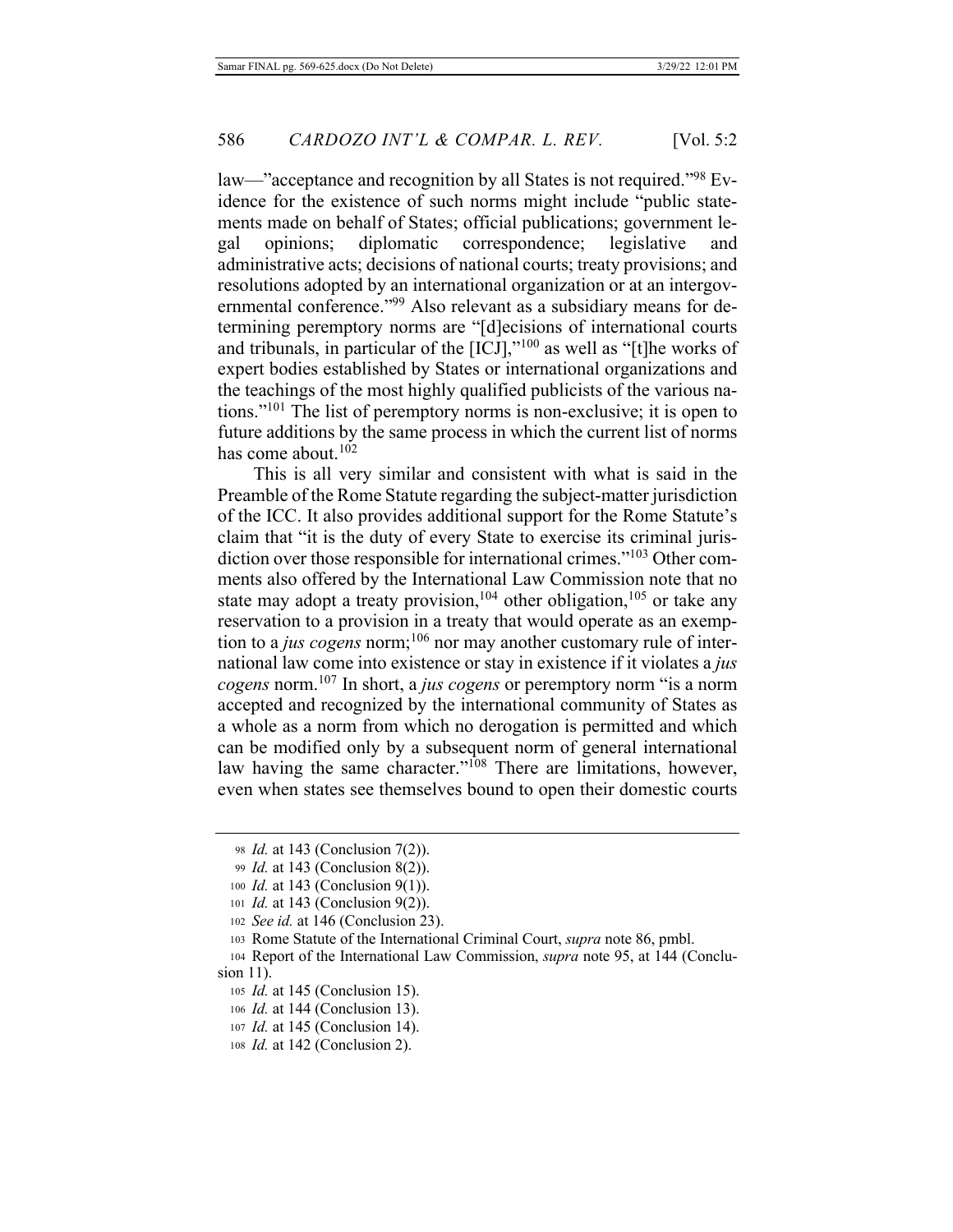to the prosecution of a *jus cogens* violation,<sup>109</sup> if, for example, the claim is brought against another state as opposed to an individual, the ICJ has ruled state immunity may still apply.<sup>110</sup>

### *C. The U.N. Human Rights Committee*

Article 28 of the ICCPR established a Human Rights Committee ("HRC") of eighteen members "of high moral character and recognized competence in the field of human rights," but not "more than one national of the same state."<sup>111</sup> Before taking up the duties of the HRC, each member must "make a solemn declaration in open committee that he will perform his functions impartially and conscientiously."<sup>112</sup> The HRC shall review reports submitted by the state parties to the ICCPR "on measures they have adopted which give effect to the rights recognized," $^{113}$  as well as use its good offices toward friendly solutions on matters referred to it,<sup>114</sup> after "all available domestic remedies have been invoked and exhausted"<sup>115</sup> or, "with the prior consent of the State Parties concerned, appoint an ad hoc, Conciliation Commission." $116$ 

A somewhat similar committee was originally created by Articles 16, 17, and 21 of the ICESCR to receive periodic reports of state party compliance and to make recommendations to the General Assembly as needed; that Committee is now the Committee on Economic, Social and Cultural Rights ("CESCR"), following the failures of two previous monitoring bodies.<sup>117</sup> By contrast with the CESCR, the HRC allows so-called "shadow reports" from non-governmental organizations ("NGOs") and accepts complaints from individual persons under

- 112 Declaration, *supra* note 16, art 38.
- 113 ICCPR, *supra* note 46, art. 40.
- $114$  *Id.* art.  $41(e)$ .
- 115  $Id.$  art.  $41(c).$
- 116 *Id.* art.  $42(1)(a)$ .

117 ICESCR, supra note 47, arts. 16, 17, 21. See also International Covenant on *Economic, Social, and Cultural Rights, WIKIPEDIA,* 

https://en.wikipedia.org/wiki/International Covenant on Economic, Social and Cultural Rights [https://perma.cc/N79L-JUF2] (last modified Nov. 24, 2021).

<sup>109</sup> The Pinochet Case: Universal Jurisdiction and the Absence of Immunity for Crimes Against Humanity, AMNESTY INT'L (Jan. 1999), https://www.amnesty.org/en/wp-content/uploads/2021/06/eur450011999en.pdf [https://perma.cc/M6H6-3JBS].

<sup>110</sup> Jurisdictional Immunities of the State (Ger. v. It.: Greece Intervening), Judgment, 2012 I.C.J. 99 (Feb. 3).

<sup>111</sup> ICCPR, *supra* note 46, arts. 28(1)–(2), 31.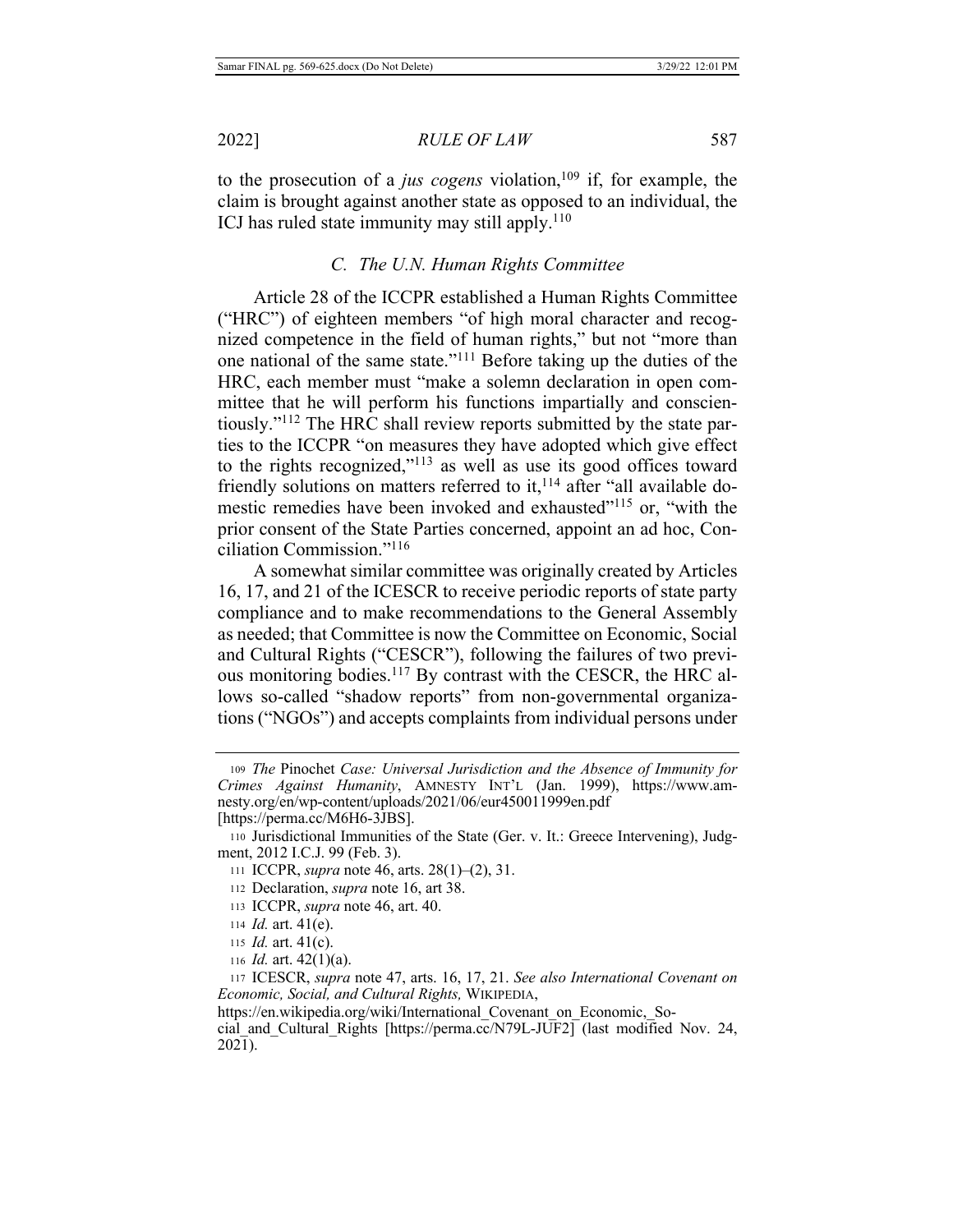the jurisdiction of those states who have accepted the First Protocol to the ICCPR.<sup>118</sup> As can be seen from the limited powers conferred to these committees under the ICCPR and the ICESCR, these committees are limited in what they can actually do to prevent human rights violations. Still, the HRC is a U.N. expert body capable of greater impartiality in the solutions it proposes than "the more high-profile UN Human Rights Council, or its predecessor, the UN Commission on Human Rights," which were "UN political bodies: composed of states, established by a UN General Assembly resolution and the UN Charter  $\dots$ " to discuss human rights issues around the globe.<sup>119</sup> These latter two bodies have been criticized by various states' parties as not always being appropriately impartial.<sup>120</sup>

#### *D. Domestic Courts*

It is important to note that much of IHRL relies on the willingness of nation states' domestic courts to afford not only *jus cogens* protections but the whole ambit of IBHR. "[IHRL] lays down obligations which States are bound to respect. By becoming parties to international treaties, States assume obligations and duties under international law to respect, to protect and to fulfil human rights." $121$ "Through ratification of international human rights treaties, Governments undertake to put into place domestic measures and legislation compatible with their treaty obligations and duties." $122$  This may give rise, especially with regard to *jus cogens* violations—where universal jurisdiction is present—to individuals bringing IHRL complaints under the CIHRL. However, not all nation states may choose to enforce *jus cogens* or the CIHRL in their domestic courts. And even those that do may first require the presence of a domestic rule that allows the case to go forward.

<sup>118</sup> Optional Protocol to the International Covenant on Civil and Political Rights, *supra* note 49, art. 1.

<sup>119</sup> United Nations Human Rights Committee, WIKIPEDIA, https://en.wikipedia.org/wiki/United Nations Human Rights Committee [https://perma.cc/HH9V-583P] (last modified Jan. 2, 2022).

<sup>120</sup> United Nations Human Rights Council, HUM. RTS. WATCH, https://www.hrw.org/topic/united-nations/human-rights-council

<sup>[</sup>https://perma.cc/3PUB-TAY3] (last visited Jan. 12, 2022).

<sup>121</sup> International Human Rights Law, OFF. U.N. HIGH COMM'R HUM. RTS., https://www.ohchr.org/en/professionalinterest/pages/internationallaw.aspx

<sup>[</sup>https://perma.cc/BY3M-NNP6] (last visited Jan. 12, 2022).

 $122$  *Id.*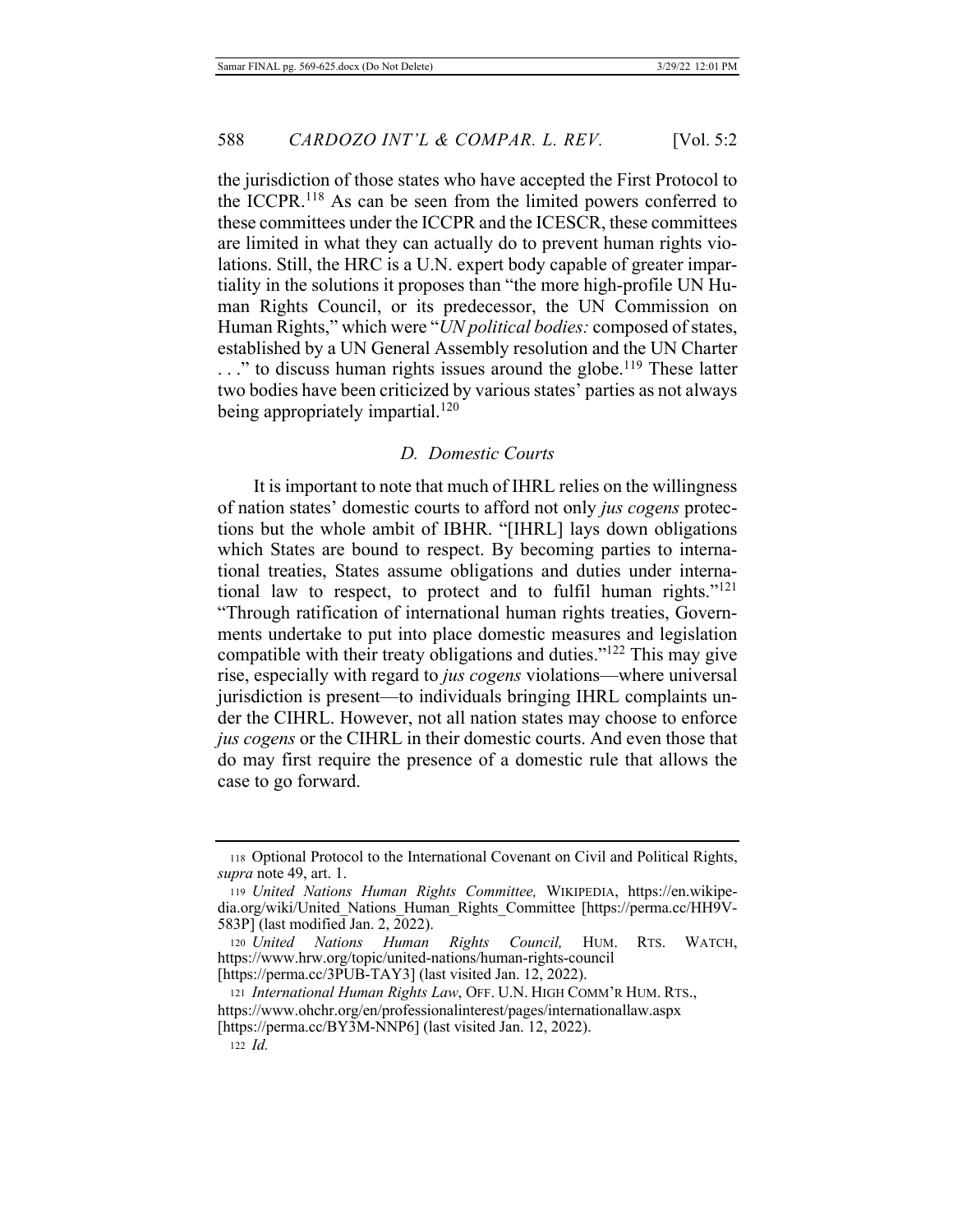In *The Paquete Habana*, the U.S. Supreme Court held that, <sup>123</sup> [i] nternational law is part of our law, and must be ascertained and administered by the courts of justice of appropriate jurisdiction as often as questions of right depending upon it are duly presented for their determination. For this purpose, where there is no treaty and no controlling executive or legislative act or judicial decision, resort must be had to the customs and usages of civilized nations, and, as evidence of these, to the works of jurists and commentators who by years of labor, research, and experience have made themselves peculiarly well acquainted with the subjects of which they treat. Such works are resorted to by judicial tribunals, not for the speculations of their authors concerning what the law ought to be, but for trustworthy evidence of what the law really  $i$ S.<sup>124</sup>

This broad statement of international law being part of U.S. law nevertheless allows for some very important exceptions. For example, the United States Circuit Court of Appeals for the District of Columbia has held that customary international law may be superseded by a later-in-time statute.<sup>125</sup> On the other hand, because Congress enacted the Alien Tort Statute ("ATS"),<sup>126</sup> non-US citizens can sue a foreign national or legal person for violation(s) of customary international norms wherever the violation may have occurred,<sup> $127$ </sup> but only if they can show the basis for their claim to be a well-defined norm of customary international law. When the ICCPR was ratified, the U.S. Senate added a number of declarations, understandings, and reservations, including the declaration that the treaty does not create a private cause of action.<sup>128</sup> Consequently, if ICCPR rights are going to be enforced in a U.S. court, it must be because they are part of the customary

<sup>123</sup> See, e.g., Andrew Johnson, *How Universal is Universal Jurisdiction?*, AM. U.J. GENDER, SOC. POL'Y & L. BLOG (2019), http://www.jgspl.org/how-universal-is-universal-jurisdiction/ [https://perma.cc/J63D-SKPV] (last visited Jan. 19, 2022) (discussing universal jurisdiction as applied in French and German courts and noting that for "[IHL] and gross human rights abuses[,]  $\ldots$  [s]ome European states have turned to exercising universal jurisdiction to hold Syrian officials accountable") (citations omitted).

<sup>124</sup> The Paquete Habana, 175 U.S. 677, 700 (1900).

<sup>125</sup> See Comm. of U.S. Citizens Living in Nicar. v. Reagan, 859 F.2d 929, 939 (D.C. Cir. 1988); United States v. Yunis, 924 F.2d 1086, 1091 (D.C. Cir. 1991).

<sup>126 28</sup> U.S.C. § 1350 (1948).

<sup>127</sup> See Alien Tort Statute, LEGAL INFO. INST., CORNELL L. SCH., https://www.law.cornell.edu/wex/alien tort statute [https://perma.cc/LQ42-GLHF]  $($ last visited Jan. 21, 2022).

<sup>128</sup> See 138 CONG. REC. S4781-01 (daily ed. Apr. 2, 1992).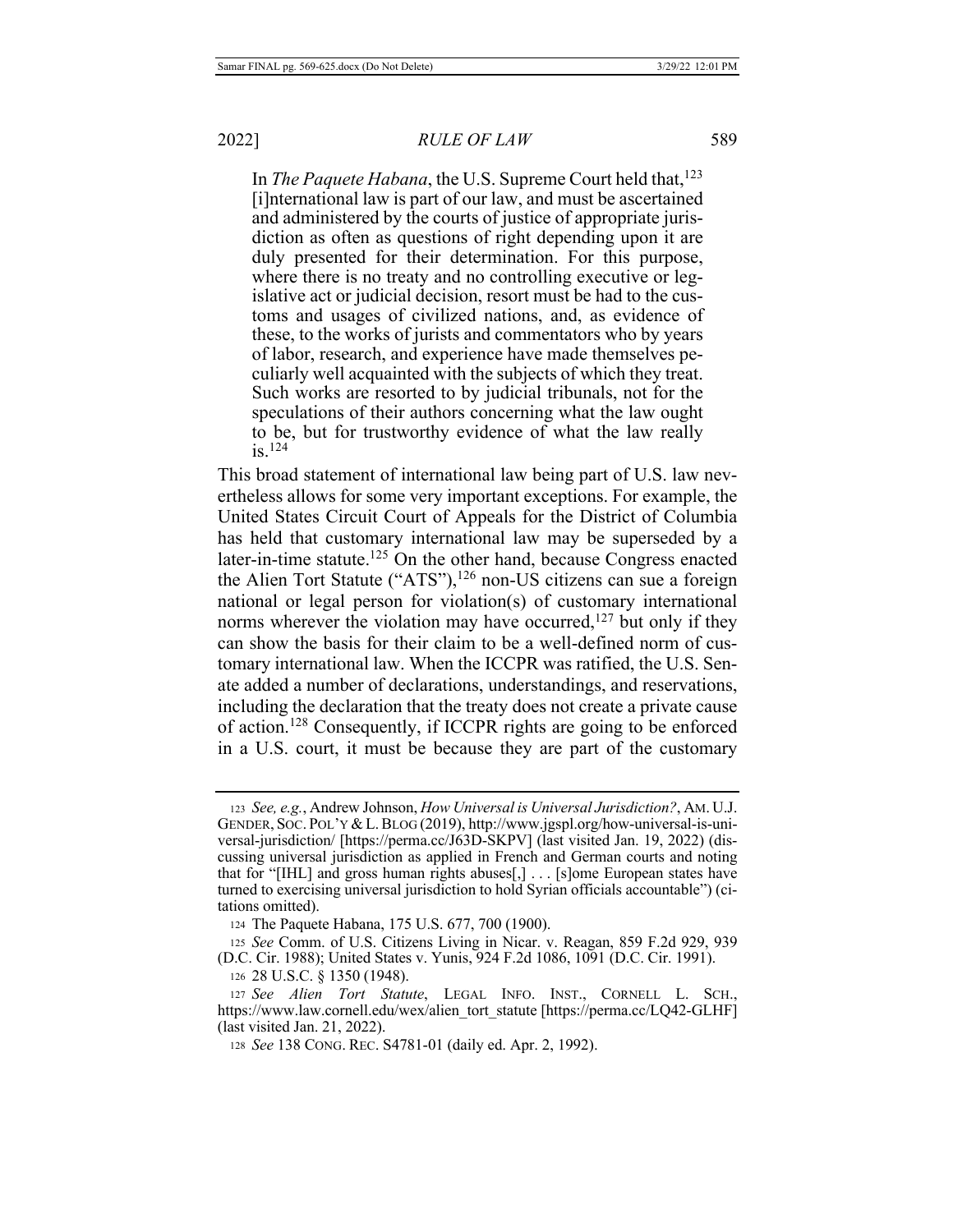international law which the United States recognizes.<sup>129</sup> In other words, had the ATS not been enacted, it is unclear whether U.S. domestic courts would be enforcing international human rights at all.<sup>130</sup>

For example, in Sosa v. Alvarez-Machain,<sup>131</sup> following his acquittal for complicity in the murder of a U.S. Drug Enforcement Authority agent and his subsequent capture and detention in Mexico, Alvarez-Machain brought a suit under the ATS against one of his Mexican abductors for the tort of false arrest, which he claimed was in violation of the law of nations.<sup>132</sup> Alvarez-Machain claimed that under the ATS, the district court had jurisdiction over "any civil action by an alien for a tort only, committed in violation of the law of nations," $^{133}$  and that his detention was an "arbitrary arrest" in violation of both the UDHR and the ICCPR. $134$ 

The U.S. Supreme Court held that Alvarez-Machain's "single illegal detention of less than a day, followed by the transfer of custody to lawful authorities and a prompt arraignment, violates no norm of customary international law so well defined as to support creation of a federal remedy."<sup>135</sup> Noting that the Restatement (Third) of Foreign Relations Law of the United States "says in its discussion of CIHRL that a 'state violates international law if, as a matter of state policy, it practices, encourages, or condones ... prolonged arbitrary detention," the Court, per Justice Souter, went on to add that "[a]ny credible invocation of a principle against arbitrary detention that the civilized world accepts as binding customary international law requires a factual basis beyond relatively brief detention in excess of positive

135 *Id.* at 738.

<sup>129</sup> COMM. ON FOREIGN RELATIONS, U.S. SENATE REPORT ON RATIFICATION OF THE INTERNATIONAL COVENANT ON CIVIL AND POLITICAL RIGHTS, S. EXEC. DOC. No. 102-23 (2d Sess. 1992), as reprinted in United States: Senate Committee on Foreign Relations Report on the International Covenant on Civil and Political *Rights*, 31 I.L.M. 645, 658 (1992). See generally Kristina Ash, U.S. Reservations to the International Covenant on Civil and Political Rights: Credibility, Maximization and Global Influence, 3 Nw. J. INT'L HUM. RTS. 1 (2005).

<sup>130</sup> I am distinguishing here international human rights from the American Bill of Rights and the Fourteenth Amendment of the Constitution. Granted, the IBHR may have originally drawn inspiration from these American documents. U.S. DEP'T OF STATE, REPORT OF THE COMMISSION ON UNALIENABLE RIGHTS 30. Still, the enforcement in American courts of those rights provisions is because they are part of American constitutional law. See also Ash, supra note 129.

<sup>131</sup> See, e.g., Sosa v. Alvarez-Machain, 542 U.S. 692 (2004).

<sup>132</sup> *Id.* at 698.

<sup>133</sup> *Id.* at 698–99 (citing 28 U.S.C. § 1350).

<sup>134</sup> *Id.* at 734.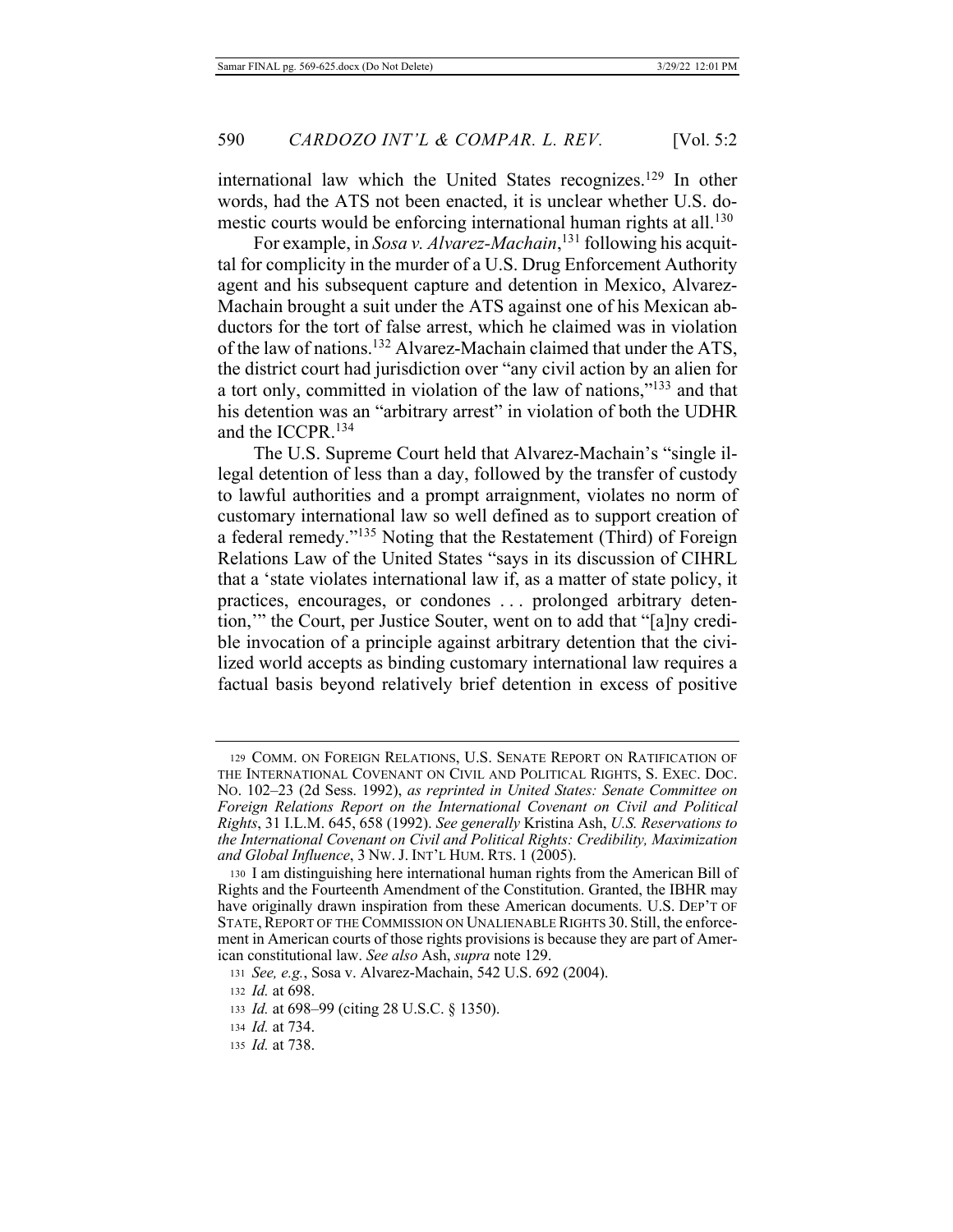authority."<sup>136</sup> Finding no such factual basis in the present case, the Court denied Alvarez-Machain's ATS claim notwithstanding that language in the UDHR and the ICCPR could be interpreted to provide a contrary result. Still, the Court left open the possibility that a future case might turn out differently, presumably where there would be a fuller justification for the custom in question, noting that "nothing Congress had done is a reason for us to shut the door to the law of nations entirely."<sup>137</sup> This case illustrates how local rules domestic courts are obliged to follow can affect not only whether they can hear a case of CIHRL, but also how they need go about interpreting the norms that are in dispute.<sup>138</sup>

137 *Id.* at 731.

138 A particularly interesting example of how customary international norms and U.S. domestic law might interface is suggested but not fully resolved in the Sosa case. Because of what the Supreme Court said in Sosa, the ICCPR is not directly enforceable in U.S. courts unless there exists a separate congressional authorization under which ICCPR complaints can be heard in domestic courts. Even when taken separately, the norms of the ICCPR, many of which now constitute customary international law, might not give rise to a claim in federal court absent a statute like the ATS authorizing the federal courts to hear these cases. See generally Cedric M. J. Ryngaert & Duco W. Hora Siccama, Ascertaining Customary International Law: An *Inquiry into the Methods Used by Domestic Courts, 65 NETH. INT'L L. REV. 1* ( $2018$ ). Part of the problem is created by the Supreme Court's 1938 decision in *Erie*  $R. Co. v.$  Tompkins, 304 U.S. 64 (1938), which "denied the existence of any federal 'general' common law." Sosa, 542 U.S. at 726. And although the Court has seen fit at times "to create federal common law rules in interstitial areas of particular federal interest" including "judicial rules of decision of particular importance to foreign relations, such as the act of state doctrine, the general practice has been to look for legislative guidance before exercising innovative authority over substantive law." *Id.* (citations omitted). Consequently, U.S. courts remain reluctant to adopt any set of new federal common law norms absent a congressional mandate. And even where there exists a federal statute, like the ATS, which provides for a federal court to hear a case alleging a violation of customary international norm, there may still be an insufficient factual basis, as the *Sosa* Court determined.

When the ATS was originally adopted by the First Congress, as part of the Judiciary Act of 1789, it was not intended to be "stillborn" but is "best read as having been enacted on the understanding that the common law would provide a cause of action for [a] modest number of international law violations." Kiobel v. Royal Dutch Petroleum Co., 569 U.S. 108 (2013) (citing Sosa, 542 U.S. at 724). The original customary international norms that the First Congress most likely had in mind were "Blackstone's three primary offenses: violation of safe conducts, infringement of the rights of ambassadors, and piracy." Sosa, 542 U.S. at 724-25. Still, the fact that those norms may have been what the Congress had in mind when they enacted the ATS may not restrict a court from considering other customary international norms that may now be present. As Justice Souter noted, we have no reason to believe from any development over the last two centuries that "Congress has ... limited civil common law power by another statute." *Id.* at 725. "Accordingly, we think courts

<sup>136</sup> *Id.* at 737 (citing RESTATEMENT (THIRD) FOREIGN REL. L. § 702 (AM. L. INST.  $1987)$ ).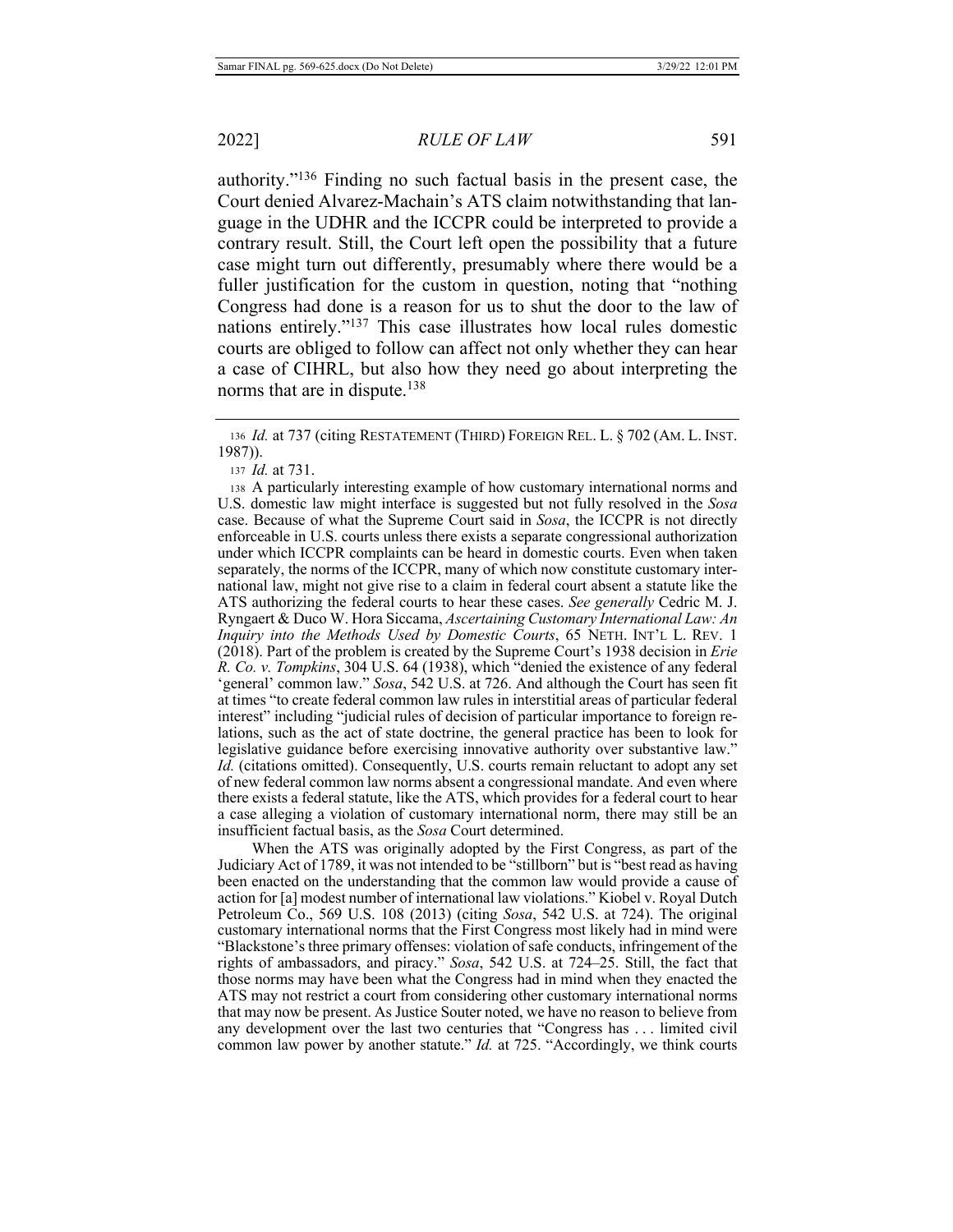# IV. How RELATIVISM OPERATES TO UNDERMINE DEVELOPMENT OF A CONSISTENT INTERPRETATION OF IHRL

It is telling to note a comment by philosopher Allen Buchanan regarding how the IBHR came about. He wrote, "that the [UDHR] and the various human rights treaties that followed it wisely avoided a justification for the norms they asserted"; $^{139}$  and that "it was possible to agree on a list of human rights only on condition that almost nothing was said about how they are grounded."<sup>140</sup> Buchanan's statement suggests a disconnect between the labels many in the world identify to reference human rights and the statuses or actions they will protect, and this suggests that the determination of what to protect may actually restrict what the labels represent.<sup>141</sup> This has given rise to claims of cultural relativism in the way that the IBHR is applied, especially when applied by domestic courts. For instance, when local norms, often based on culture and religion, affect the way the provisions of the UDHR, the ICCPR, and the ICESCR are likely to be interpreted by individual nation states, the domestic courts in those states are likely to afford the local cultural interpretation to the IBHR's provision.<sup>142</sup> It is also seen when governments sign onto human rights treaties with particular reservations, often to preserve cultural norms and patterns that would otherwise be at odds with the objects and purposes of the treaties. $143$ 

should require any claim based on the present-day law of nations to rest on a norm of international character accepted by the civilized world and defined with a specificity comparable to the features of the 18th-century paradigms we have recognized." Id.

<sup>139</sup> Allen Buchanan, *The Legitimacy of International Law*, in THE PHILOSOPHY OF INTERNATIONAL LAW 96 (Samantha Besson & John Tasioulas eds., 2010).

<sup>140</sup> *Id.* 

<sup>141</sup> See Fernando R. Tesón, International Human Rights and Cultural Relativism,  $25$  VA. J. INT'L L. 869, 870 (1985) ("In the context of the debate about the viability of international human rights, cultural relativism may be defined as the position according to which local cultural traditions (including religious, political, and legal practices) properly determine the existence and scope of civil and political rights enjoyed by individuals in a given society.").

<sup>142</sup> See, e.g., Katherine Brennan, The Influence of Cultural Relativism on Interna*fional Human Rights Law: Female Circumcision as a Case Study, 7 MINN. J.L. &* INEQ.  $367, 367 - 68$  (1989).

<sup>143</sup> See Sarah Hélaoui, Cultural Relativism and Reservations to Human Rights Treaties: The Legal Effect of the Saudi Reservation to the CEDAW [The Convention] on the Elimination of All Forms of Discrimination Against Women] (Fall 2004) (M.A. Thesis, Lund University) ("In light of general principles of international law,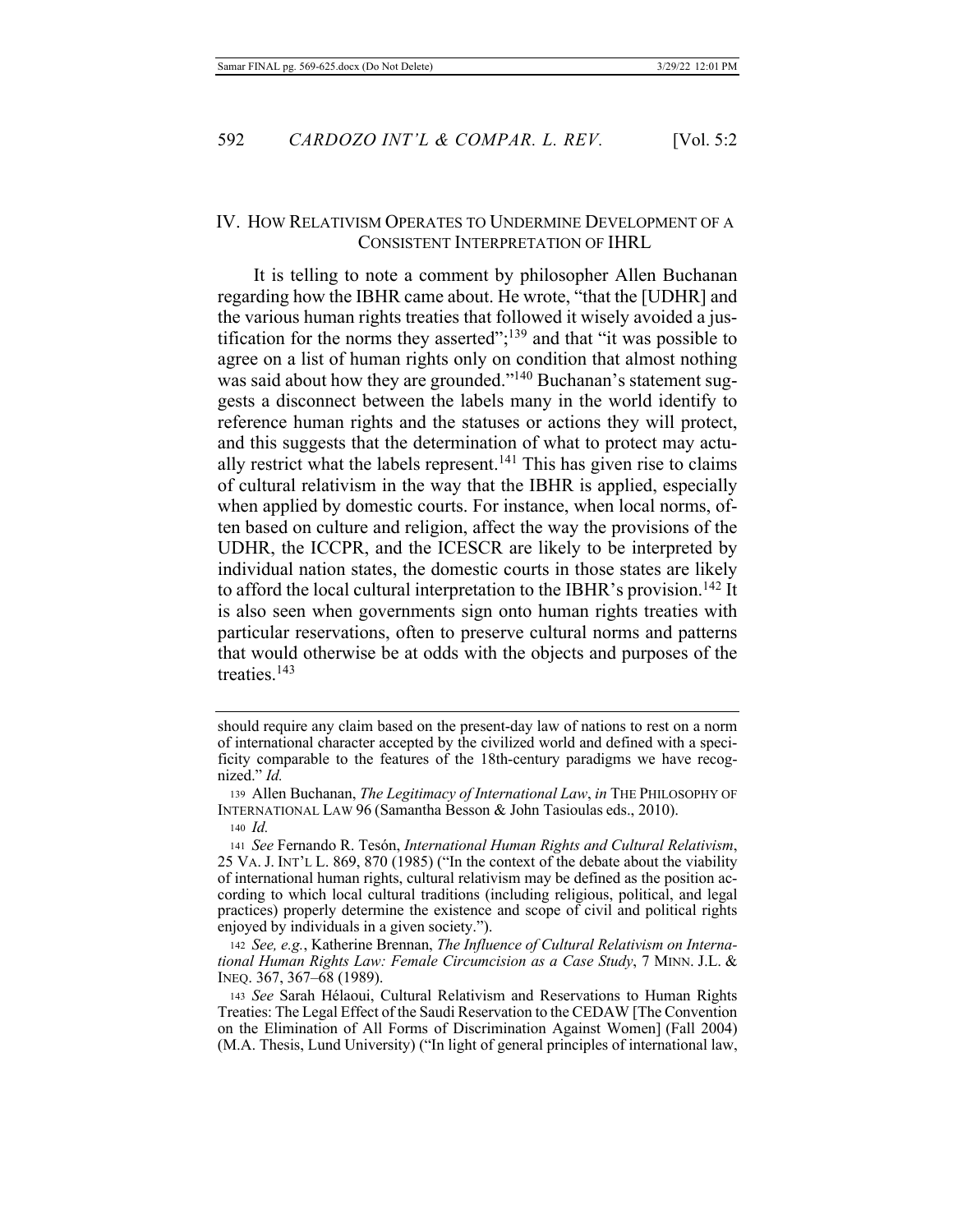Buchanan goes on to note that,

[i]n the end, whether such a justification becomes available will depend not only upon the further development of the moral foundations of the idea of human rights—a task which until recently most contemporary moral and political philosophers, like most international legal theorists have avoided but also upon improvements in the global public deliberative processes that occur within the complex array of institutions within which human rights norms are articulated, contested, and revised over time.<sup>144</sup>

The global public deliberative process Buchanan refers to perhaps begins when domestic courts render human rights decisions that appear inconsistent with what intergovernmental organizations and some NGOs believe to be correct. It has been argued that the:

So-called 'sensitivities' and relativist arguments invoking eulture do not absolve States from their human rights obligations, the Special Rapporteur in the field of cultural rights told the Third Committee (Social, Humanitarian and Cultural) today, as delegates sparred with experts over countryspecific mandates for situations in Myanmar and the Demoeratic People's Republic of Korea.

Seeking to dispel misconceptions about cultural diversity, Special Rapporteur Karima Bennoune emphasized the destructive impacts of cultural relativism — which uses culture to take away rights rather than amplify them. The presence of relativist arguments in United Nations resolutions is reprehensible. 'Sensitivities' cannot justify the criminalization of sexual orientation or gender identity or racial discrimination, for instance.

. . . .

In a similar vein, Fernand de Varennes, Special Rapporteur on minority issues, said statelessness is neither accidental nor neutral because it involves discrimination against minorities.

144 Buchanan, *supra* note 139, at 96.

the legal effects of incompatible reservations must take into account the intent of the reserving State. In the case of Saudi Arabia, the strong traditionalist Islamic identity speaks against an intent to be bound by CEDAW without the reservation and the de *lege lata* effects must accordingly be the invalidation of the treaty ratification. Assumingly, most States that enter reservations incompatible with the object and purpose of a treaty will regard them as inseparable from the intent to be bound by the treaty. In particular, it can be concluded with relative certainty that reservations formulated as a result of strong cultural (religious) relativist arguments, which falls outside the margin of appreciation afforded to sovereign states, are unlikely to be separable from the reserving State's intent to be bound by the treaty.").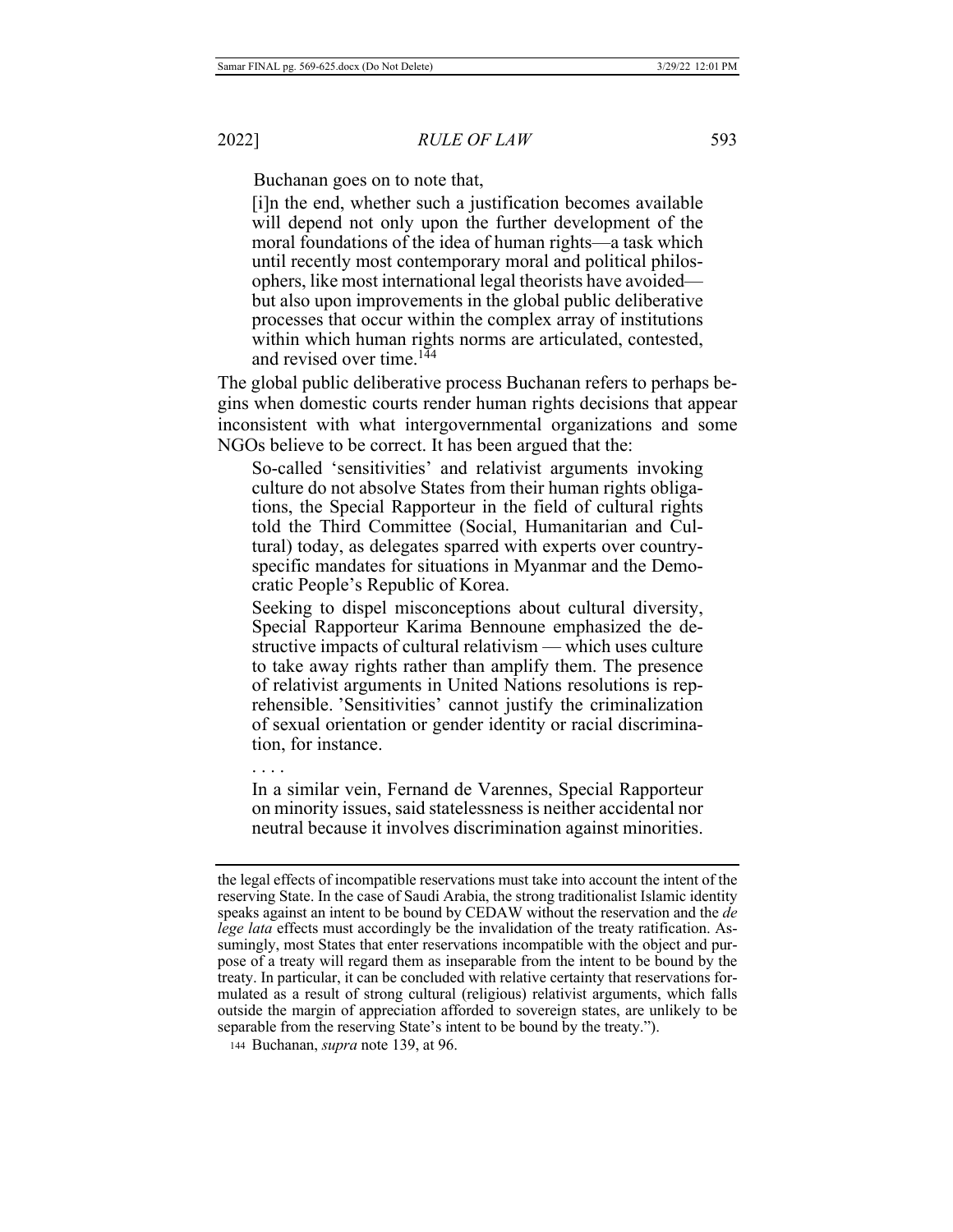'Just as was the case for the Jewish minority in Germany before the Second World War, minorities too often continue to find themselves 'unworthy' of citizenship, with consequent obstacles in accessing basic public services, even including in some cases education,' he said. More must be done to ensure respect for stateless people, especially in addressing arbitrary requirements for citizenship.<sup>145</sup>

While such debates do not promise to lead to a complete solution to the relativist issue, they may give rise to at least partial solutions based on the force of the rights presented.

Professor Jack Donnelly, for example, has argued that the most important human rights are identified in Articles 1 through 11 of the  $UDHR.<sup>146</sup>$  He wrote, "[r]ights to life, liberty, and security of the person; the guarantee of legal personality; and protections against slavery, arbitrary arrest, detention, or exile, and inhuman or degrading treatment" are "basic requirements of human dignity, and are stated in sufficiently general terms, that any morally defensible contemporary form of social organization must recognize them." $147$  Other "[c]ivil rights, such as freedom of conscience, speech and association," Donnelly suggests, are open to adjustment to fit more strongly traditional communities, where "a positive evaluation of relatively autonomous individuals" may not be presupposed.<sup>148</sup> Still, other rights, such as the "right of free and full consent of intending spouses" while "subordinate to the basic right to marry and found a family," was of recent enough origin that Donnelly thinks it may not be offended by some customs such as bride price. $149$ 

<sup>145</sup> Press Release, United Nations General Assembly, Relativist Claims on Culture Do Not Absolve States from Human Rights Obligations, Third Committee Expert Says as Delegates Denounce Country-Specific Mandates, U.N. Press Release GA/SHC/4241 (Oct. 23, 2018).

<sup>146</sup> Jack Donnelly, Cultural Relativism and Universal Human Rights, 6 HUM. RTS. Q. 400, 417 (1984).

<sup>147</sup> Id.

<sup>148</sup> *Id.* 

<sup>149</sup> *Id.* at 418 (citing Declaration, *supra* note 16, art. 16(2)). Bride price is money, property, or other form of wealth paid by a groom or his family to the woman or the family of the woman he will be married to or is just about to marry. Bride price can be compared to dowry, which is paid to the groom, or used by the bride to help establish the new household . . .. The tradition of giving bride price is practised in many Asian countries, the Middle East, parts of Africa and in some Pacific Island societies, notably those in Melanesia. Bride Price, WIKIPEDIA, https://en.wikipedia.org/wiki/Bride\_price [https://perma.cc/2U84-WGLL] (last modified Jan. 5, 2022). The point of raising it here is to show that human rights norms will often be interpreted, especially by domestic courts, to comply with local cultural traditions.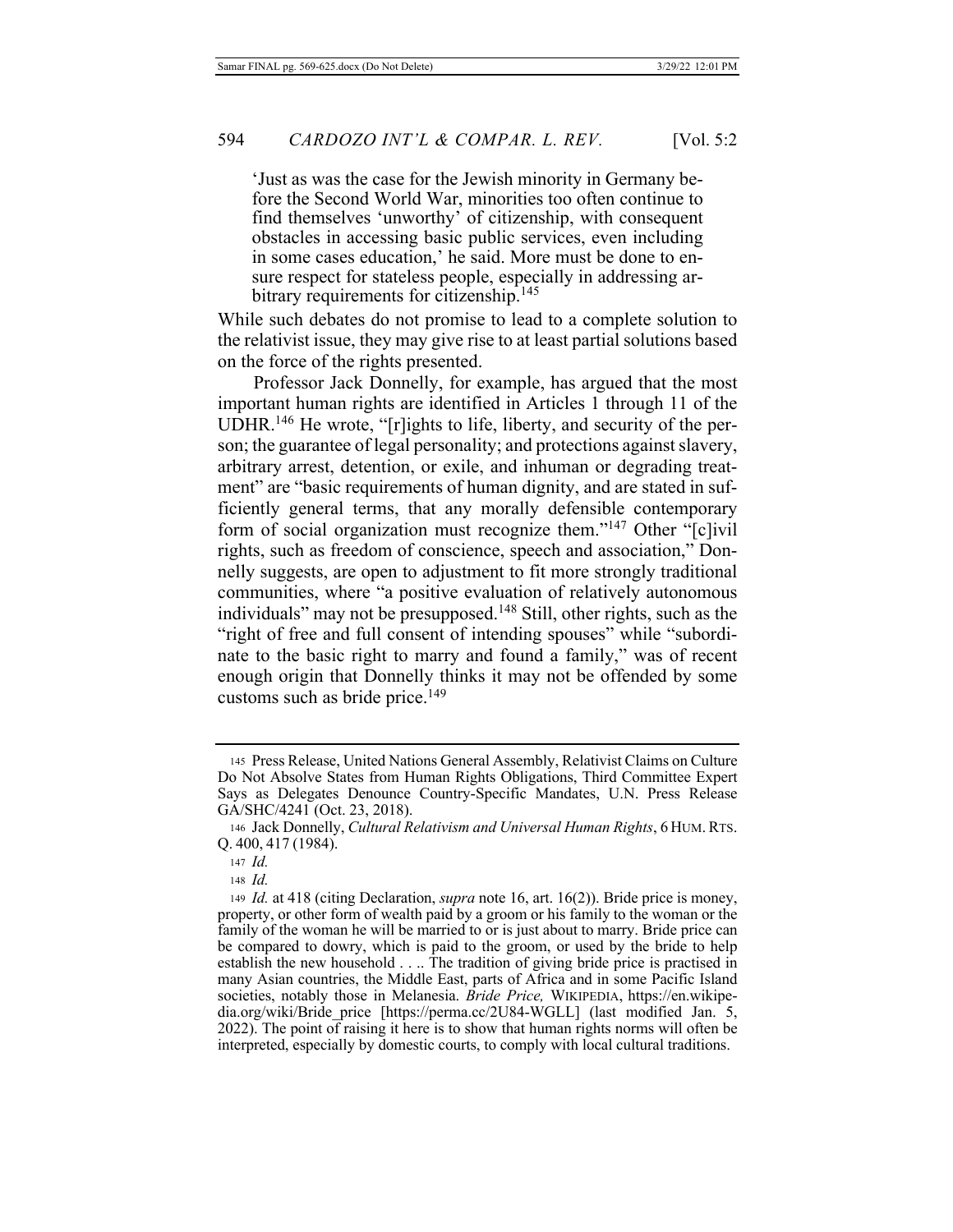While Donnelly's approach offers reasons for why some rights may be less subject to the influence of cultural relativism than others, it really doesn't close the gap on the effect of cultural relativism. Indeed, it leaves open exactly how far cultural norms can offset human rights, arguably even basic human rights. For example, under Donnelly's position, the right to marry another person of the same sex would not be guaranteed, even though he admits that Article  $16(1)$  of the UDHR recognizes "the basic right to marry and found a family."<sup>150</sup> But even on what he would treat as the most important human rights, like the right to life, it is unclear how this would flesh out with consensual acts of homosexual behavior, which in some countries can lead to death. For example, in Saudi Arabia, individuals who are homosexual will often incur "[f]ines, floggings, beatings, torture, vigilante attacks, prison time up to life, chemical castrations, death, whippings, and deportation for first time offenders. People convicted twice face automatic execution. Islamic Sharia law is applied."<sup>151</sup>

There is a stronger case to be made for limiting reservations on international human rights treaties than what Donnelly offers. Under Article 19 of the Vienna Convention of the Law of Treaties.

[a] State may, when signing, ratifying, accepting, approving or acceding to a treaty, formulate a reservation unless: (a) the reservation is prohibited by the treaty; (b) the treaty provides that only specified reservations, which do not include the reservation in question, may be made; or  $(c)$  in cases not falling under sub-paragraphs (a) and (b), the reservation is incompatible with the object and purpose of the treaty.<sup>152</sup>

For our purposes, we focus on Article 19(c). Scholars have asked: "[i]s the object and purpose of a treaty a subjective or objective crite $rion?$ <sup> $153$ </sup>This has raised an interesting debate among some scholars of international law. Especially in the context of multilateral human rights treaties, it is correct to say that,

[m] ost scholars agree that the 'object and purpose' of a treaty is an objective criterion, which exists independently of attitudes of States. Likewise, they agree that it lies within the competence of the State parties to determine the

<sup>150</sup> Declaration, *supra* note 16, art. 16(1).

<sup>151</sup> LGBT Rights in Saudi Arabia, WIKIPEDIA, /en.wikipedia.org/wiki/LGBT rights in Saudi Arabia [https://perma.cc/J7LA-ENFL] (last modified Jan. 8, 2022).

<sup>152</sup> Vienna Convention of the Law of Treaties art. 19, May 23, 1969, 1155 U.N.T.S. 331.

<sup>153</sup> Hélaoui, *supra* note 143, at 30.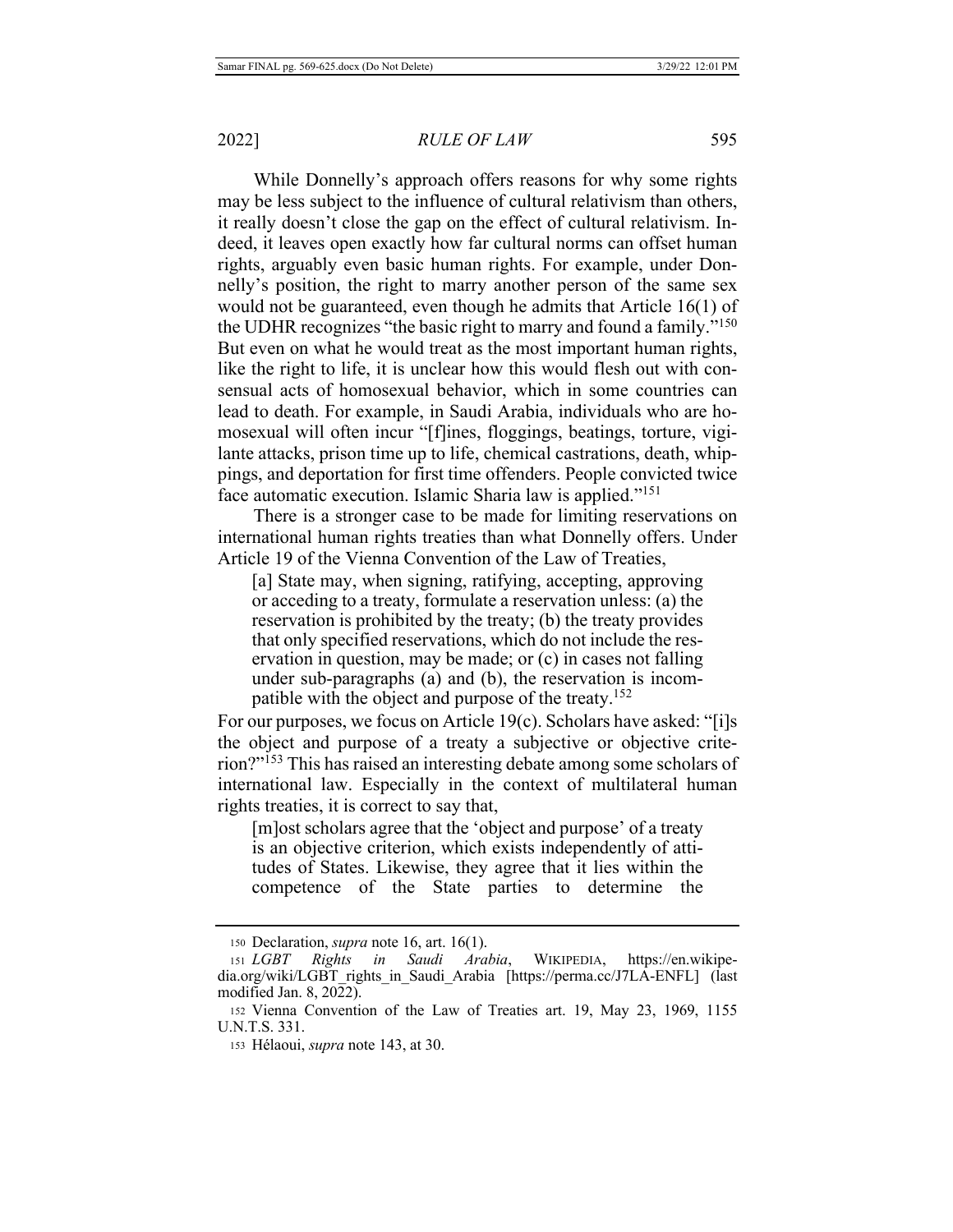compatibility of a reservation in relation to this object and purpose, thus giving the objectivity a sense of subjectivity.<sup>154</sup>

Does the latter limitation in effect undermine what these scholars initially claimed was an objective standard? Obviously, the approach suggested here may raise questions in any given context concerning the good faith of the parties and whether the reserving party should be bound only with those (other parties) who have accepted the reservation.<sup>155</sup> But even with that said, the approach affords opportunity for rational engagement over the object and purpose of the treaty that cannot simply be ignored by claiming to follow a different cultural or religious point of view.

Here it is helpful to note what the HRC said in a general comment about the role of reservations regarding the ICCPR. First, as many civil and political rights are being addressed by the ICCPR, the "object" and purpose" must be "to create legally binding standards for human rights by defining certain civil and political rights and placing them in a framework of obligations which are legally binding for those States which ratify; and to provide an efficacious supervisory machinery for the obligations undertaken."<sup>156</sup> Second, reservations that offend peremptory norms (jus cogens) must be found to "not be compatible with the object and purpose of the Covenant."<sup>157</sup> Examples of such incompatibility would be "denying peoples the right to determine their own political status and to pursue their economic, social and cultural development."<sup>158</sup> Indeed, as for "reservations to the non-derogable provisions of the Covenant," those provisions "may not be suspended, even in times of national emergency."<sup>159</sup> States must thus make provisions to provide "remedies for human rights violations,"<sup>160</sup> even in such emergency contexts, including making "change[s] in national law to ensure compliance with Covenant obligations."<sup>161</sup> Additional

<sup>154</sup> *Id.* 

<sup>155</sup> See Vienna Convention of the Law of Treaties, *supra* note 152, art. 31(1). See also Richard W. Edwards Jr., *Reservations to Treaties*, 10 MICHIGAN J. INT'L L. 394-401 (1989).

<sup>156</sup> Human Rights Committee, General Comment 24(52), U.N. Doc.  $CCPR/C/21/Rev.1/Add.6,  $\P{7}$  (1994).$ 

<sup>157</sup> *Id.* 18.

<sup>158</sup> *Id.* 19.

<sup>159</sup> Id. 10.

<sup>160</sup> *Id.*  $\P$  11.

<sup>161</sup> *Id.* 12.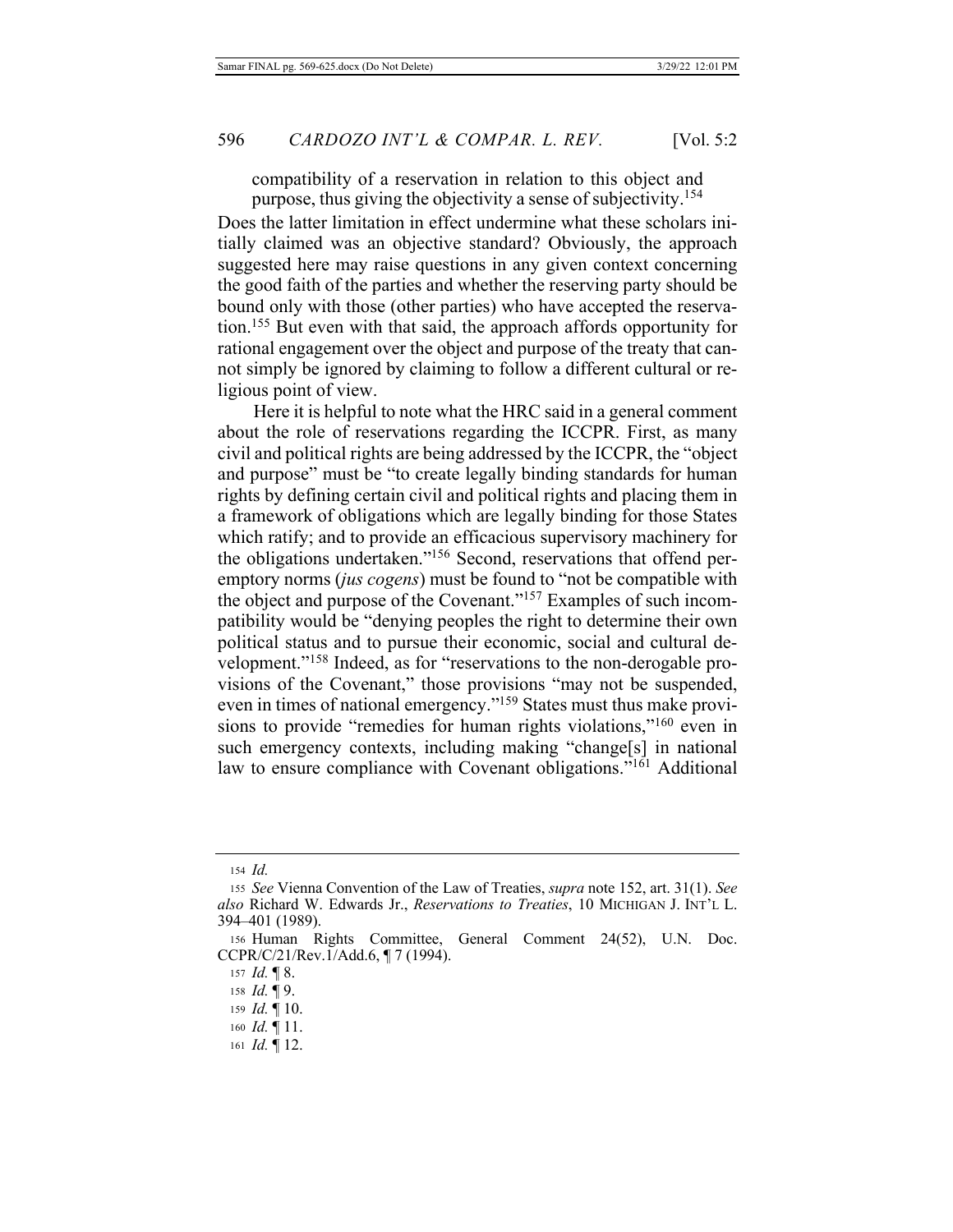2022]

HRC concerns are expressed regarding reservations to the First and Second Protocols.<sup>162</sup>

With regard to the Vienna Convention, the HRC disavows "[t]he principle of inter-State reciprocity," noting that human rights treaties "are not a web of inter-State exchanges of mutual obligations," but an "endowment of individuals with rights."<sup>163</sup> This latter point suggests that the obligations states owe individuals which should flow from a human rights treaty cannot be limited, even when reservations are shared, if the reservations themselves would undermine the object or purpose of the treaty. Lastly, for human rights compliance to be properly determined, reservations, to the extent they are appropriate, must "not be general, but must refer to a particular provision of the Covenant and include in precise terms its scope in relation thereto."<sup>164</sup> These comments put forth by the HRC should be helpful to those parties seeking to present their case to the HRC as to what can be expected as a likely outcome of a treaty reservation. Beyond that, although the HRC's comments do not bind the ICJ, the ICJ acknowledges "it should ascribe 'great weight' to the interpretation adopted by this independent body that was established [by the ICCPR] specifically to supervise the application of the treaty." $165$ 

Nevertheless, even taking account of the ICJ's willingness to give deference to the HRC's interpretation, there remains a serious disconnect with the ICJ when considering its approach to interpreting CIHRL versus treaties. Remember, reliance on CIHRL may take hold when provisions of the IBHR are thought to bind states who were not signatories to either the ICCPR or ICESCR because the provisions of these documents have since become generally followed by most states as binding. The difficulty I speak of arises because of the ICJ's almost exclusive focus "on State practice and *opinio juris*" when evaluating customary international human rights norms. If the norms were seen to piggyback on how the original treaty provision itself would be interpreted, assuming the original treaty interpretation was clear, it may provide a basis upon which to avoid customary international human rights norms from becoming too easily subject to determinations that

<sup>162</sup> Human Rights Committee, supra note 156.

<sup>163</sup> *Id.*  $\P\P$  16, 17.

<sup>164</sup> Id. 19.

<sup>165</sup> Ahmadou Sadio Diallo (Guinea v. Dem. Rep. Congo), Judgment, 2010 I.C.J. 664, [ 66 (Nov. 30). *Cf.* Application of the International Convention on the Elimination of All Forms of Racial Discrimination (Qatar v. UAE), Judgment, 2021 I.C.J. 32, ¶101 (Feb. 4).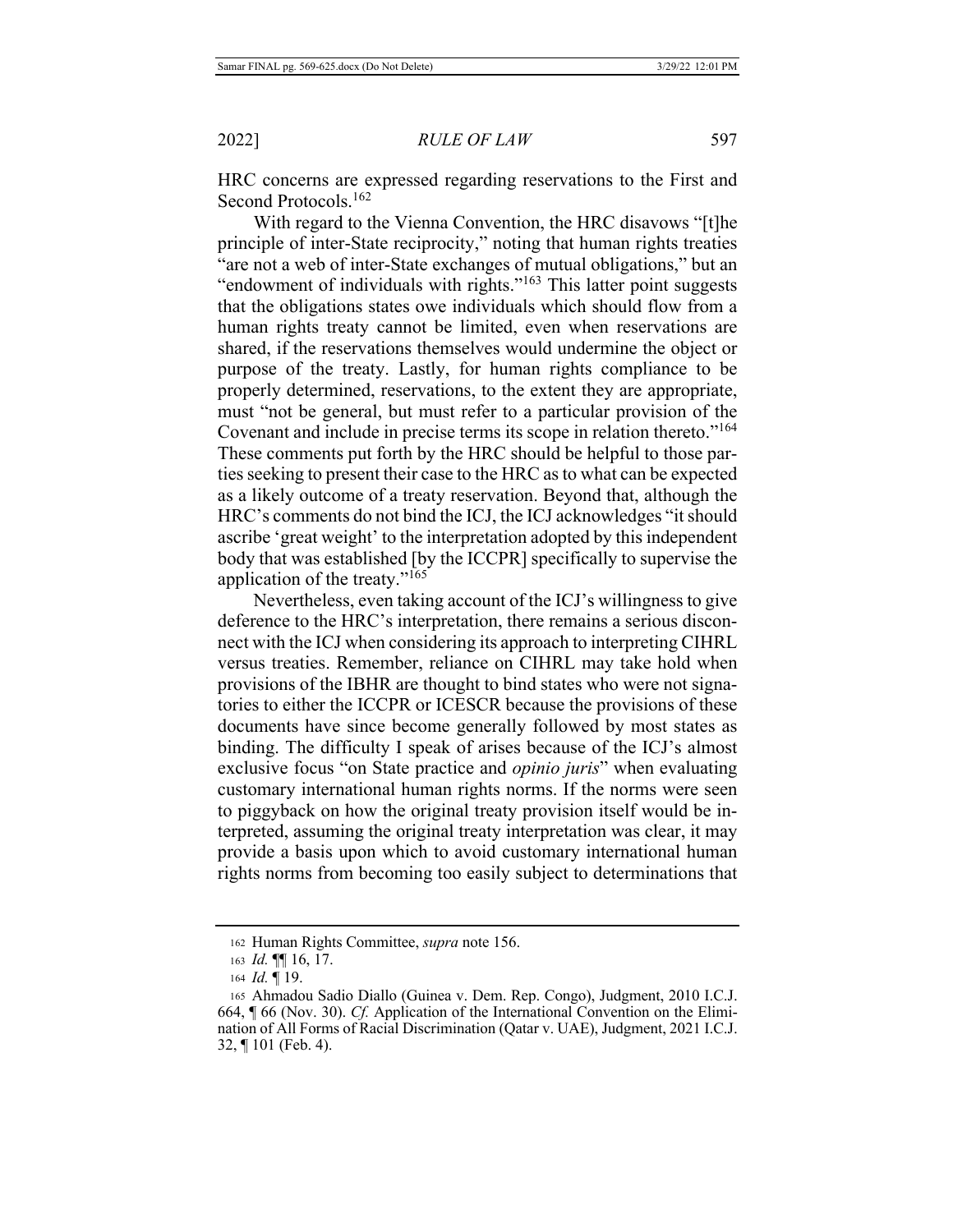are relative to local and cultural norms.<sup>166</sup> Exactly how this could be avoided is examined in further detail below.

# V. HOW TREATY INTERPRETATION RELATES TO INTERPRETING CIHRL AND WHERE LIMITATIONS MIGHT LIE

Here we might begin by noting how the ICJ interprets treaties in general. Primarily, the ICJ follows one of four methods of treaty interpretation: textual, systematic (or contextual), purposive (or teleological), and historical.<sup>167</sup> Together these categories represent the ways in which the ICJ interprets treaties, including human rights treaties. And because CIHRL comes about only when a state adopts a particular norm to follow that likely originated from a human rights treaty, understanding how treaties are interpreted should aide understanding how the ICJ interprets customary international human rights norms as well. $168$ 

The textual method attempts to interpret the language of a treaty literally in terms of the plain meaning of the words.<sup>169</sup> Its goal is to limit the "discretion of decision-makers" when texts are "easily identifiable and accessible."<sup>170</sup> Even when this form of interpretation is the focus, however, there remain concerns related to context or to a prior interpretation not based solely on the written words of a document.<sup>171</sup> Additionally, the ICJ has ruled that "treaties should be interpreted and applied within the framework of the legal system prevailing at the time of the interpretation, rather than at the time of the drafting or adoption of the text."<sup>172</sup> This suggests that understanding the language of

171 See id. at 198-99.

172 Interpretation of Human Rights Treaties, ICELANDIC HUM. RTS. CTR., https://www.humanrights.is/en/human-rights-education-project/human-rights-concepts-ideas-and-fora/part-i-the-concept-of-human-rights/interpretation-of-human-

<sup>166</sup> See Ammann, *supra* note 6, at 195–96.

<sup>167</sup> *Id.* at 195.

<sup>168</sup> Modalities are what allows an interpretation of a form of expression, like a treaty or a human rights norm, to be characterized as true. See BOBBITT, supra note 7, at 11. Different kinds of interpretations involve different modalities. For example, we have the *SINDSHR manned to maniper*<sup>1</sup>. The proposition, '*p*,' by saying that it is logically necessary or contingent or logically impossible, that 'p.'" Id. An "epistemic" modality is employed "[t]o say that it is known or unknown or known that it is not If the that 'p[.]'" *Id.* "[A] *moral* or *deontic*" modality signals that p "is obligatory, permissible or forbidden," and with a "[a] *temporal* modality" affirms that that p "is now or will be . . .." *Id*. Beyond these examples, modalities operate here to characterize certain interpretations of a treaty or human rights norm as true, as they did for Bobbitt in explaining various forms of American constitutional interpretation as true.

<sup>169</sup> See Ammann, *supra* note 6, at 197–98.

<sup>170</sup> Id.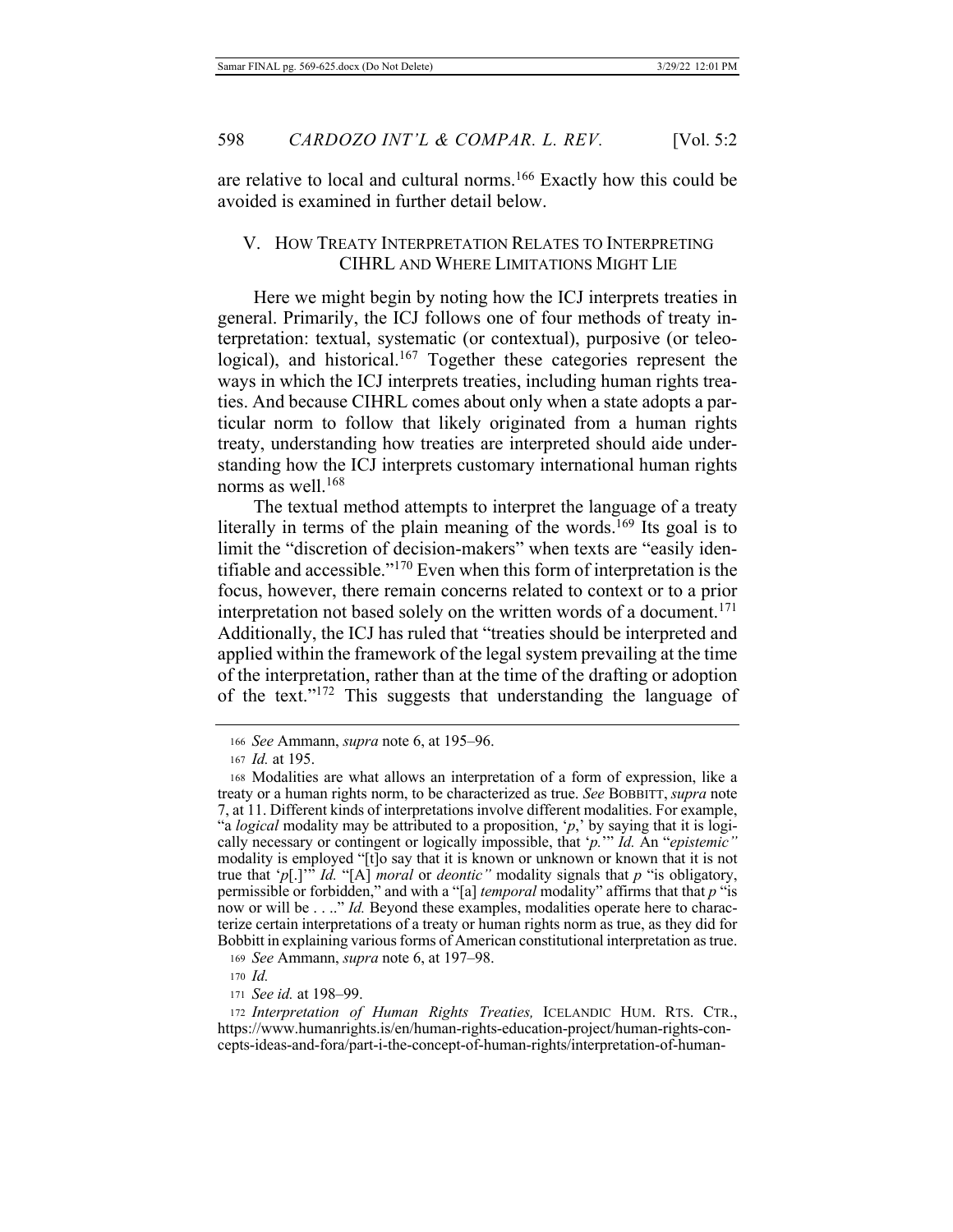human rights treaties, for example, should be in "context and in light of its object and purpose," as understood today, rather than as it might have been understood at the time when the treaty was drafted.<sup>173</sup>

The systematic (or contextual) approach represents a kind of "inner linkage which connects all legal institutes and legal rules so as to form one unitary whole."<sup>174</sup> It refers to the fact that " $[c]$  ontext is regularly mentioned by States and their courts when they interpret treaties."<sup>175</sup> Scholars emphasize "the interpretative context," and "States likewise mention context when ascertaining custom, though less frequently than in treaty interpretation."<sup>176</sup> Indeed, since customary international law focuses on state practice, "context excludes the acts of one State that have not been endorsed by a sufficient number of other States."<sup>177</sup> It does include, but only as a supplementary means of interpretation, the "preparatory work of the [underlying] treaty and the circumstances of its conclusion"; these "teleological considerations" are included because "the nature of an object cannot be defined without considering its purpose (and *vis versa*)."<sup>178</sup>

A purposive or teleological interpretation thus allows a court to give effect to the goal that the treaty was intended to achieve and arguably along with that a purpose to any customary rule that may result.<sup>179</sup> It is a common approach used by international courts to interpret treaties.<sup>180</sup> It may be recalled from our earlier discussion that the HRC focused on the "object and purpose" of the ICCPR in deciding whether a reservation should be allowed. It is also not uncommon to find the European Court of Human Rights and the Inter-American

rights-treaties [https://perma.cc/NE6X-9N9D] (last visited Jan. 12, 2022). As a general set of standards, the rules for treaty interpretation, regardless of treaty type, are set out in Articles 32 and 33 of the Vienna Convention. See Vienna Convention on the Law of Treaties, *supra* note 152, arts. 32-33.

<sup>173</sup> Interpretation of Human Rights Treaties, supra note 172 (citing Vienna Convention on the Law of Treaties, *supra* note 152, art. 31).

<sup>174</sup> Ammann, *supra* note 6, at 202 (citing FRIEDRICH KARL VON SAVIGNY, SYSTEM DES HEUTIGEN RÖMISCHEN RECHTS [System of the Modern Roman Law] 214  $(1840)$ ).

<sup>175</sup> *Id.* at 204.

<sup>176</sup> *Id.* at 205.

<sup>177</sup> *Id.* at 206.

<sup>178</sup> Interpretation of Human Rights Treaties, supra note 172 (citing Vienna Convention on the Law of Treaties, *supra* note 152, art. 32). See also Ammann, *supra* note 6, at  $209 - 10$ .

<sup>179</sup> Ammann, *supra* note 6, at 209.

<sup>180</sup> *Id.* at 210–11.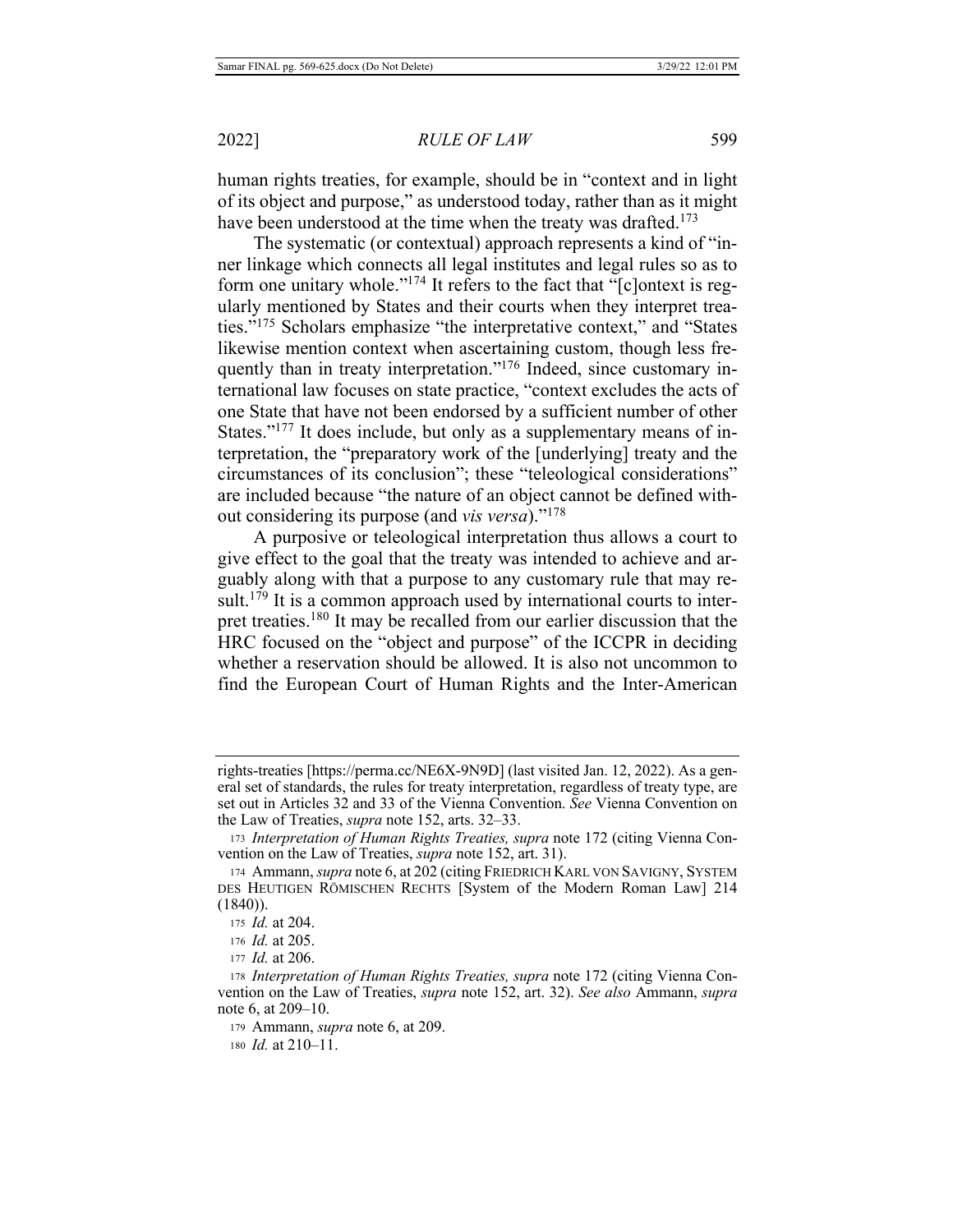Court of Human Rights to adopt a teleological approach to treaty interpretation.<sup>181</sup>

Finally, it is worth noting that historical interpretation is used in international law "to confirm a specific interpretation (a), or to avoid manifestly absurd or ambiguous results  $(b)$ ."<sup>182</sup> This approach, while potentially helpful in the interpretation of treaties, may be less helpful in determining customary international norms, which are "not enacted through an institutionalized deliberative process like treaties," but will involve the practices of a number of states.<sup>183</sup> However, states do rely on historical information to "identify State practice and *opinio juris.*"<sup>184</sup>

The categories of textual and historical interpretation used by the ICJ may seem familiar with the textual and historical modes Bobbitt identifies in describing the six modalities of constitutional interpretation used by the U.S. Supreme Court.<sup>185</sup> But here it is important to remember that the kinds of debates concerning original intent that occur in the American constitutional context—such as debates between expectation originalism and semantic originalism—are not likely to occur when the ICJ interprets a treaty since, as already noted, treaties are usually interpreted without consideration of the intent of the drafters.

On the other hand, the systematic and purposive approaches discussed above may be more aligned with the structural and prudential modes used in American constitutional interpretation to explain Court decisions that deviate from the constitutional text and its background history. An example that Bobbitt uses to explain this is when Minnesota granted relief from foreclosure to Midwest farmers during the depression era. He wrote:

<sup>181</sup> *Id.* at 211.

<sup>182</sup> *Id.* at 214.

<sup>183</sup> *Id.* at 215.

<sup>184</sup> *Id.* at 216.

<sup>185</sup> See BOBBITT, supra note 7, at 12. The constitutional modalities that the U.S. Supreme Court has used to characterize "legal propositions . . . as true from a constitutional point of view" are:

historical (relying on the intentions of the framers and ratifiers of the Constitution); textual (looking to the meaning of the words of the Constitution alone, as they would be interpreted by the average contemporary 'man on the street'); structural (inferring rules from the relationships that the Constitution mandates among the structures it sets up); doctrinal (applying rules generated by precedent); ethical (deriving rules from the moral commitments of the American ethos that are reflected in the Constitution); and prudential (seeking to balance the costs and benefits of a particular rule). Id. at 12–13.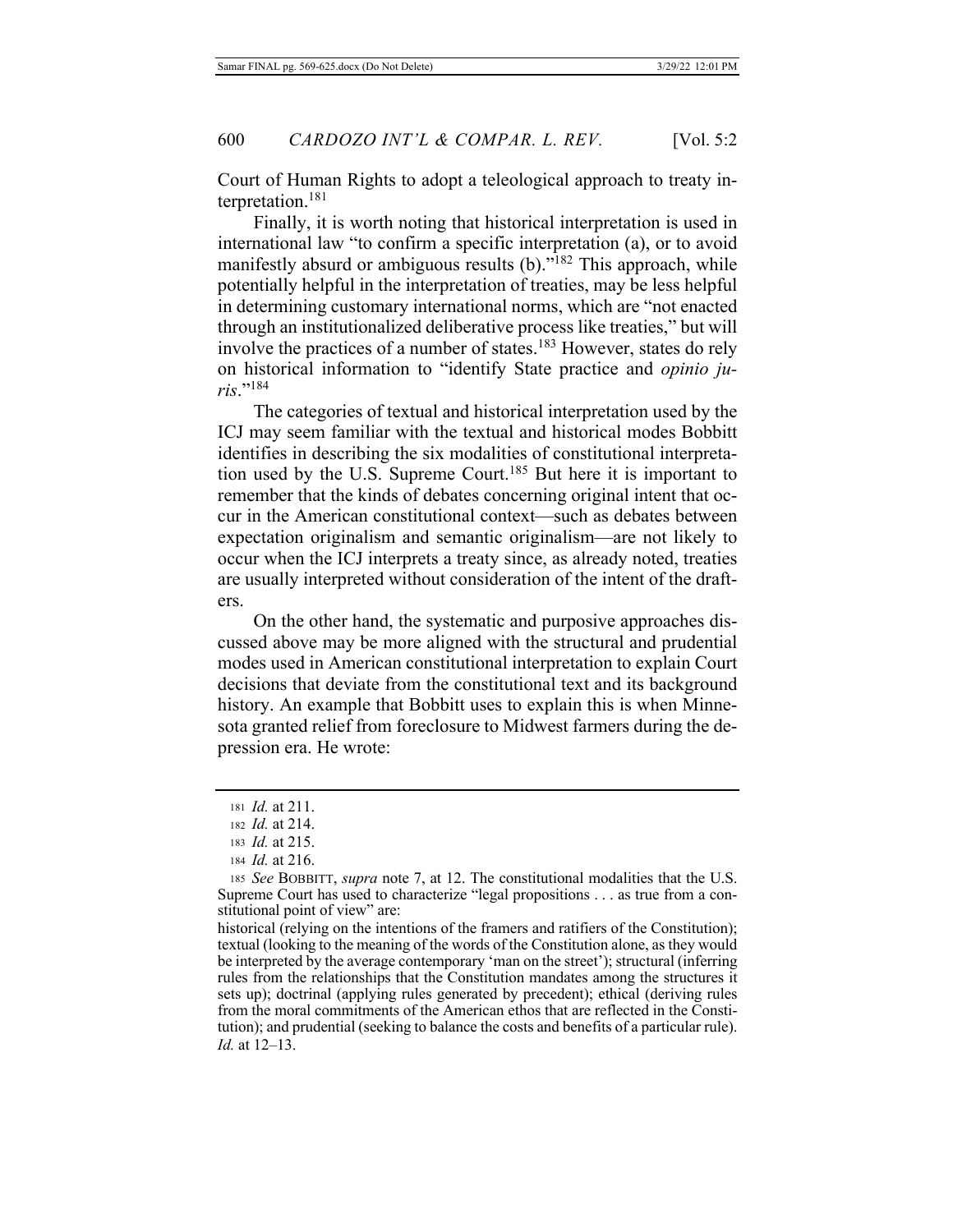the Minnesota legislature passed a statute providing that anyone who was unable to pay a mortgage could be granted a moratorium from foreclosure. On its face such a statute not only appeared to realize the fears of the framers [of the Constitution] that state legislators would compromise the credit market by enacting debtor relief statutes, but also plainly to violate the Contracts Clause that was the textual outcome of such concerns. Moreover, the structure of the national economic union strongly counseled against permitting states to protect their constituents by exploding a national recovery program that depended on restoring confidence to banking operations. Nevertheless<sup>[1]</sup>, the Supreme Court upheld the statute, observing that: 'An emergency existed in Minnesota which furnished a proper occasion for the exercise of the reserved power of the state to protect the vital interests of the community.'<sup>186</sup>

In this case, the Court's use of a prudential modality during an economic emergency allowed it to uphold the Minnesota legislature's decision to put a freeze on foreclosures by calling upon a "reserved" power of the State [implicit in the Tenth Amendment] to protect the vital interests of the community."<sup>187</sup>

This is not dissimilar from what the ICJ stated in its 1951 Advisory Opinion on Reservations to the Crime of Genocide. In that case, the Court stated:

 $\prod$  a convention of this type one cannot speak of individual advantages or disadvantages to States, or of the maintenance of a perfect contractual balance between rights and duties. The high ideals which inspired the Convention provide, by virtue of the common will of the parties, the foundation and measure of all its provisions.<sup>188</sup>

In other words, any reservation that would deviate from the object and purpose of the treaty was not acceptable. The clear takeaway was to distinguish human rights treaties from other treaties since their "object" and purpose" differs from traditional multilateral treaties "concluded

<sup>186</sup> Id. at 16-17 (citing Home Bldg. & Loan Ass'n. v. Blaisdell, 290 U.S. 398, 444  $(1934)$ ; U.S. CONST. art I, § 10.

<sup>187</sup> *Blaisdell*, 290 U.S. at 444. "The powers not delegated to the United States by the Constitution, nor prohibited by it to the States, are reserved to the States respectively, or to the people." U.S. CONST. amend. 10. Recall, the Contract Clause in Article I states: "No State shall . . . pass any . . . law impairing the obligation of contracts  $\dots$ ." U.S. CONST. art. I, § 10.

<sup>188</sup> Reservations to the Convention on Genocide, Advisory Opinion, 1951 I.C.J. 15 (May 28), cited in Interpretation of Human Rights Treaties, supra note 172.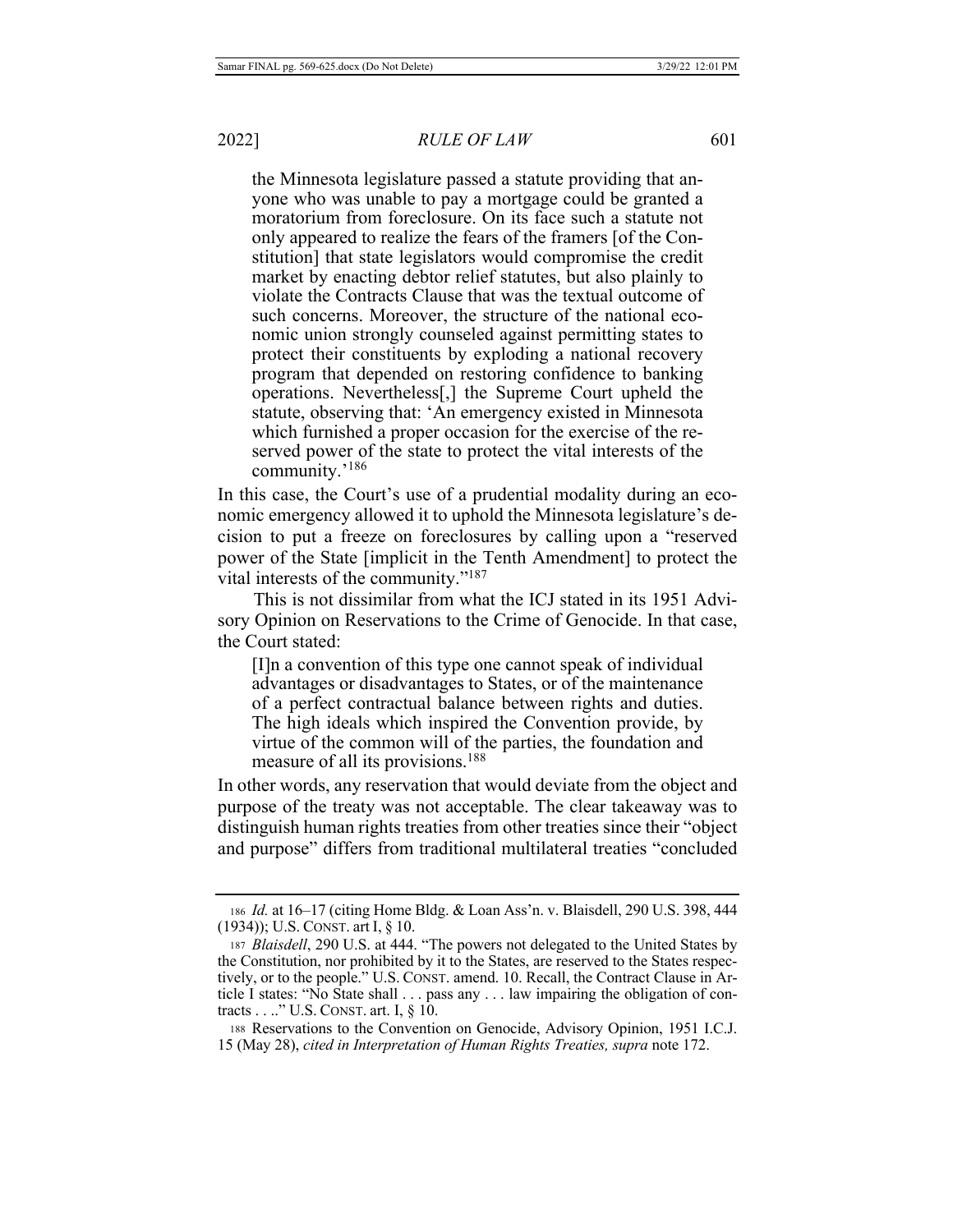to accomplish the reciprocal exchange of rights for the mutual benefit of the contracting States."<sup>189</sup> In the case of human rights treaties, "[t]heir object and purpose is the protection of the basic rights of individual human beings irrespective of their nationality, both against the State of their nationality and all other contracting states."<sup>190</sup> Thus, they could not be deviated from if the nature of the reservation would not conform to the "object and purpose" of the treaty. In short, the treaty obligations would stand notwithstanding the usual procedure for how treaty obligations can be reserved.

Another area where there is a deviation from the American situation—which may be more relevant to avoiding relativism in human rights decisions—is the absence of the two additional modalities that Bobbitt identifies as part of American constitutional interpretation: the doctrinal and the ethical. With respect to the doctrinal, as was pointed out earlier, given the frequency that the ICJ and the ICC refer to their own previous decisions, the fact that those decisions may not be considered binding as a matter of stare decisis does not suggest they have no significant role to play.<sup>191</sup> Indeed, the ICJ's statement in the *Diallo* case that "it should ascribe great weight to the interpretation adopted by [the HRC]" makes plain its obligation to at least consider human rights decisions rendered in other international forums. If so, the speeific lack of stare decisis at the level of the ICJ may afford the ICJ greater flexibility than would result were it bound by a particular precedent of its own court; but only if the other interpretative modes used will be sufficient to guarantee human rights decisions and do not follow a sliding scale down into cultural relativism. This leaves then only the ethical modality as the other outsider that the ICJ should consider when interpreting norms of customary international law and treaties.

Here, it is important to say clearly how the ethical modality operates in American constitutional interpretation to see if it might have any application to international law. In the American constitutional system, we think of the Supreme Court as being obliged "to police the boundary between private rights and public power since rights are mainly inferred in the U.S. Constitution from the limits on [governmental] power (ethical)."<sup>192</sup> This is how Bobbitt can draw out rights from the American ethos as expressed by the Constitution.

<sup>189</sup> Interpretation of Human Rights Treaties, supra note 172.

<sup>190</sup> Id.

<sup>191</sup> Guillaume, *supra* note 8.

<sup>192</sup> BOBBITT, *supra* note 7, at 27. See id. at 21 (citing a number of U.S. Supreme Court cases that struck down state laws including where "a state attempted to bar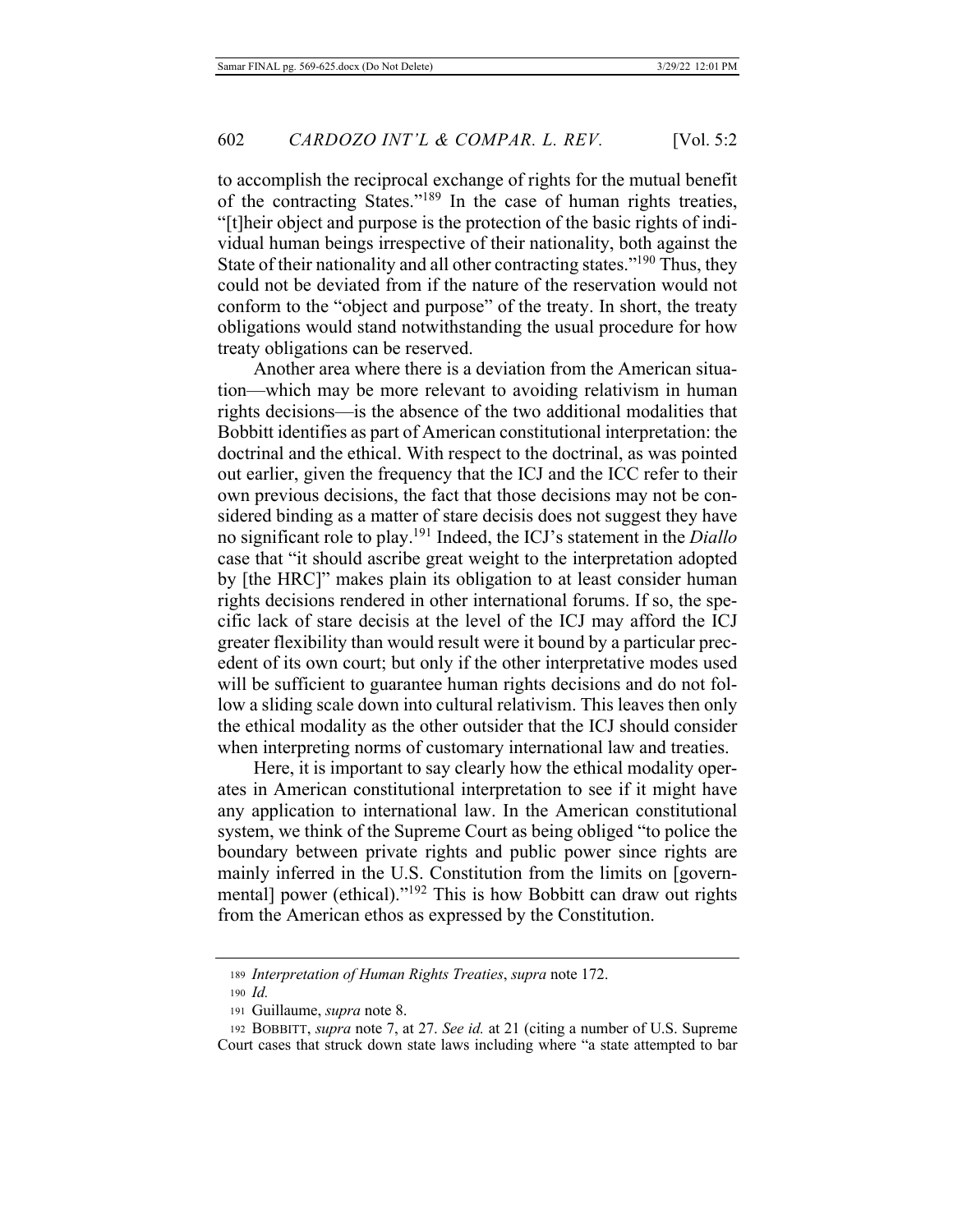Professor Tushnet takes a somewhat different approach. He characterizes ethical interpretation as requiring courts "to distinguish between fundamental, basic, or human rights on the one hand, and nonfundamental, less basic rights on the other."<sup>193</sup> This requires courts "to distinguish between fundamental and other rights" by either adopting the claims of a particular ethical system or by being able to reflect "the moral consensus of society."<sup>194</sup> But even if the moral consensus somehow could be reflected, Bobbitt questions, and Tushnet does not answer, how either of these approaches could fit a constitutional requirement or even "how the Constitution requires a moral argument."<sup>195</sup>

Tushnet invokes "a community's commitment as the basis for judicial review" by "relying on 'common values' widely shared in the society at the time of decision," that would allow courts to "invalidate statutes because they are inconsistent with an enduring consensus about fundamental values, as reflected in the language of the Constitution, decided cases, and our society's cultural heritage."<sup>196</sup> But, as Bobbitt notes, this would only work if the values can "link up with some legal commitment in the Constitution."<sup>197</sup> Put another way, the elements of the ethos would need to be "derived from the ethical choices manifest in the American Constitution."<sup>198</sup> For example, "because the Constitution rigorously and carefully puts certain matters beyond the reach of the powers allocated [to Congress] in Article I, ethical arguments can infer individual and group autonomy over these subjects."<sup>199</sup> But even then would the resulting "ethical" judgment be truly ethical or just prudential? Bobbitt challenges Tushnet's view that the legal process can be justified by making sure that the legal process produces morally acceptable outcomes.<sup>200</sup> Instead, Bobbitt counters:  $\lq$ -'[w]hen the legal process is justified on the grounds that it produces

 $199$  *Id.* 

schools from teaching foreign languages"; where "a state passed a compulsory education act requiring every school-age child to attend public school"; where "a local zoning ordinance was applied to prohibit a grandmother from living with her grandchildren"; and where "a man allegedly suffering from delusions (but concededly harmless) was confined to a mental hospital for almost twenty-five years without treatment.") (citations omitted).

<sup>193</sup> *Id.* at 135 (quoting MARK V. TUSHNET, RED, WHITE, AND BLUE: A CRITICAL ANALYSIS OF CONSTITUTIONAL LAW 110-11 (1988)).

<sup>194</sup> *Id.* at 136.

<sup>195</sup> *Id.* 

<sup>196</sup> *Id.* at 137 (citing TUSHNET, *supra* note 193, at 139–41).

 $197$  *Id.* 

<sup>198</sup> Id.

<sup>200</sup> *Id.* at 138 (citing TUSHNET, *supra* note 193, at 110–11).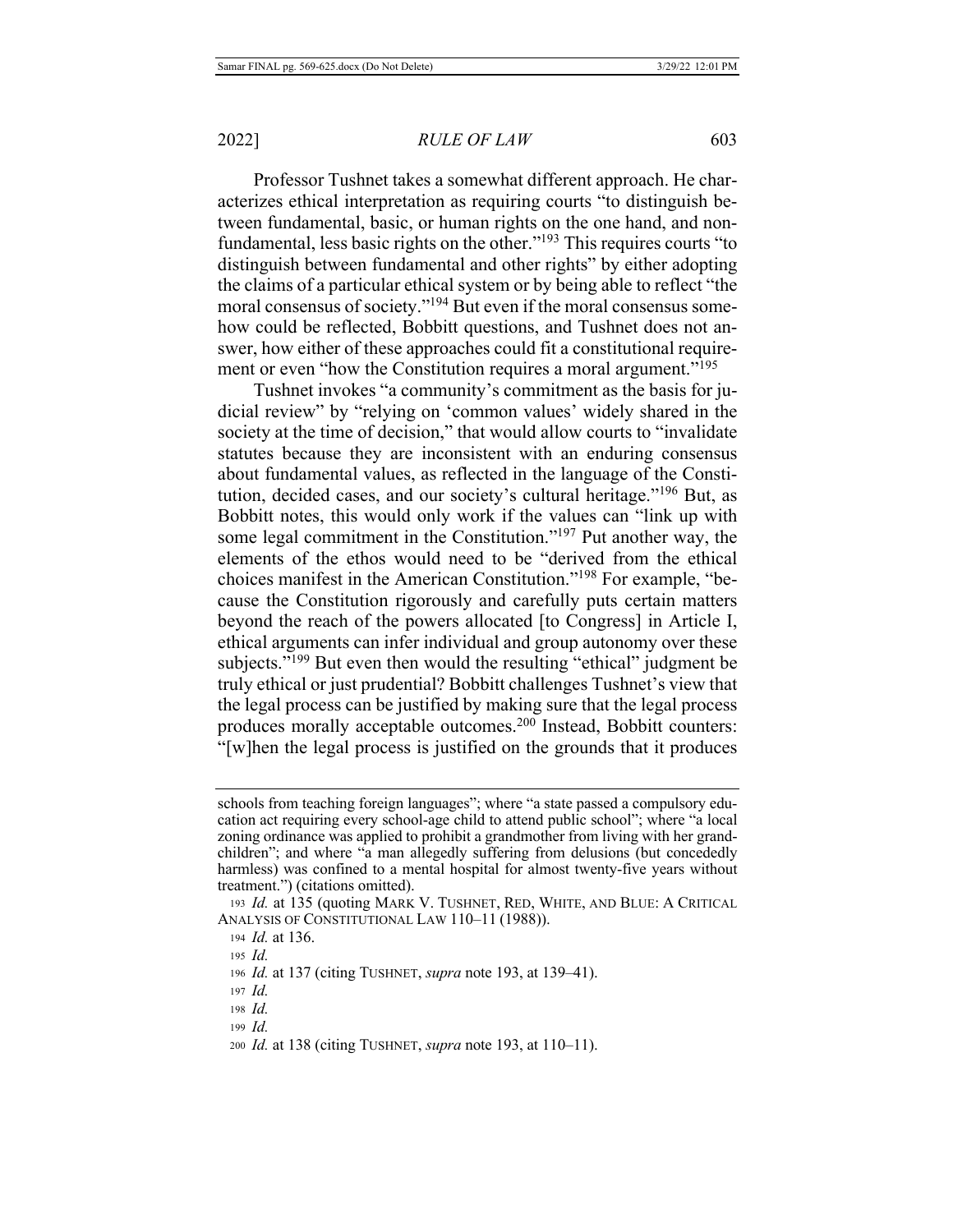morally acceptable outcomes it is being judged on a prudential basis, and all other forms are merely sham."<sup>201</sup> But might Bobbitt's concern here be too focused on the outcomes being acceptable as opposed to why they should be acceptable?

I take the exchange between Bobbitt and Tushnet to question whether an ethical modality needs to do more than merely capture the existing beliefs of the culture and society if it is not to succumb to Bobbitt's prudential criticism. But this also suggests that the kind of moral modality needed should be less question-begging so as not merely to be just a replacement for a different set of cultural norms. For purposes here, in setting out a framework for interpreting IHRL, a few adjustments need to be made.

To begin with, since the IBHR already exists, spelling out the rights humans have, the inference we would want to work from would be in reverse of the inference drawn by Bobbitt, from a constitution that presently restricts government actions, to one that explains why those restrictions should be thought necessary. This is more obvious in cases where the government is a signatory to a human rights treaty. But it should also apply to CIHRL where there is a clear grounding for the existence of certain rights, either as a matter of state practice and *opinio juris* or, as will be argued below, because a moral justification for these human rights would demand it. The ground for reversing the inference is that all the rights proclaimed in the IBHR are claim rights, which are meant to impose duties upon a respondent.<sup>202</sup> Once the inference is reversed, however, because the rights are already present, international, and domestic courts should be able to mark out various duties on state actors. These duties should not just be based on the language of the original source documents (i.e., human rights treaties), but should also bring into the assessment a court's judgment as to which interpretation provides the best constructive interpretation of the treaty or state practice to the given situation.<sup>203</sup> Such an

<sup>201</sup> Id.

<sup>202</sup> In WESLEY HOHFELD, FUNDAMENTAL LEGAL CONCEPTIONS AS APPLIED IN JUDICIAL REASONING (Walter Wheeler Cook ed., 3d ed. 1964), Hohfeld states the clue "we find, in ordinary legal discourse, toward limiting the word" "right" is the notion that a correlative "duty" attaches; "for it is certain that even those who use the word and the conception 'right' in the broadest possible way are accustomed to thinking of 'duty' as the invariable correlative." *Id.* at 38.

<sup>203</sup> Ronald Dworkin argues "that creative interpretation is not controversial but constructive," focusing on "purpose not cause." RONALD DWORKIN, LAW'S EMPIRE 52 (1986). He goes on to say: "[C]onstructive interpretation is a matter of imposing purpose on an object or practice in order to make of it the best possible example of the form or genre to which it is taken to belong." *Id.* Surely there is no reason to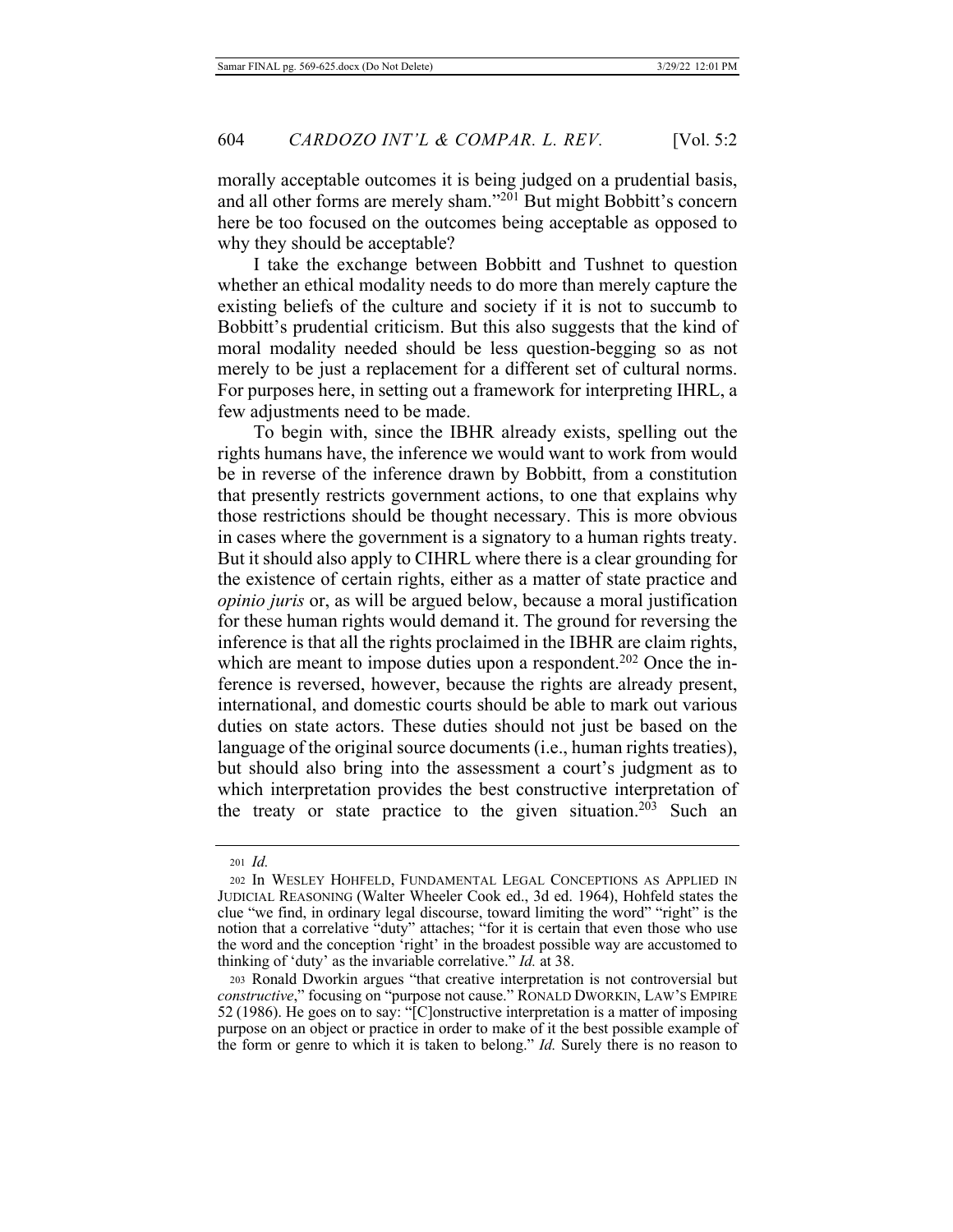interpretation would have to be objective to avoid any claim of relativism, and it must be of such a compelling nature to be able to call the attention of the international community to its plausibility. Still, this should be possible provided the theoretical framework that the court starts from is itself objective in a severely rational way.

Finding the best constructive interpretation of a community's legal practice is especially necessary to resolve conflicts of rights, which might occur in the application of a treaty but more likely will show itself in the area of CIHRL. Louis Henkin claims that "[h]uman rights ... belong to every human being in every human society. They do not differ with geography or history, culture or ideology, political or economic system, or stage of societal development."<sup>204</sup> But is that true or is Henkin's view overly idealistic?<sup>205</sup> On its own the view expressed would need considerable support if it is going to be able to achieve the kind of universality necessary to resolve the human rights conflicts it is likely to encounter.

Consider, for example, the 2002 "regulations issued by the National Population and Family Planning Commission of China, which prohibit ultrasound scans to determine the sex of a fetus, and authorize monetary and non-monetary punishments for sex-selection abortions."<sup>206</sup> Abortion regulations often create problems when juxtaposed against other cultural norms. Sometimes the conflict is between those who believe the fetus has a right to life and those who support a woman's right to choose.<sup>207</sup> There are two recent American examples, although they are not specifically directed toward defining the personhood status of the unborn. One example is seen with a Mississippi law, currently pending before the U.S. Supreme Court, which may replace the current viability standard—around twenty-four weeks after conception—with a standard that would reduce that timetable to fifteen weeks, after which an abortion would generally no longer be

206 *Id.* at 31.

believe that a rational discourse over the interpretation of a human rights treaty or eustom could not be evaluated by the same criterion, especially if there exists a philosophical theory available that does what Buchanan said had not been previously done when the Declaration and Covenants were adopted, namely, justify the scheme of rights proclaimed.

<sup>204</sup> Xiaobing Xu & George Wilson, On Conflict of Human Rights, 5 PIERCE L. REV. 54 (2006) (citing LOUIS HENKIN, GERALD L. NEUMAN, DIANE F. ORENTLICHER & DAVID W. LEEBRON, HUMAN RIGHTS 3 (1999)).

<sup>205</sup> *Id.* 

<sup>207</sup> *Id. See also* Krissi Danielsson, *What is Fetal Viability?*, VERYWELL FAM. (Apr. 20, 2021), https://www.verywellfamily.com/premature-birth-and-viability-2371529 [https://perma.cc/E4LU-R47P].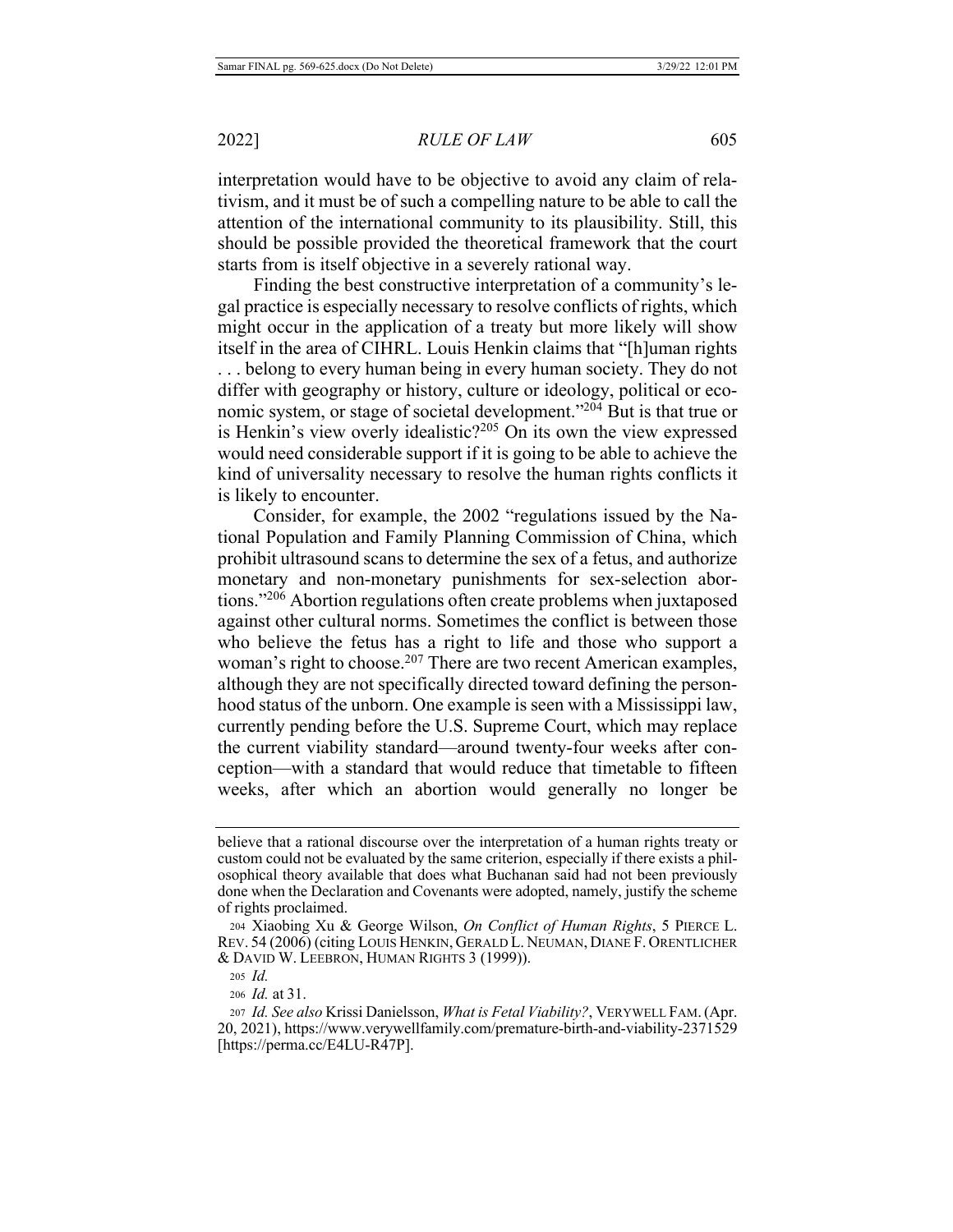allowed.<sup>208</sup> A similar law has already been adopted in Texas, limiting abortions after only six weeks, and which is being challenged as unconstitutional.<sup>209</sup> In China, there is the further concern of avoiding sex discrimination if the choice is based on the expected sex of the offspring.<sup>210</sup> There is also a problem created by Article 1 of the Population and Family Planning Law of China, which limits the number of children a family can have "to maintain harmony between population and socio-economic development as well as to realize sustainable development."<sup>211</sup> Each of these different "justifications" challenge the woman's right to make a choice and so each would need to be worked out in a way that would be consistent between societies if human rights are to continue to be presumably universal and not culturally relative.

Other conflicts arise when a government imposes a quarantine on certain groups of people to prevent the further spread of an epidemic or pandemic disease, as with the 2002 Severe Acute Respiratory Syndrome ("SARS") or the  $2020-22$  novel coronavirus SARS-CoV2 ("COVID-19").<sup>212</sup> A conflict of rights also occurs when different states or different regions in the same state make euthanasia illegal,  $213$ or restrict the rights or impose different duties on women, as in Islamic countries.<sup>214</sup> Conflicts of rights can also arise when states refuse to allow or recognize same-sex marriages or make adult consensual

 $214$  *Id.* 

<sup>208</sup> See Adam Liptak, Supreme Court to Hear Abortion Case Challenging Roe v. Wade, N.Y. TIMES (Dec. 1, 2021), https://www.nytimes.com/2021/05/17/us/politics/supreme-court-to-hear-abortion-case-challenging-roe-v-wade.html [https://perma.cc/M9UK-JRYU].

<sup>209</sup> Eleanor Klibanoff, Supreme Court Again Declines to Intervene in Challenge to Texas Abortion Law, THE TEX. TRIB. (Jan. 20, 2022), https://www.texastribune.org/2022/01/20/supreme-court-texas-abortion-law-challenge/

<sup>[</sup>https://perma.cc/4BRV-BCAR]; Edgar Sandoval & Dave Montgomery, Near-Complete Ban on Abortion is Signed into Law in Texas, N.Y. TIMES (Sept. 2, 2021), https://www.nytimes.com/2021/05/19/us/texas-abortion-law.html [https://perma.cc/C2K2-DTMJ].

<sup>210</sup> Xu & Wilson, *supra* note 204, at 31–32.

<sup>211</sup> *Id.* at 35–36. See also City Planning Law of the People's Republic of China (promulgated by the Standing Comm. Nat'l People's Cong., Dec. 26, 1989, effective Apr. 1, 1990), 1987-1989 P.R.C. Laws 349 (China), http://www.china.org.cn/environment/2007-08/20/content 1034354.htm [https://perma.cc/VYK5-KZX5].

<sup>212</sup> Xu & Wilson, *supra* note 204, at 32. See also US Entry Suspensions Due to *Covid-19*, TUFTS INT'L /icenter.tufts.edu/immigration/covid-19/coronavirus-travel-suspensions/ [https://perma.cc/Z5NV-DNR7] (last updated Oct. 26, 2021).

<sup>213</sup> Xu & Wilson, *supra* note 204, at 33.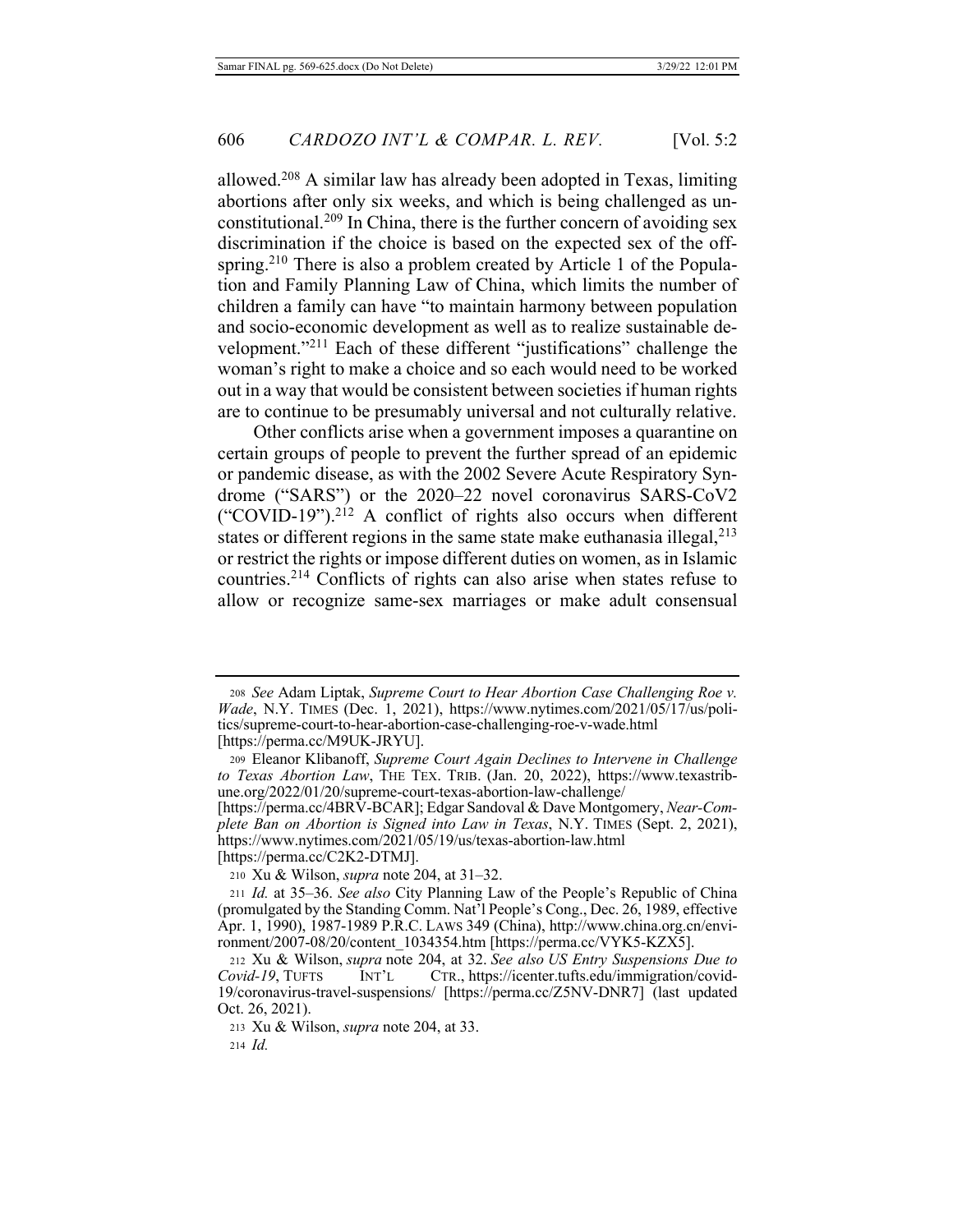homosexual acts or advocacy for gay rights a crime.<sup>215</sup> Such conflicts of rights frequently involve restrictions on individual freedom in the name of preserving religious traditions.<sup>216</sup> But other conflicts, more related to individual well-being, might include restrictions that limit the availability of abortions, even to protect the health of the mother,  $2^{17}$ make unavailable medical or other facilities to serve transgendered people, or restrict persons seeking asylum in other countries to avoid gang or paramilitary-related threats in their home country.<sup>218</sup> Property rights may also be involved if, for example, the owner of stored grain during a famine or the patent holder of a life-saving drug during a pandemic can restrict availability to only those who can pay his price.<sup>219</sup> And what about nations that refuse to answer the call to end racial discrimination or to boycott those nations' sports teams, for example, that do discriminate? $220$ 

A related concern asks if there are normative values not involving human rights because they serve the betterment of society that can override a human right. For example, restraining freedom of the press during America's two Gulf wars in the name of protecting national security<sup>221</sup> or the concern with respect to China's limiting family size to realize sustainable development. There is also the problem that while the domestic laws of many countries, the ICCPR, and the International Covenant on the Elimination of All Forms of Racial Discrimination might prohibit advocacy of all forms of national, religious or

221 *Id.* at 35.

<sup>215</sup> See, e.g., Claire Felter & Danielle Renwick, Same-Sex Marriages: Global *Comparisons*, COUNCIL ON FOREIGN RELATIONS (June 23, 2020), https://www.cfr.org/backgrounder/same-sex-marriage-global-comparisons [https://perma.cc/5C9G-YD8G] (last updated June 28, 2021, 12:28 PM).

<sup>216</sup> *See id.* 

<sup>217</sup> See, e.g., Rachel B. Vogelstein & Rebecca Turkington, Abortion Law: Global Comparisons, COUNCIL ON FOREIGN RELATIONS (Oct. 28, 2019), https://www.cfr.org/article/abortion-law-global-comparisons

<sup>[</sup>https://perma.cc/SRQ6-GW5E]; Neela Ghoshal, Rights in Transition: Making Legal Transition for Transgender People a Global Priority, HUM. RTS. WATCH, https://www.hrw.org/world-report/2016/country-chapters/africa-americas-asia-europe/central-asia-middle-east/north-0# [https://perma.cc/A9UP-XHWF] (last visited Jan. 21, 2022).

<sup>218</sup> See, e.g., Joshua D. Safer, Eli Coleman, Jamie Feldman, Robert Garofalo, Wylie Hembree, Asa Radix & Jae Sevelius, Barriers to Health Care for Transgender Individuals, DEP'T HEALTH & HUM. SERVICES (Apr. 1, 2017), https://www.ncbi.nlm.nih.gov/pmc/articles/PMC4802845/ [https://perma.cc/6872-PP86]; Asylum and the Right of Refugees, INT'L JUST. RES. CTR., https://ijrcenter.org/refugee-law/ [https://perma.cc/6HZL-SDT8] (last visited Jan. 21, 2022).

<sup>219</sup> Xu & Wilson, *supra* note 204, at 34.

<sup>220</sup> *See id.* at 34–35.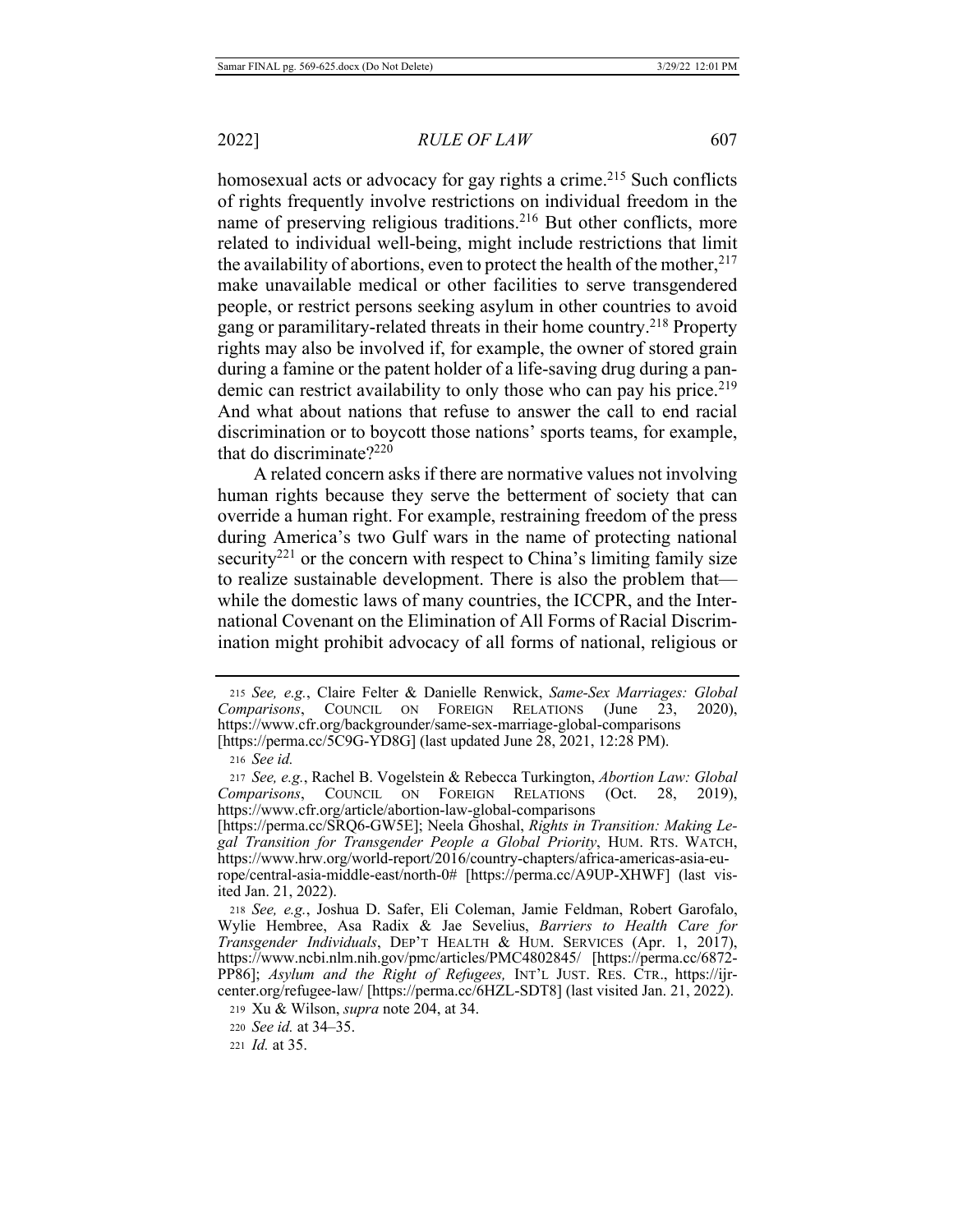racial hatred—in the United States such remarks are constitutionally protected by the First Amendment.<sup>222</sup> In France, schools may prohibit all forms of religious dress, but in Britain the Court of Appeals has upheld wearing Muslim gowns.<sup>223</sup> Can such arguable non-human rights values properly be used to offset an individual or group's rights to free expression and religious practice? Or must the so-called "nonhuman rights values" be recharacterized as involving other human rights? These are particularly problematic questions that beg for a resolution. A major problem in dealing with cases involving "non-human rights values" is to find a common denominator for resolving these and the more obvious conflicts of human rights.<sup>224</sup> As the IHR system is currently set up, some conflicts—such as the "right of everyone to form trade unions and join the trade union of his choice" under Article 8(a) of the ICESCR—might have a limitation built into the treaty that, "[n]o restrictions may be placed on the exercise of this right other than those prescribed by law and which are necessary in a democratic society in the interests of national security or public order or for the protection of the rights and freedoms of others  $\dots$ ."225

Still, other approaches might claim one right to be superior to the other in a particular case or to seek a compromise as with time, place, and manner restrictions on freedom of speech.<sup>226</sup> But how is it that "non-human rights values" could override human rights values unless

In time of public emergency which threatens the life of the nation and the existence of which is officially proclaimed, the States Parties to the present Covenant may take measures derogating from their obligations under the present Covenant to the extent strictly required by the exigencies of the situation, provided that such measures are not inconsistent with their other obligations under international law and do not involve discrimination solely on the ground of race, colour, sex, language, religion or social origin. ICCPR, *supra* note 46, art. 4(1). Additionally, ICCPR Article 4(2) goes on to list a variety of rights and freedoms that remain non-derogable, even in times of public emergency, such as the rights to life, freedom from torture, cruel, inhuman, or degrading punishment, freedom from slavery and servitude, or guilt, except as found by law, the right to always be recognized as a person before the law, as well as the freedoms of thought, conscience, and religion. *Id.* art. 4(2). These are the *jus cogens* rights discussed in Part III, supra.

226 See id. at 40–41. In Section 6, I will discuss more fully resolving conflicts of rights and when a state's interest might be sufficiently compelling to override application of a particular right without removing it entirely from consideration.

<sup>222</sup> *Id.* at 50–51.

<sup>223</sup> *Id.* at 51.

<sup>224</sup> See id. at 36 ("[I]t is a point of controversy whether other non-right values [than those recognized in an international convention] may constrain human rights.").

<sup>225</sup> *Id.* (citing ICESCR, *supra* note 47, art. 8(a)) (emphasis added). Other examples of limitations cited include Article 4(1) of the ICCPR, which provides: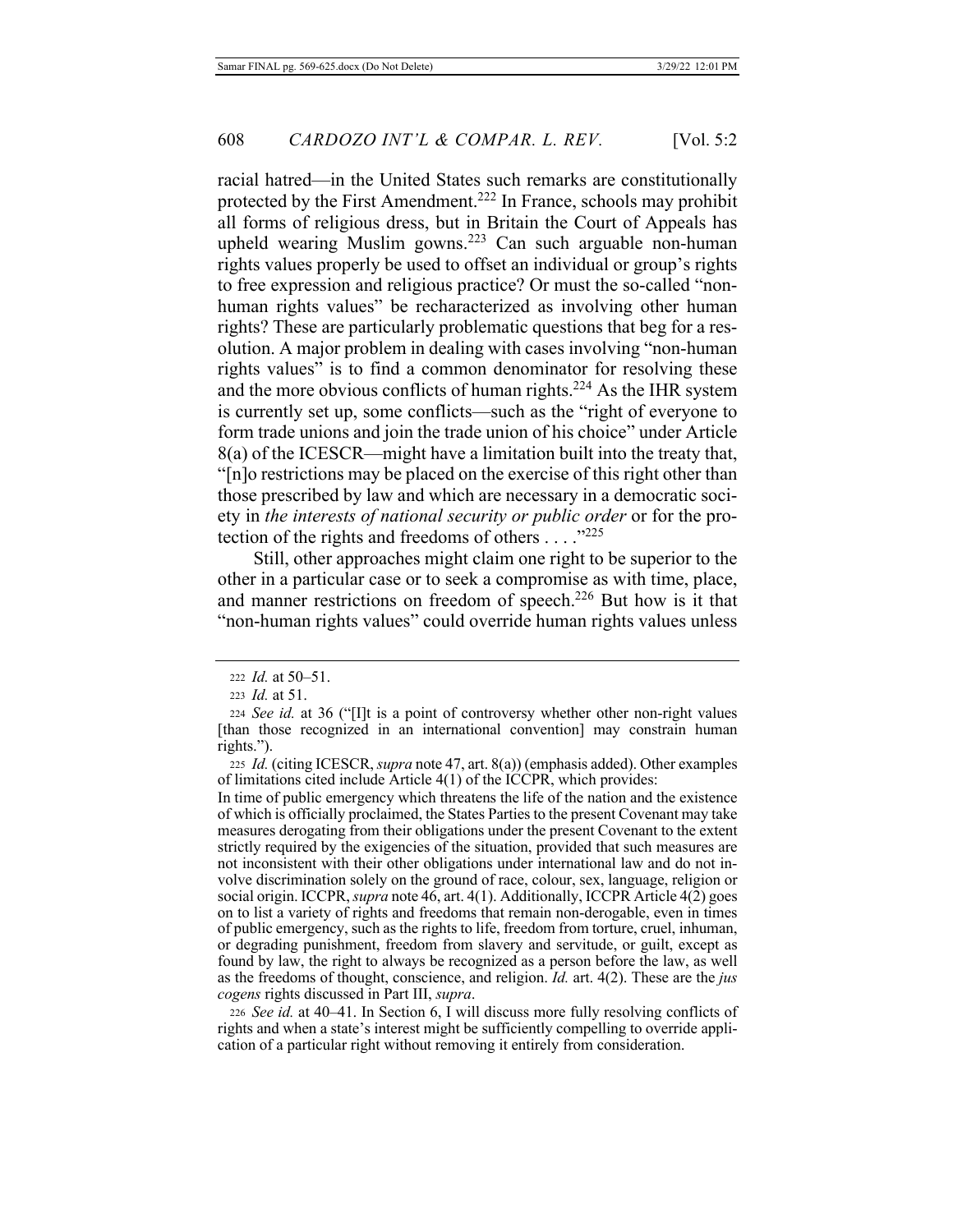**RULE OF LAW** 

they are recharacterized as themselves involving human rights and, if so, to what degree are they to be valued against other human rights? Each of these separate examples and the questions they pose, if they are to be resolved without begging any questions, requires a justification that does not presuppose the very value it affirms if relativism is to be avoided. Absent such a justification, it is highly likely that conflict of rights resolutions will be marked by a relativism based on local values, cultures, and religious traditions.

#### VI. JUSTIFYING INTERNATIONAL HUMAN RIGHTS

So far in this article, we have looked at the major sources of HRL, the rights that are recognized, the institutions that exist to protect these rights, and the obstacles (both jurisdictional and interpretative) that stand in the way of institutional attempts to protect human rights. In this section, I offer a philosophical framework to offset at least some of the interpretative challenges that institutions confront in their ascription of human rights. That framework is based on the writings of Professor Alan Gewirth, who laid out a full-fledged justification for human rights grounded in voluntary purposive human action. The connection to the law will be the way the framework can be set alongside IHRL to provide the needed ethical modality for interpreting international human rights and resolving conflicts that occur.

According to Gewirth, previous attempts to ground human rights have each failed because of their inability to provide a non-question begging justification for the rights they propound.<sup>227</sup> For example, consider Thomas Jefferson's famous statement in the American Declaration of Independence: "We hold these truths to be self-evident, that all men are created equal, that they are endowed by their Creator with certain unalienable rights, that among these are life, liberty, and the pursuit of happiness."<sup>228</sup> That statement represents an intuition that Jefferson seems to suggest would be shared by all of mankind, but was it really shared by all humans? Jefferson himself owned slaves and, in

<sup>227</sup> See Alan Gewirth, The Basis and Content of Human Rights, in NOMOS XXIII: HUMAN RIGHTS 119 (J. Roland Pennock & John W. Chapman eds., 1981), *reprinted in* ALAN GEWIRTH, HUMAN RIGHTS: ESSAYS ON JUSTIFICATION AND APPLICATIONS 42–43 (1982).

<sup>228</sup> THE DECLARATION OF INDEPENDENCE para. 2 (U.S. 1776). For a more general expansive account of the issues to be discussed, see generally ALAN GEWIRTH, REASON AND MORALITY (1978).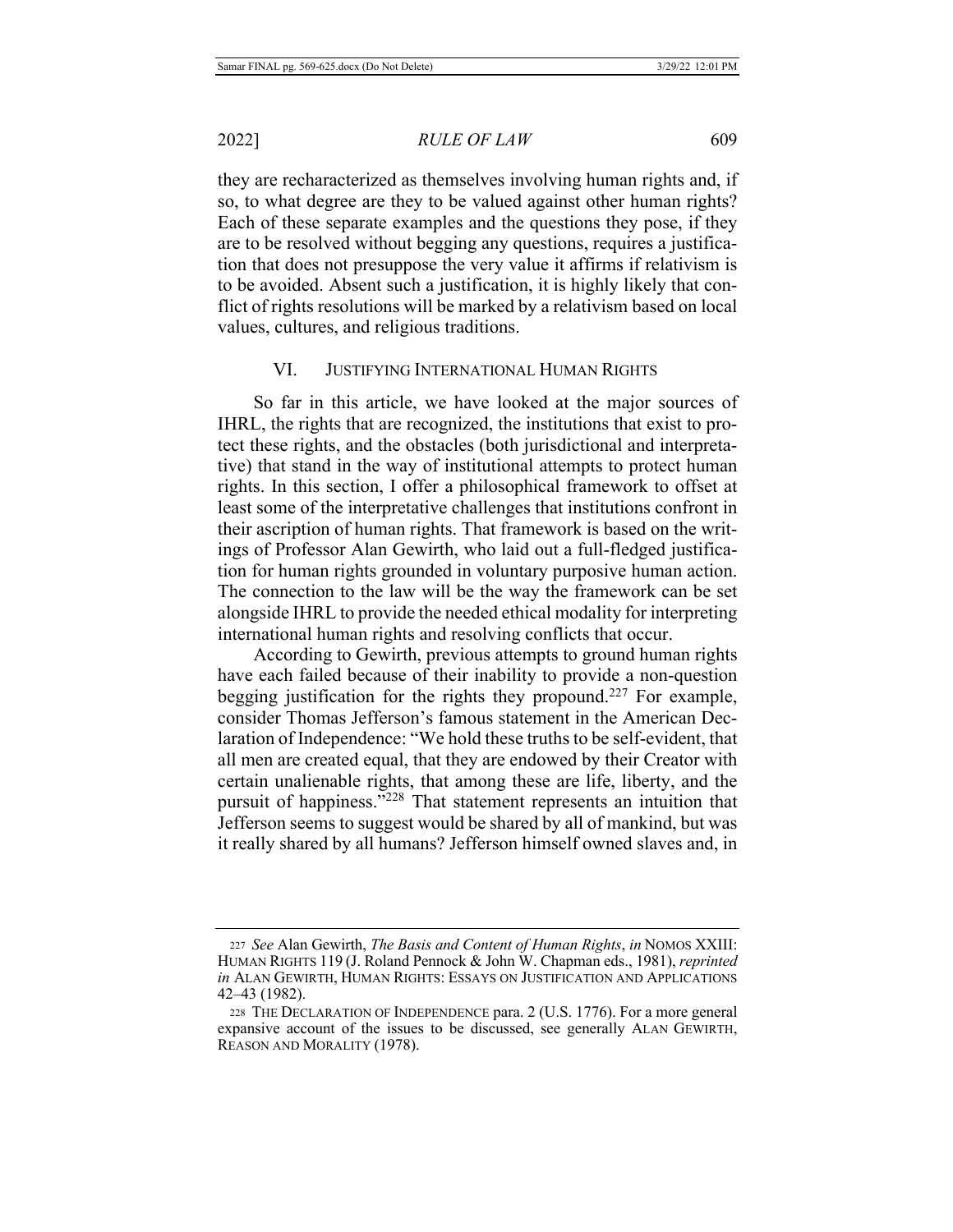reality, most of the rights propounded in the Declaration would have applied only to white, property-owning, male colonists of his day. $^{229}$ 

An alternative approach might hold that rights are attached to practices or institutional rules that bring them about, such as promising.<sup>230</sup> Here too, however, we run into a need to first establish that the institution giving rise to the rights is not itself morally wrong like slavery and apartheid.<sup>231</sup> A third approach would be to try to ground the rights in interests.<sup>232</sup> But why should the presence of an interest necessarily legitimate any rights claim that might arise? Why would it not give rise to too many rights claims to be useful? $233$  One may have an interest in winning the lottery, but does that mean that the individual has a right to win? A fourth approach would be to say that people have "rights because they have intrinsic worth or dignity or are ends in themselves or children of God."<sup>234</sup> But this would just beg the question of whether people have intrinsic worth. $^{235}$ 

Finally, there is philosophy professor John Rawls' answer that "if persons were to choose a constitutional structure for their society from behind a veil of ignorance of all their particular qualities, they would provide that each person must have the same basic rights."<sup>236</sup> While this may be true as a matter of self-interest, since this approach is only able to achieve its egalitarian result by assuming each person not to know upfront their particular qualities, it appears circular when thought of as a justification for equal human rights.<sup>237</sup>

Having thus brushed aside the most familiar approaches to justifying human rights, Gewirth sought the basis for human rights in a feature common to all moral judgments, namely, that the persons addressed are voluntary purposive human agents.<sup>238</sup> "For all moral judgments, including rights claims, consist directly or indirectly in precepts about how persons ought to act to one another."<sup>239</sup> But if this is

- $231$  *Id.*
- $232$  *Id.*
- 233 *Id.*
- 234 *Id.*
- 235 *See id.*
- 236 *Id.* at 44.
- $237$  *Id.*
- 238 *Id.* at 45.
- 239 *Id.* at 46.

<sup>229</sup> See GEWIRTH, supra note 227, at 44. See also Natural Rights and the Declaration of Independence, CONST. RTS. FOUND., https://www.crf-usa.org/foundationsof-our-constitution/natural-rights.html [https://perma.cc/7WUS-M32N] (last visited Jan. 20, 2022).

<sup>230</sup> GEWIRTH, *supra* note 227, at 44.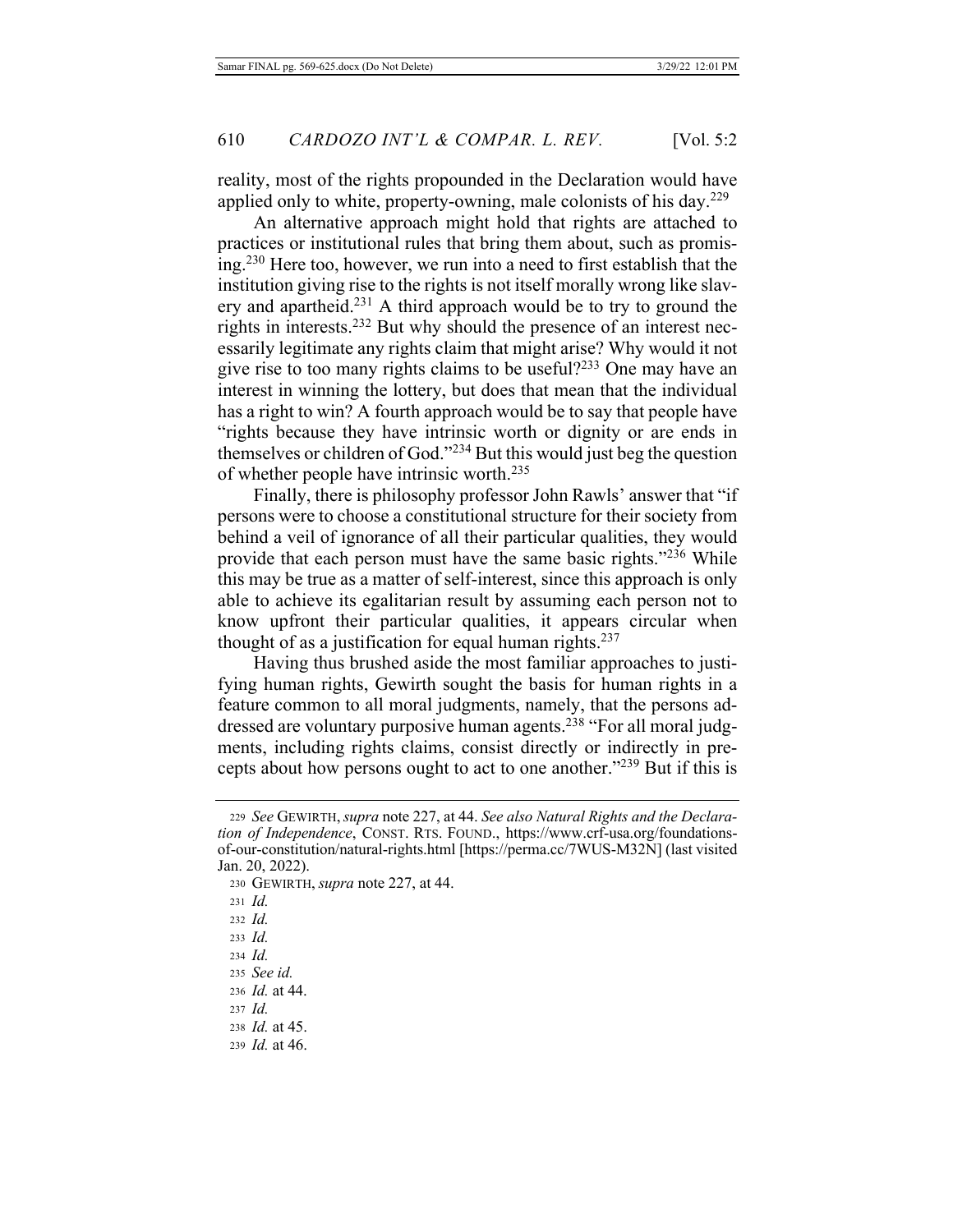the case then moral judgments presuppose that the persons addressed are capable of acting voluntarily, at least within a limited range, and also purposively, toward fulfilling some end or purpose of their own. The term used to identify such persons is "agent," meaning voluntary purposive actor. The bridge between what agents do and the rights claims each agent impliedly makes by acting is then established by what Gewirth calls "a dialectically necessary method." Using this method, "it is possible and indeed logically necessary to infer, from the fact that certain objects[, namely, freedom and well-being] are the proximate necessary conditions of human action, that all rational agents logically must hold or claim, [on pain of contradiction,] that they have rights to such objects." $240$  The method operates from within the internal conative standpoint of the agent so to infer "a statement not about a person's rights, but about their claiming to have them."<sup>241</sup> Gewirth believes that this should be enough to establish a universal moral principle that must be accepted by "every rational human agent on his own behalf."<sup>242</sup> The actual argument works as described below.

"I do X for purpose  $E^{243}$  This is a statement uttered or implied when an agent from his or her own point of view chooses to act.<sup>244</sup> It is neutral on its face in that it is not based on any preexisting established value.<sup>245</sup> Still, from this statement, it can be inferred from within the agent's own point of view that "E is good," meaning that the agent regards her purpose as providing a reason or presents a pro-attitude to act.<sup>246</sup> It does not imply that the agent believes her action to be morally good or not good.<sup>247</sup> Next, it can be inferred that the agent claims, "[m]y freedom and well-being are necessary goods."<sup>248</sup> This inference follows from the fact that the agent in acting will need a certain amount of voluntariness or freedom if she is to perform the action and wellbeing to be able to do the action.<sup>249</sup> Put another way, if the agent values  $\phi$  doing X for purpose E, she must similarly value her freedom and wellbeing as necessary features to her being able to act. Finally, but still

<sup>240</sup> *Id.* 

<sup>241</sup> See id.

<sup>242</sup> *Id.* 

<sup>243</sup> GEWIRTH, *supra* note 228, at 43, 49. Here I am relying on the more full-fledged account Gewirth set out in *Reason and Morality*.

<sup>244</sup> *Id.* at 42.

<sup>245</sup> *See id.* at 43.

<sup>246</sup> *Id.* at 44, 49.

<sup>247</sup> *Id.* at 49.

<sup>248</sup> GEWIRTH, *supra* note 227, at 50.

<sup>249</sup> See GEWIRTH, *supra* note 228, at 52, 53–54.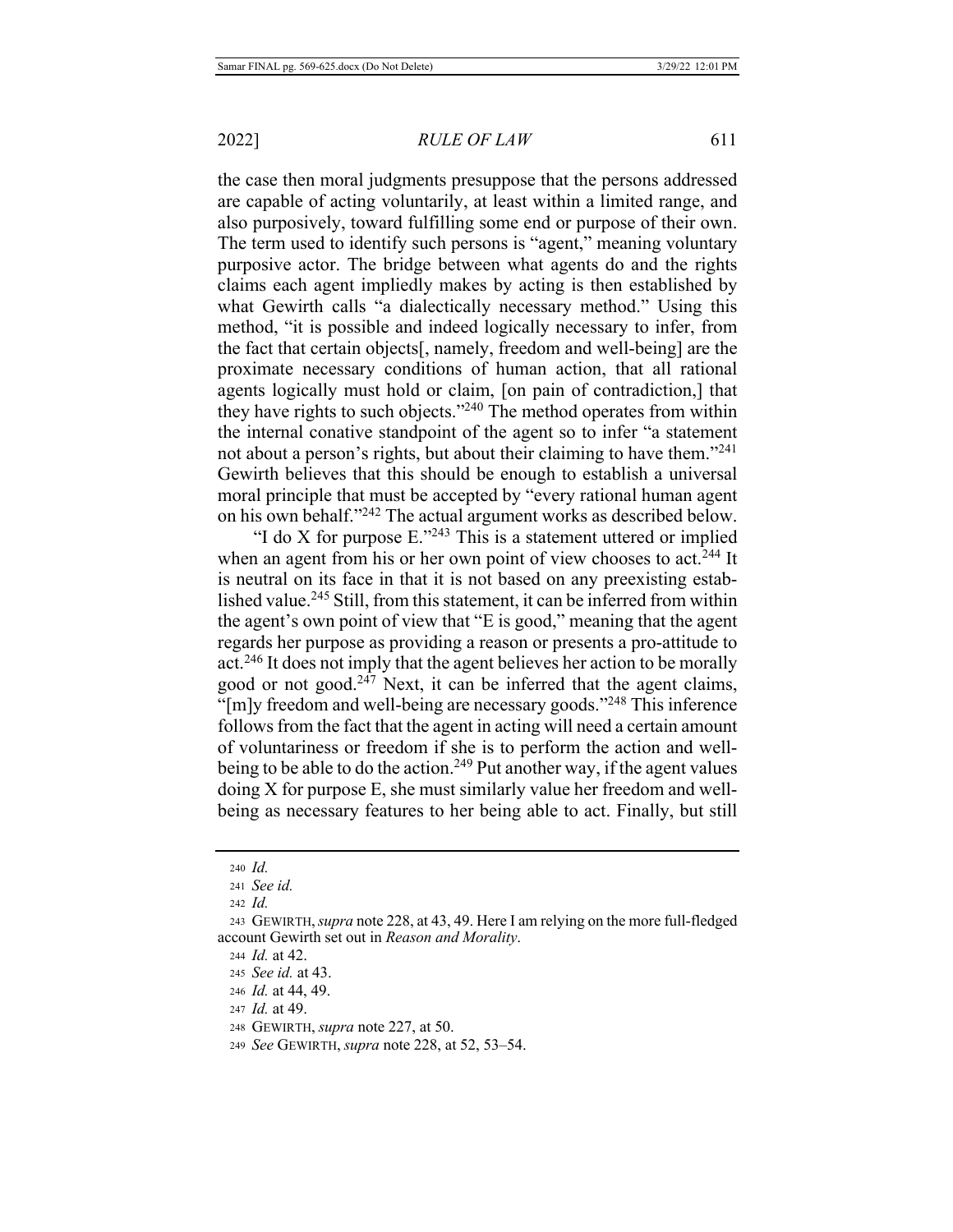from within the point of view of the agent, the agent claims rights to freedom and well-being, which Gewirth labels "generic rights."250

Here one might object that claiming rights introduces a new element into the discourse not justified by what precedes it. Gewirth addresses this objection when he considers what would happen, still staying within the agent's own point of view, if she were to deny she has these generic rights.<sup>251</sup> And let us do it bearing in mind the agent's earlier claim that her freedom and well-being are necessary goods to  $2$  do X for purpose E. Here we might note that from the agent's point of view this means she must have freedom and well-being.<sup>252</sup> But that implies if she were to now deny rights to freedom and well-being, she would be denying that all other persons ought to refrain from interfering with her freedom and well-being.<sup>253</sup> This is because the rights claim at stake implies a duty on the part of others not to interfere with her freedom and well-being. And so, were the agent to now deny from her point of view that she has these rights, she would have to accept that she may not have freedom and well-being.<sup>254</sup> But, since it has already established that a rational agent doing  $X$  for purpose  $E$  would claim freedom and well-being as necessary goods, her acceptance now that she does not have freedom and well-being would be a contradiction.<sup>255</sup> The point is not that she is afforded these rights but rather what she must claim to be consistent with her doing  $X$  for purpose E. Thus, from the point of view of the agent, she must, at least, impliedly claim rights to freedom and well-being whenever she acts.<sup>256</sup>

Now it is important to not overstate what has been shown thus far. All that has been established so far is that acting for a purpose commits the agent to a claim of rights from her own point of view as a strictly prudential matter.<sup>257</sup> It does not mean anyone else has to acknowledge her claim or that she has to acknowledge a similar claim by anyone else.<sup>258</sup> Thus, to make this prudential claim into a moral claim others would have to acknowledge, it is necessary to bring other agents into the analysis.<sup>259</sup> This is done when the agent recognizes that

- 254 GEWIRTH, *supra* note 227, at 50–51.
- 255 GEWIRTH, supra note 228, at 80. See also GEWIRTH, supra note 227, at 50.
- 256 GEWIRTH, *supra* note 227, at 51.

<sup>250</sup> GEWIRTH, *supra* note 227, at 50.

<sup>251</sup> *See id.* 

 $252$  *Id.* 

<sup>253</sup> *Id. See also* GEWIRTH, *supra* note 228, at 80.

<sup>257</sup> *Id.* at 51.

<sup>258</sup> *See id.* 

<sup>259</sup> *See id.*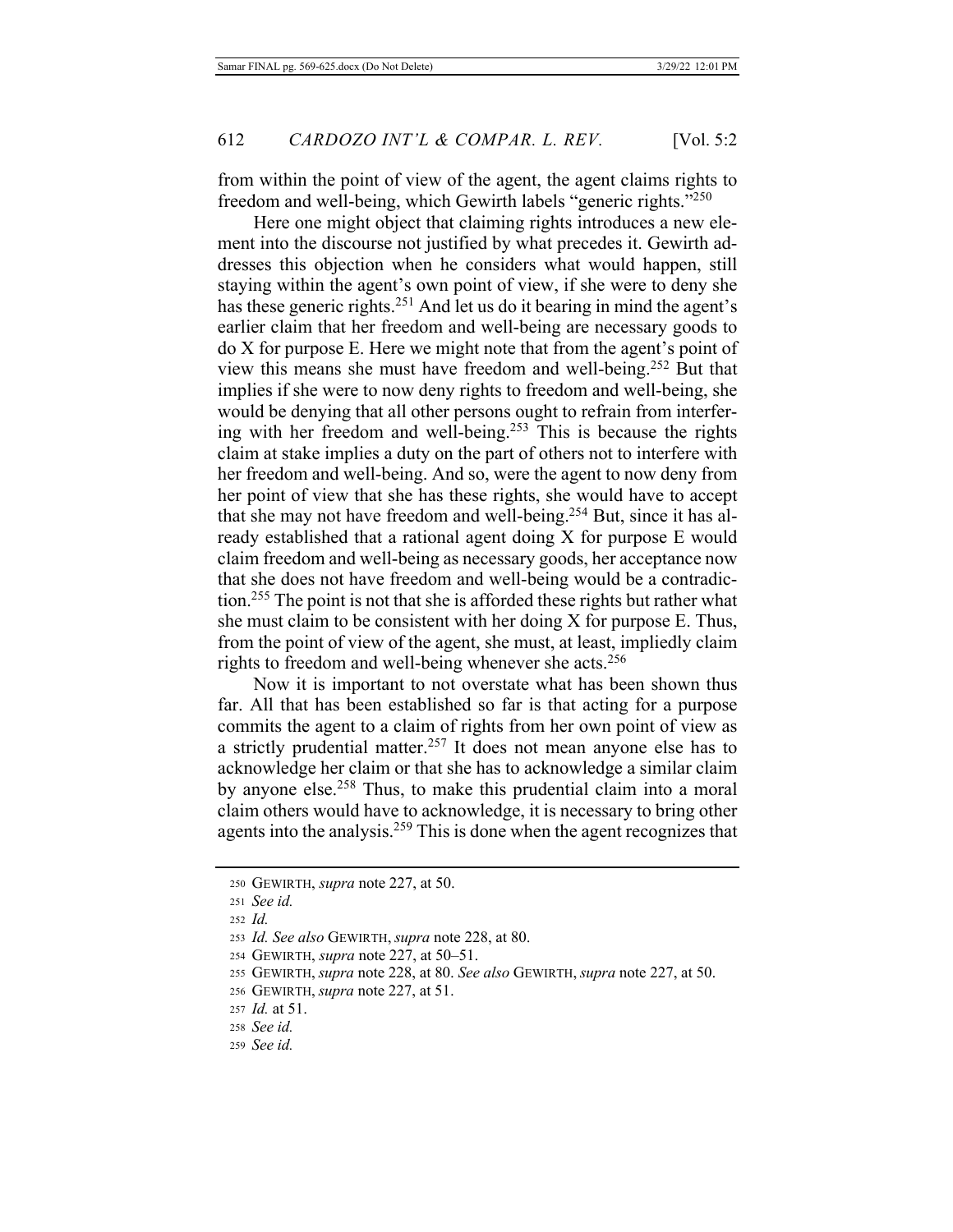the sole basis or sufficient reason upon which she made her rights claim was her choice to do X for purpose  $E^{260}$  It was not based on any particular feature about her, only that she is an agent who seeks to do some action for some purpose she regards as good. But if that is the case then "it is necessarily true of every agent that [s] he must hold or accept at least implicitly that [s]he has rights to freedom and well-being."<sup>261</sup> Put another way, each agent recognizes by acting that any other agent could validly make the same claim, since there would be nothing to separate her from any other agents making the same claim. Thus, because our agent, from her own point of view, claims rights to freedom and well-being, she cannot deny to her fellow agents those same rights that on the same basis she claims for herself; to do so would be to contradict herself.<sup>262</sup> Consequently, Gewirth believes that every rational agent logically must accept "that all prospective agents have the generic rights." $263$  This conclusion, derived from the aforesaid argument, leads Gewirth to state the following principle: "Act in *accord with the generic rights of your recipients as well as of your*self."<sup>264</sup> Gewirth calls this the Principle of Generic Consistency ("PGC").<sup>265</sup> Because it is based on what any agent logically must accept on pain of contradiction as rights that we all share, he believes it to be the supreme principle of morality and the foundation of human rights.<sup>266</sup>

It should be noted that an important consequence of Gewirth's argument "is that he is able to construe moral questions as objective ones, without appealing to the idea that moral truths are known by intuition, and at the same time preserve the autonomy of morality."267 This follows from the fact that the PGC is categorically in the interests

<sup>260</sup> *See id.* 

<sup>261</sup> See id.

<sup>262</sup> Here is how the generalization works as an instance of the "logical principle of universalizability": [I]f some predicate P belongs to some subject S because S has the quality  $Q$  (where 'because' is that of sufficient reason or condition), then it logically follows that every subject that has  $Q$  has  $P$ . If any agent  $A$  were to deny or refuse to accept this generalization in the case of any other prospective purposive agent, A would contradict [her]self.

*Id.* at 52.

<sup>263</sup> *Id.* 

 $264$  *Id.* 

<sup>265</sup> *Id.* at 52-53.

<sup>266</sup> *Id.* at 53–54.

<sup>267</sup> DERYCK BEYLEVELD, THE DIALECTICAL NECESSITY OF MORALITY: AN ANALYSIS AND DEFENSE OF ALAN GEWIRTH'S ARGUMENT TO THE PRINCIPLE OF GENERIC CONSISTENCY 143 (1991).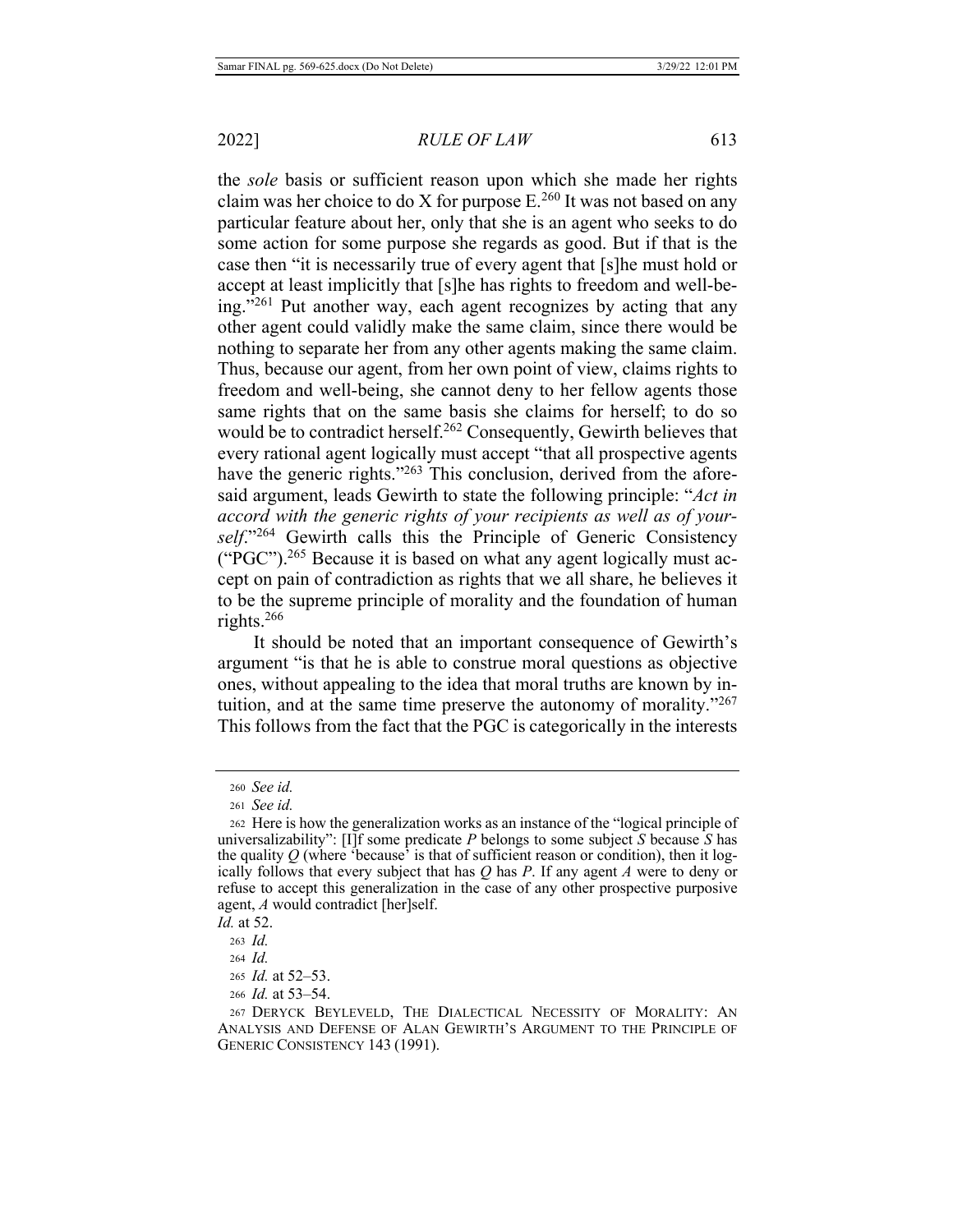of every prospective purposive agent to hold that their freedom and well-being is not interfered with and correspondingly that they do not interfere with the freedom and well-being of others.<sup>268</sup>

Furthermore, the PGC encompasses both positive and negative rights insofar as one can expect that others would claim the same basic rights to freedom and well-being, not only when seeking to be free of interference but also when in need of conditions necessary to the very possibility of action, as one might claim for oneself.<sup>269</sup> Thus, on an individual basis, the PGC would require that, if someone were drowning and another agent could save the person at no comparable cost to oneself, the agent should do so, for as a rational agent, she would want the same done for herself.<sup>270</sup> Additionally, although the PGC can only be established within the dialectically necessary method, because anyone could make use of this method to reach exactly the same result, it follows that the PGC can be asserted as an assertoric moral principle separate from the dialectically necessary method that affords its justification. $271$ 

Finally, having presented Gewirth's justification for a supreme principle of morality that grounds human rights, it is now necessary to investigate more specifically the components that describe the right to freedom and make up the right to well-being. The right to freedom "consists in a person's controlling his actions and his participation in transactions by his own unforced choice or consent and with knowledge of relevant circumstances, so that his behavior is neither compelled nor prevented by the actions of other persons." $272$  "Hence, a person's right to freedom is violated if he is subjected to violence, coercion, deception, or any other procedures that attack or remove his

<sup>268</sup> See id. Jurgen Habermas has a similar, although less severely rationalistic, view of moral knowledge to that of Gewirth. In his discussion of Discourse Ethics, Habermas writes:

Ethical knowledge retains its capacity to provide orientation, however, only within the horizon of the established everyday practice of individuals socialized into a spe $s$  cific culture  $\dots$  [W]e would destroy our ethical knowledge by submitting it to scientific examination, because theoretical objectification would dislodge it from its proper place in our life. JÜRGEN HABERMAS, JUSTIFICATION AND APPLICATION: REMARKS ON DISCOURSE ETHICS 22 (Ciaran P. Cronin trans., MIT Press 1993) (1991). However, being "socialized into a specific culture" runs the risk that ethical claims will not be truly universal because they will not necessarily be cross-cultural unless founded upon a preexisting social understanding that is already present.

<sup>269</sup> ALAN GEWIRTH, SELF-FULFILLMENT 94 (1998).

<sup>270</sup> Below I will discuss how this principle supports rights such as those protected by the ICESCR.

<sup>271</sup> See GEWIRTH, *supra* note 228, at 154–56, 161.

<sup>272</sup> GEWIRTH, *supra* note 227, at 56.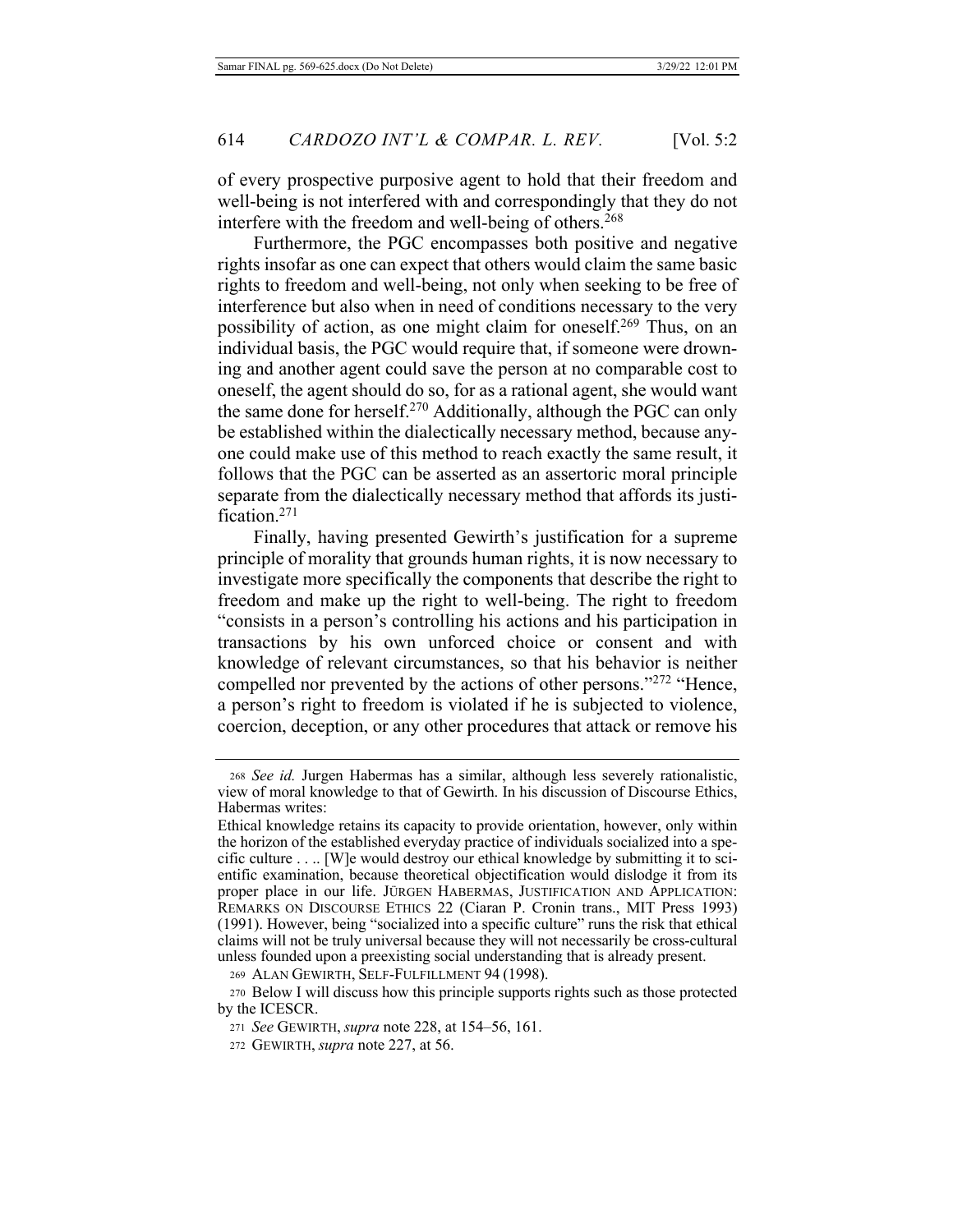informed control of his behavior by his own unforced choice." $^{273}$  Having freedom thus requires an area of personal autonomy in the sense of self-rule and privacy where a person is free of having to engage with others.<sup>274</sup> Interferences with freedom may have different degrees of significance depending on the extent to which the interference affects an individual's free choice, which also serves to provide a connection between freedom and well-being.<sup>275</sup> However, here one needs to be careful so as not to obscure the separate contributions made by the right to freedom from the right to well-being, which can get obscured when one only focuses on the objects to which the freedom is directed.

In other words, freedom is often described as presenting both a negative sense of *freedom from* as well as a positive sense of *freedom to*.<sup>276</sup> This is seen when one claims freedom from starvation to correlate with the freedom to eat.<sup>277</sup> It is in this positive sense that the separation of freedom from well-being gets obscured.<sup>278</sup> For if the agent is to be free from interference from others, that will involve a different set of concerns from his ability to eat, the latter of which seems more related to his well-being.<sup>279</sup> Indeed, well-being may properly involve different levels of concern that do not manifest themselves when one focuses only on freedom.<sup>280</sup> While the two concepts will often go together, they are not different variations of the same.

Unlike the right to freedom, which properly speaking is more procedural in that it protects an agent's unforced ability to consent to participate in voluntary transactions, including consent to the decision procedures of government; well-being can be divided among three different types of goods, *basic*, *nonsubtractive*, and *additive*, based on the degree of importance they hold to an agent's purposive fulfillment.<sup>281</sup> Basic goods are the preconditions necessary to be an agent; they include life, physical integrity, and mental equilibrium.<sup>282</sup> Examples where basic well-being is attacked include being killed or maimed, being subjected to debilitating torture, psychological harm

- 276 *Id.* at 250–51.
- 277 See id. at 251.
- 278 *See id.*
- 279 See id. at 251–52.
- 280 *See id.*
- 281 GEWIRTH, *supra* note 227, at 55.
- 282 *Id.* at 55–56.

<sup>273</sup> *Id.* at 56–57. 274 *Id.* at 57. 275 See GEWIRTH, *supra* note 228, at 254.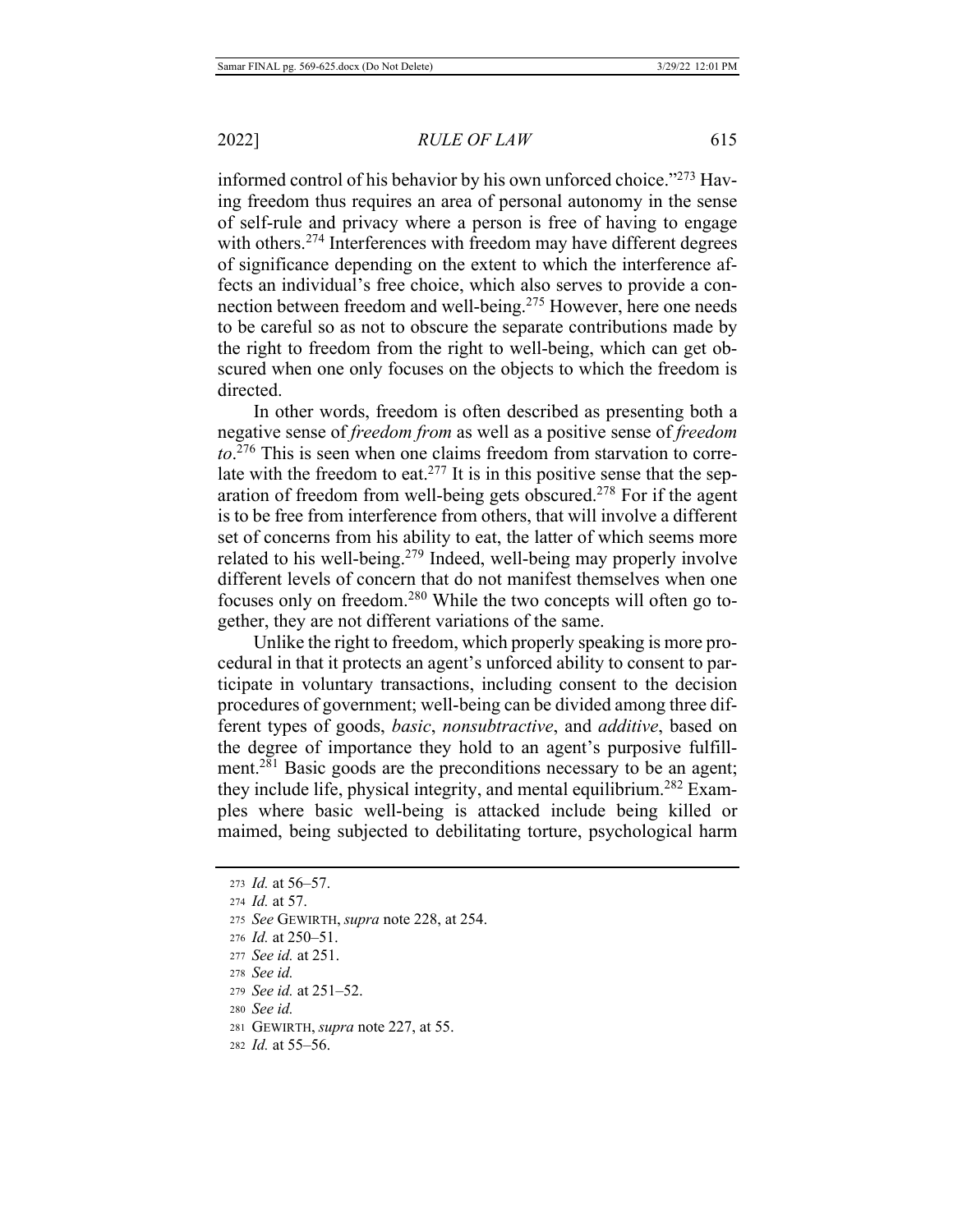(which might occur with the use of drugs or alcohol), or mentally damaging propaganda, or where a starving person could be saved at no comparable cost to another.<sup>283</sup> "Nonsubtractive goods are the abilities and conditions required for maintaining undiminished one's level of purpose-fulfillment ...  $\cdot$ <sup>284</sup> A person's nonsubtractive well-being is affected when she is lied to, cheated, had her property stolen, been defrauded or defamed, suffered broken promises, been prevented from being able "to plan for the future," or made subject to "debilitating conditions of physical labor or housing . . . . "285"

In contrast, additive well-being goes in the opposite direction. Additive well-being refers to those abilities and conditions that are needed to increase "one's level of purpose-fulfillment and one's capabilities for particular actions."<sup>286</sup> A person's additive well-being is thus attacked or limited when one's "self-esteem is attacked," one is denied adequate healthcare, education, or a decent standard of living, the person is subject to racial, gender (including transgender), religious, nationality, or sexual orientation discrimination, or one is placed in an environment that encourages ignorance, misinformation, or superstition.<sup>287</sup> It is also important to note, because of their different relation to purpose-fulfillment, that basic well-being is obviously more salient to being an agent generally followed by nonsubtractive well-being and then additive well-being. More will be said about the significance of this difference below.

Many of the rights that the PGC would support are those found listed in the UDHR, the ICCPR, and the ICESCR, where now a difference in how they might apply can be more fully specified. This should give rise to the thought that these components of the theory might offer valuable assistance to the ICJ, the ICC, and the HRC, as well as the various domestic courts involved in determining whether a human right is involved or in resolving conflicts of rights.

# VII. RESOLVING CONFLICTS OF RIGHTS WHILE ALSO LIMITING RELATIVISM IN THE APPLICATION OF RIGHTS

So where do we go from here? Except for provisions in the ICCPR and ICESCR requiring member states to submit periodic compliance reports, and the HRC to hear complaints from individuals

287 Id.

<sup>283</sup> *Id.* at 56.

<sup>284</sup> *Id.* 

<sup>285</sup> *Id.* 

<sup>286</sup> *Id.*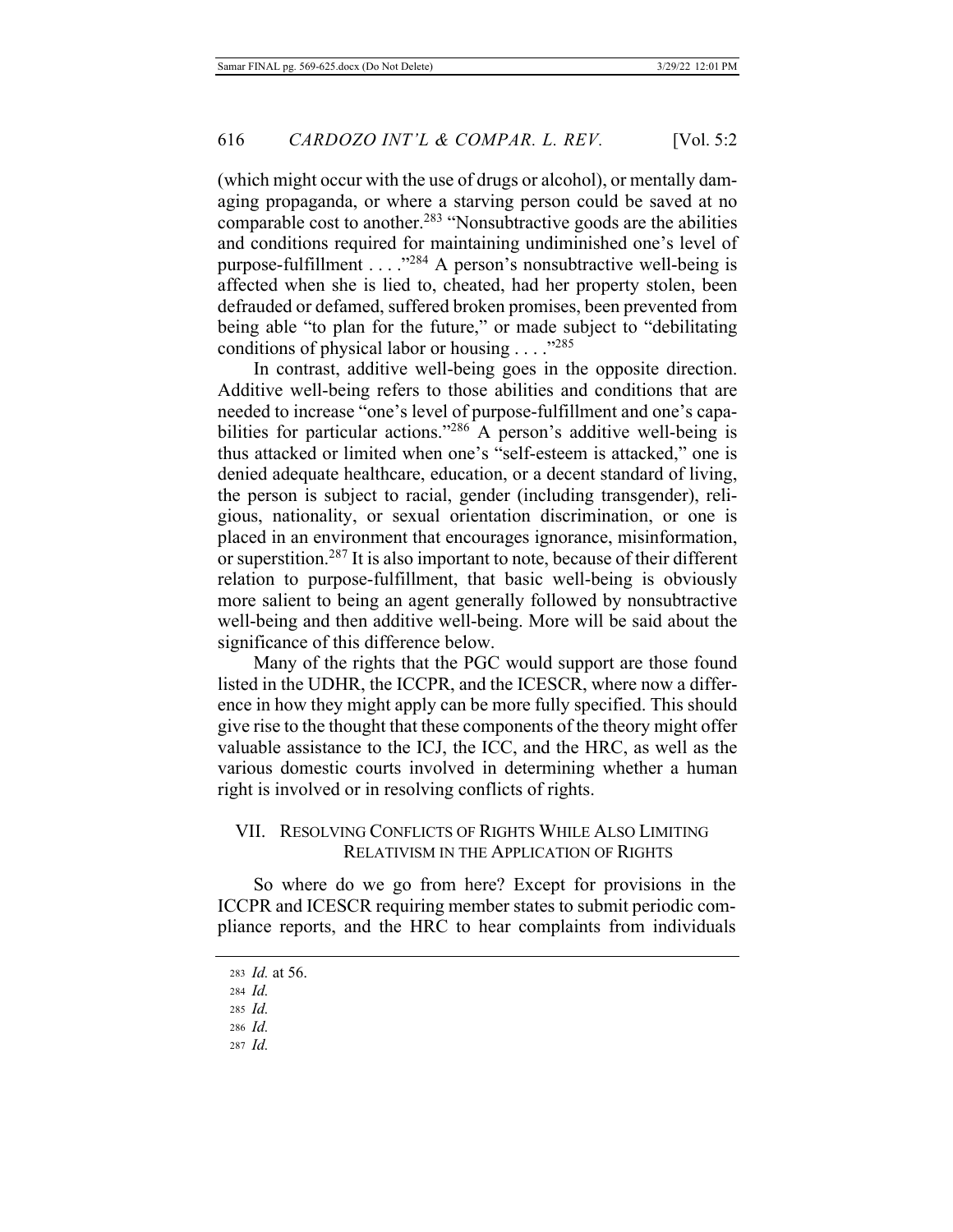**RULE OF LAW** 

whose states have agreed to the First Protocol, most other treaty provisions are left to be enforced either by the ICJ, when the states or the U.N. agree to submit them, the ICC, if the alleged violation involves a high government official, or, more often, the domestic state courts who have occasion to hear cases of human rights violations. That being so, it is essential that there should be available a general interpretative framework to assist these bodies in deciding cases to ensure consistency in the application of human rights across the globe.

Buchanan's earlier expressed concern that human rights got international recognition only because no grounding had ever been provided now begs for such a justification. Since no justification will be found in any of the international documents adopted or as part of the customary rules that have come about by state practice and *opinio juris*, it will have to be located elsewhere, in the best philosophical grounding for the very rights at stake. Such a justification could then be placed alongside the actual rights being considered to determine the best constructive interpretation of those rights in specific cases. Especially because the justification would likely give rise to the very same rights being considered, it is worth considering for the rational grounding that it is likely to provide for how the rights should then get applied. And so, I suggest that the justification we should follow is the one that Gewirth has offered for human rights, which not only grounds all the rights identified in the IBHR, but also provides the missing justification that will allow those rights to be interpreted without appeal to local cultural, religious, or other traditions. The idea here is that when we juxtapose the IBHR against the grounding that Gewirth has offered, we provide a way forward for courts to then apply the rights with less likelihood that the application will succumb to the kind of relativist concerns expressed in the previous sections.<sup>288</sup>

Human rights can only conflict with other human rights. This avoids the earlier concern of how to evaluate a human right against a non-human right value. Additionally, Gewirth's approach gives rise to a way to evaluate human rights since all human rights are derived by way of a dialectical approach that affirms individual voluntariness or purposiveness. As such they can be evaluated but only against one another, and always in terms of how well they serve to promote the freedom and well-being of all voluntary purposive human actors. Gewirth writes:

<sup>288</sup> For a discussion of other approaches to resolving the relativist and conflicts of rights issues that seem less satisfying, see Xu & Wilson, *supra* note 204, at 41–52.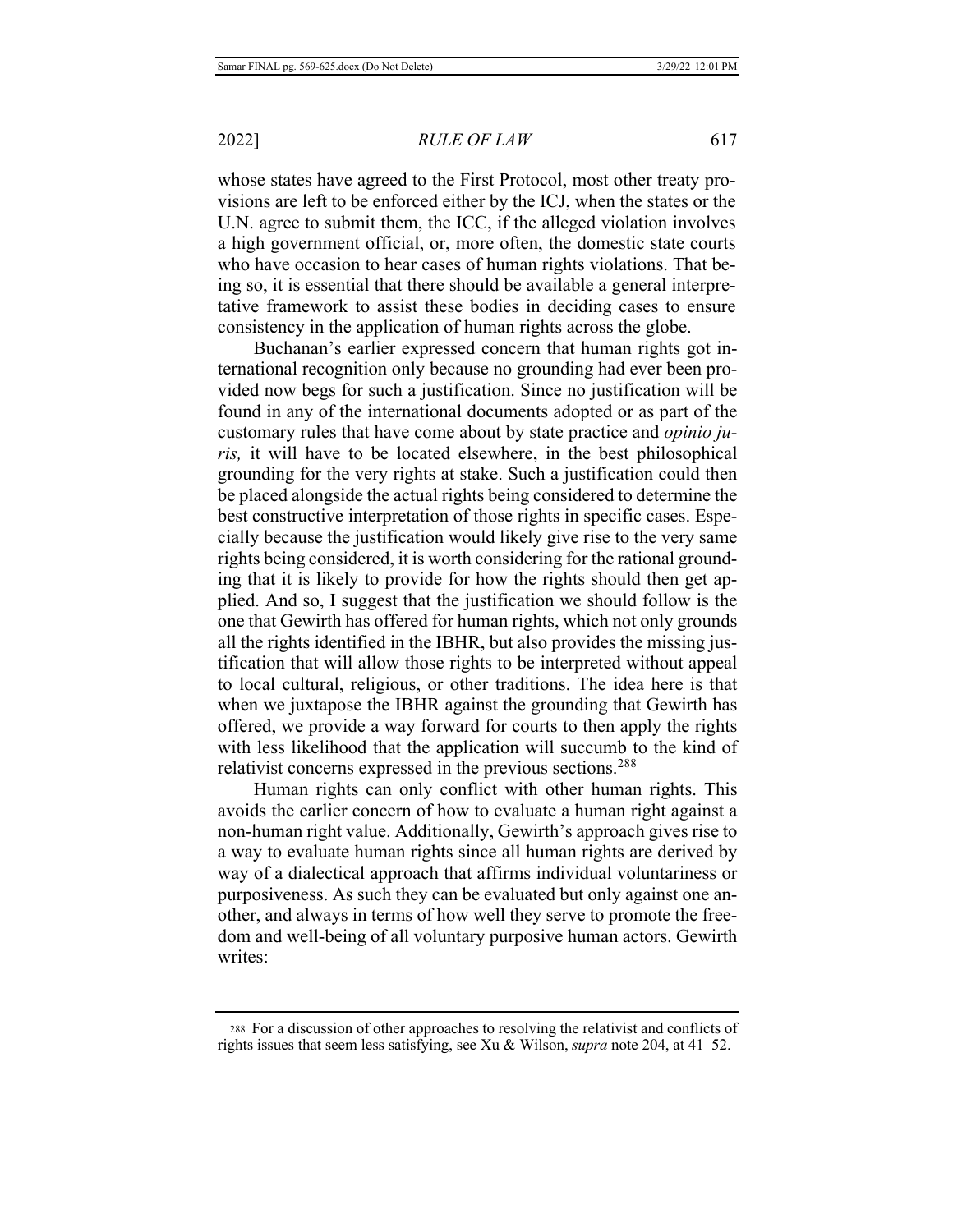[W]hen a human right is overridden, it must be by another human right, especially when the latter's Object is more necessary for action than the former's. Even when a right is overridden by considerations of the general welfare, the latter criterion, to be genuinely overriding, must be composed of the rights of individuals. For example, the national defense or even the rules of the road involve the rights of individuals to security from attack and to safety.<sup>289</sup>

This passage is important for two reasons. First, it implies that when a state asserts a compelling interest that cannot be satisfied without overriding a human right, its justification must be based on the presence of other human rights, which, in the context, prove more essential to ensuring voluntary purposive human action than the right in question if not overridden. Second, the aforesaid passage supports the claim that the generic rights which the PGC prescribes serve as both the baseline and the common denominator for determining not only what human rights there are but also how to resolve conflicts of rights.<sup>290</sup>

This last point acknowledges that while the PGC remains absolute as a "categorically obligatory moral principle," the specific individual human rights at stake are only prima facie; they can be overridden but only in contexts where doing so would promote the operation and protection of the system of human rights generally.<sup>291</sup> An example of a human right that can be overridden is the right to freedom when it is being used to attack the well-being of an innocent other. In that instance, the system of human rights could not be maintained if the right to freedom would prohibit all interference, even to safeguard the well-being of innocent others, especially when this can be done at no comparable cost to oneself.<sup>292</sup> In situations where overriding a human right would not promote the operation and protection of the human rights system generally, the right at stake is not justly overridden. This explains our earlier discussion of *jus cogens* not being derogated, and those rights specified in Article  $4(2)$  of the ICCPR that likewise should not be derogated, even in times of public emergency. For it is highly unlikely, even in grave situations, that the system of human rights

<sup>289</sup> GEWIRTH, *supra* note 227, at 6 (emphasis added).

<sup>290</sup> GEWIRTH, *supra* note 228, at 64 (noting that the generic rights the PGC prescribes "are 'human rights' in that they are rights that all humans have as human agents").

<sup>291</sup> GEWIRTH, *supra* note 227, at 57-58.

<sup>292</sup> *See id.* at 58–59.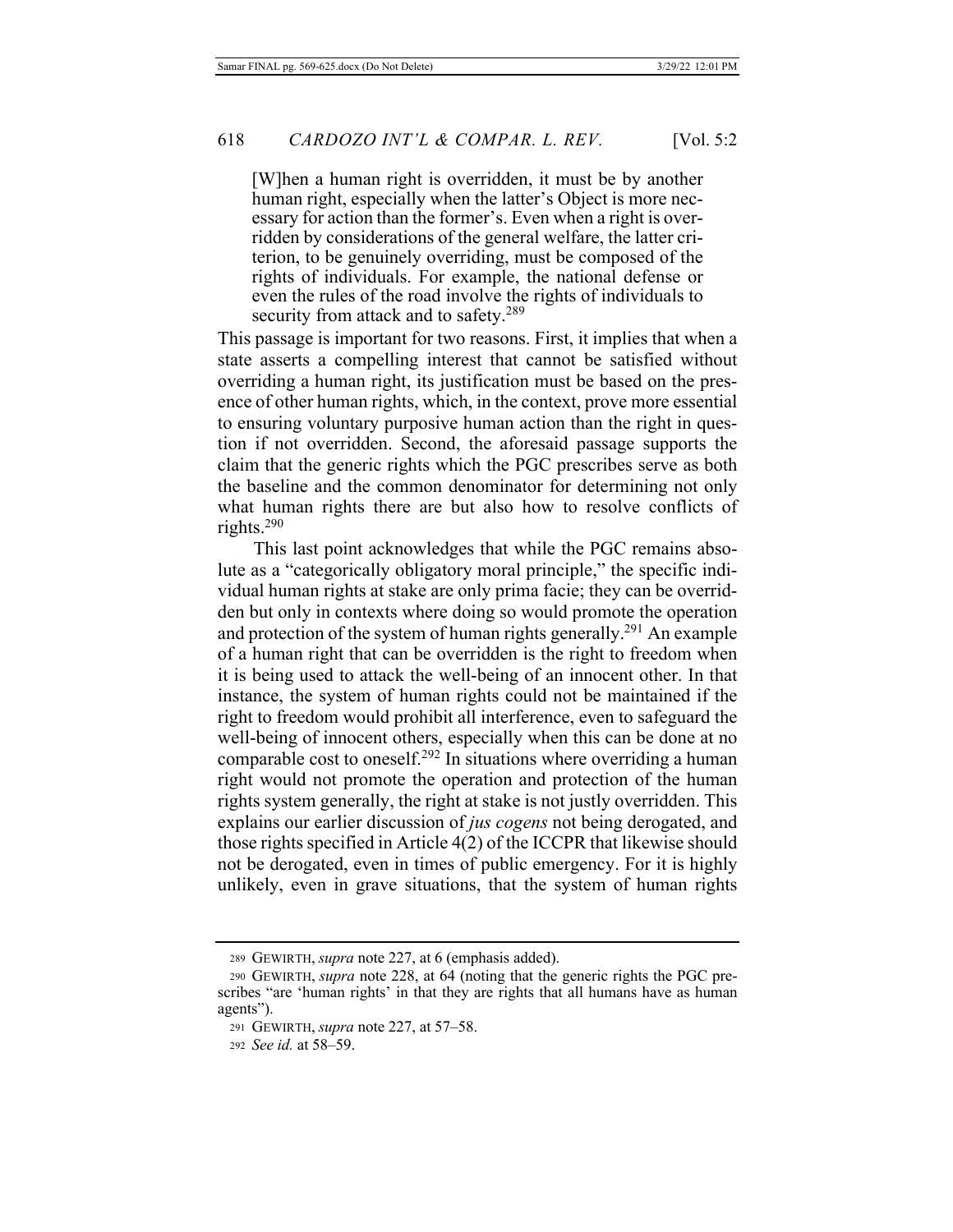generally would be advanced by overriding the rights specified as *jus cogens* or in Article 4(2).

But what about when human rights themselves are in conflict? How should a court approach deciding which right to override, and would the overridden right have any further status in the case once the override decision had been made? Here we take heed of how the PGC operates to determine when an override is justified. Gewirth sets out two criteria for resolving conflicts of rights at the individual level, and then a third criterion will be applied at the institutional level. Gewirth calls these applications "direct" and "indirect." "The criteria stem from the  $PGC$ 's central requirement that there must be respect for freedom and well-being among all prospective purposive agents."<sup>293</sup> The first criteria is the "prevention or removal of transactional inconsistency."<sup>294</sup> A transactional inconsistency occurs "[i]f one person or group violates or is about to violate the generic rights of another." $^{295}$ In such a circumstance, the PGC is violated because both agents stand alike in their claim to the rights each of them has with respect to the other. As a result, the agent whose rights would be otherwise violated can justly protect against the violation, even using lethal force, if necessary to protect basic well-being, since the transactional inconsistency is being created by the action of the other agent. Put more directly, self-defense is justified. This will be important when we turn to institutional applications, as it certainly justifies nation states who are innocently attacked to appeal to Article 51 of the U.N. Charter, which provides: "Nothing in the present Charter shall impair the inherent right of individual or collective self-defence if an armed attack occurs against a Member of the United Nations, until the Security Council has taken measures to maintain international peace and security." $^{296}$ 

The second criterion for resolving conflicts of rights at the individual level is when the conflict is between rights of different degrees of needfulness for action.<sup>297</sup> For example, one's basic well-being might conflict with another's nonsubtractive well-being, or another's nonsubtractive well-being might conflict with others' additive wellbeing. "Since every person has rights to the necessary conditions of

<sup>293</sup> *Id.* at 58.

<sup>294</sup> *Id.* 

<sup>295</sup> *Id.* 

 $296$  U.N. Charter art. 51.

<sup>297</sup> GEWIRTH, *supra* note 227, at 59. See also ALAN GEWIRTH, THE COMMUNITY OF RIGHTS 45 n.15 (1996).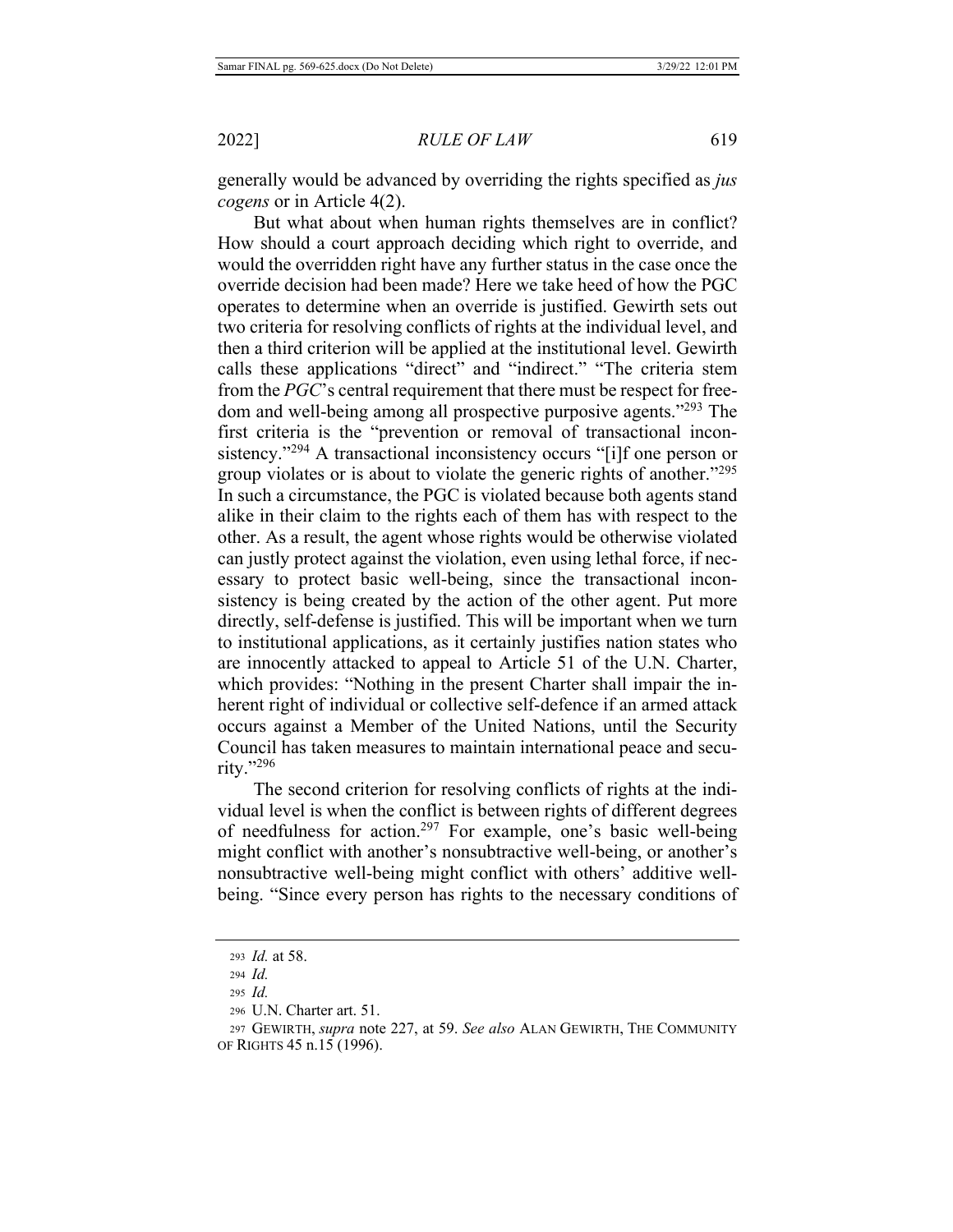action, one right takes precedence over another if the good that is the object of the former right is more necessary for the possibility of action, and if that right cannot be protected without violating the latter right." $^{298}$  A recent example in the individual case might include lying to a member of Myanmar's military about the location of Rohingya Muslim women and girls to avoid "unspeakable sexual violence at the hand of powerful men, many wearing military or police uniforms."<sup>299</sup> While normally lying would constitute a violation of nonsubtractive well-being, it is justifiable in instances where the lie would prevent an unjustified violation of basic well-being under the PGC, and that justification should be taken into account by a human rights court deciding whether the person committing the lie can be justly charged with aiding and abetting an enemy of the state.

Turning now to the role of institutions generally, especially those engaged with legal practices, Gewirth notes the importance of impartial institutions if the protection of human rights is to be sustained.<sup>300</sup> The way he does this makes use of indirect applications, as in the legal case mentioned above. Here, "the PGC's requirements are imposed in the first instance on social rules and institutions" requiring them "to serve to protect or foster the equal freedom and well-being of the persons subject to them."<sup>301</sup> This is to be accomplished on two different criteria corresponding to the state's obligations to protect the freedom and well-being of all prospective human agents. Turning first to the freedom criterion, or what Gewirth calls the "procedural applications," one distinguishes instances involving *optional* versus *neces*sary applications.<sup>302</sup> Optional applications require persons to be afforded the opportunity "to form or to participate in voluntary associations," such as political parties, social clubs, religious organizations, etc.<sup>303</sup> Attempts to force individuals into or out of such organizations would constitute a violation of this aspect of procedural freedom.<sup>304</sup> With regard to government participation, however, since governments pretty much exist everywhere, it is necessary or required

<sup>298</sup> GEWIRTH, *supra* note 227, at 59.

<sup>299</sup> Djaouida Siaci, The Mass Rape of Rohingya Muslim Women: An All-Out War Against All Women, MIDDLE E. INST. (Sept. 29, 2019), https://www.mei.edu/publications/mass-rape-rohingya-muslim-women-all-out-war-against-all-women [https://perma.cc/HLS8-4EAY].

<sup>300</sup> GEWIRTH, *supra* note 227, at 60.

<sup>301</sup> Id.

<sup>302</sup> *Id.* at 61.

<sup>303</sup> See id.

<sup>304</sup> *See, e.g.*, ICCPR, *supra* note 46, arts. 8, 11, 13, 18, 22–23, 27.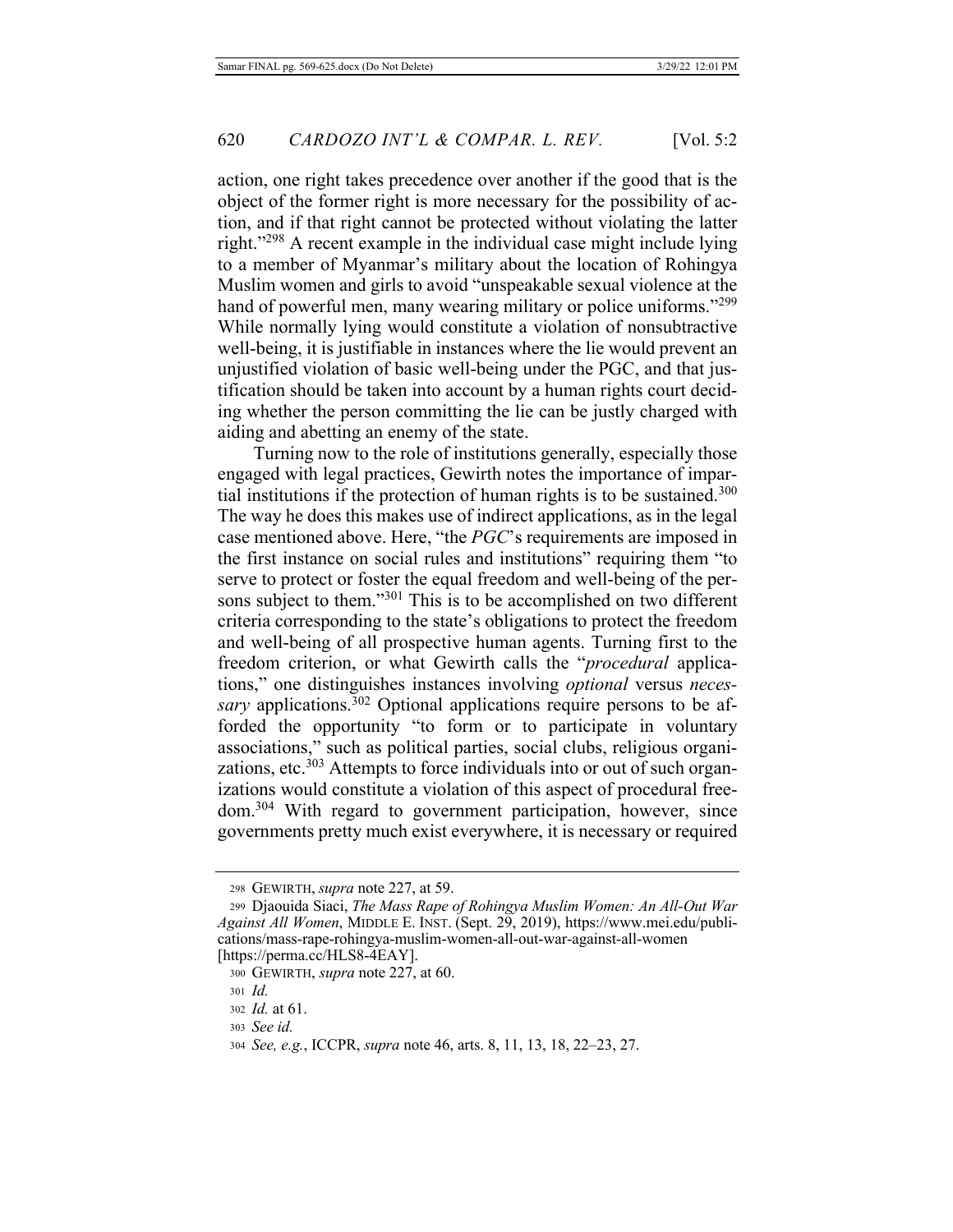that "a general decision procedure using the civil liberties to provide the authoritative basis, through elections and other consensual methods, of specific laws or governmental officials" be made available.<sup>305</sup> In short, democratic governments are justified while non-democratic governments, especially those that oppress their people, are clearly not.

The second criterion of indirect applications, which Gewirth describes as *instrumental*, corresponds to the three levels of well-being previously discussed, which also brings together our notions of a minimal and supportive state.<sup>306</sup> It too has two distinct scales: the *static* and the *dynamic*.<sup>307</sup> The first connects to what earlier were described as basic and nonsubtractive applications of well-being as would be expected to be protected in the minimal state; the second, *dynamic* scale, is more related to the supportive state since it ties in with how we think about additive well-being.<sup>308</sup> The first seeks to "protect persons from occurrent violations of their rights to basic and other important goods and to punish such violations."<sup>309</sup> The second "serve<sup>[s]</sup> to provide longer-range protections of basic and other rights where these cannot be obtained by persons through their own efforts."<sup>310</sup> The second is thus focused on positive rights, not just negative rights, while the first is more focused on negative rights. The second may be limited, however, where a state has insufficient resources to meet the positive need. In such circumstances, as previously mentioned, wealthier states should be called upon to assist in the effort.

I point out these two different applications because they very much relate to our understanding of the rights promoted by the ICCPR and the ICESCR, respectively. In this sense, they tie in with many of the existing legal norms that make up the IBHR. Perhaps even more importantly for our purposes of interpreting these rights, because of what was said earlier about the direct applications, there is also a tie here to how international and domestic courts should decide human rights cases. This is made clear when we distinguish the distinct role of a court from an institution like the U.N., or even from countries negotiating a multilateral human rights treaty, which sounds much like

<sup>305</sup> GEWIRTH, *supra* note 227, at 61; see also ICCPR, supra note 46, arts. 6–7, 9–  $10, 12-16, 19, 21, 25.$ 

<sup>306</sup> GEWIRTH, *supra* note 227, at 61.

<sup>307</sup> Id.

<sup>308</sup> *Id.* at 61.

<sup>309</sup> *Id. See also* ICCPR, *supra* note 46, arts. 17, 20, 24–25.

<sup>310</sup> GEWIRTH, *supra* note 227, at 61; see also ICESCR, supra note 47, arts. 3, 6– 15.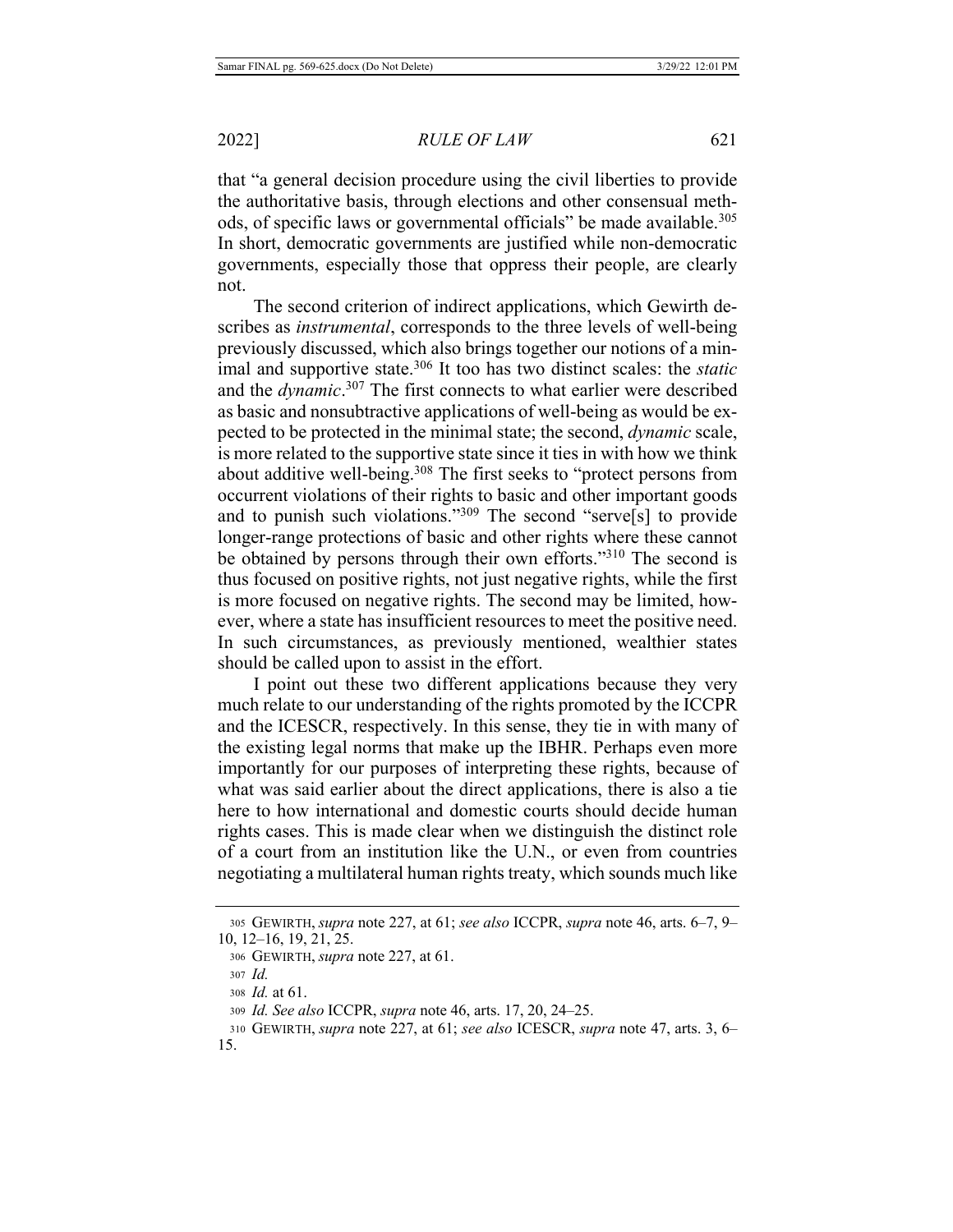one might expect of a legislative process. In the latter instances, both sides seek their own advantage in service to their respective interests, although under the above guidelines they should still ensure the proper protection of human rights. While in the former instance, courts such as the ICJ, the ICC, and various domestic courts are created or given authority to resolve disputes involving IHL and IHRL based on an assumption built into the system that they will treat the parties before them equally and fairly, and only serve to determine what the law means without bias.<sup>311</sup> Put another way, it means that the courts will operate to preserve the continuity and authority of the legal system in the best way they know how or, as Ronald Dworkin puts it, "[t]he adjudicative principle of integrity instructs judges to identify legal rights and duties, so far as possible, on the assumption that they were all created by a single author—the community personified—expressing a coherent conception of justice and fairness."<sup>312</sup> Dworkin explains this by having new cases fit past cases that ought not to be overruled.<sup>313</sup> And if after the fit is established and there remains a controversy as to the correct result, Dworkin would look to the political morality of the society to produce the best constructive interpretation of the community's legal practice.<sup>314</sup> In the case of international law, the political morality of the society would be best laid out, not just by identifying with whatever local political morality may presently be in vogue, but by finding what a rational person ought to accept given the variety of local disparities that exist among the various cultures and religious traditions. Here too the PGC can aid in the way courts interpret the scope of a human right or resolve a conflict of rights in terms of how well the interpretation supports voluntary purposive human action.

Joseph Raz makes a somewhat similar point regarding how courts should decide cases. Raz writes that,

The need to consider changing and developing the law to improve it, to adapt it to changing conditions, and to do justice to the litigants in the case before the court is a major influence on the way the law is interpreted. It is not, however, part of the answer to the question 'why interpret?'. On the contrary. So far as that question is concerned considerations of

<sup>311</sup> See, e.g., ICCPR, *supra* note 46, art. 14.

<sup>312</sup> DWORKIN, *supra* note 203, at 225 ("According to law as integrity, propositions of law are true if they figure in or follow from the principles of justice, fairness, or procedural due process that provide the best constructive interpretation of the community's legal practice.").

<sup>313</sup> See id. at 238-39.

<sup>314</sup> *Id.* at 239-44.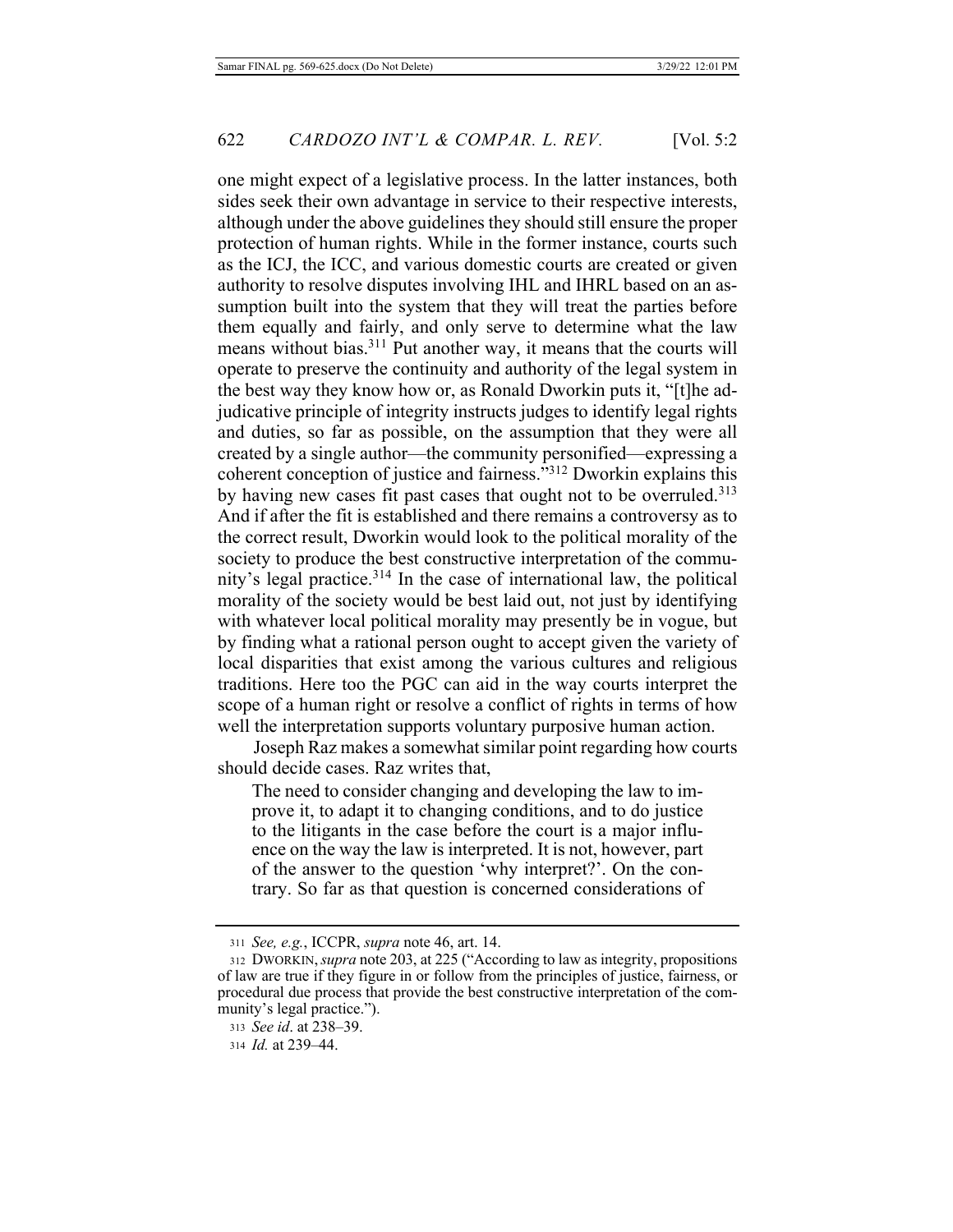equity and the role of the courts in developing the law are considerations which militate against assigning interpretation a major role in legal reasoning. In themselves they would suggest that legal reasoning in the courts should have the same character as legislative reasoning . . ..

 $\ldots$  The reasons for conducting so much of legal reasoning as an interpretative reasoning are respect for authority and the case for continuity, and especially the first. The need for continuity plays a similar role in legislative reasoning, without giving it interpretative character. It is only in combination with the courts' respect for authority that it supports interpretative reasoning.

So the factors which determine the character of legal interpretation divide into two: authority and continuity, which provide the reason for interpretation as well as contributing to the determination of its character, and equity and the development of the law, which in themselves are no reason to interpret at all, but given that we have reason to interpret they contribute to the determination of its character.  $315$ 

Such arguments as these provide a basis for believing that courts should operate with a far narrower set of values and methods of interpretation than those who have perhaps created the background treaties or state practice under which the courts will operate. This means that the language of interpretation, which combines continuity with authority, equity, and fairness, or is the best constructive interpretation of the community's legal practice, is what judicial decisions must manifest if they are to be accepted as authoritative. Domestic courts, as was suggested earlier, will attempt to follow this pattern but may get held up if local cultural or religious bias enter their analyses, as may be likely if the case involves a conflict of human rights with an existing local value or tradition. Consequently, a framework like that proposed by Gewirth, which first tries to present a non-question begging approach to justifying human rights generally, and only then explains how conflicts of rights should be resolved, would hopefully provide the very kind of authoritative help that domestic courts need to ensure rational, consistent, and unified decisions across cultures when deciding human rights cases. This result will only occur, however, if domestic courts are willing to follow the framework because they see it as authoritative.

<sup>315</sup> JOSEPH RAZ, BETWEEN AUTHORITY AND INTERPRETATION 237 (2009).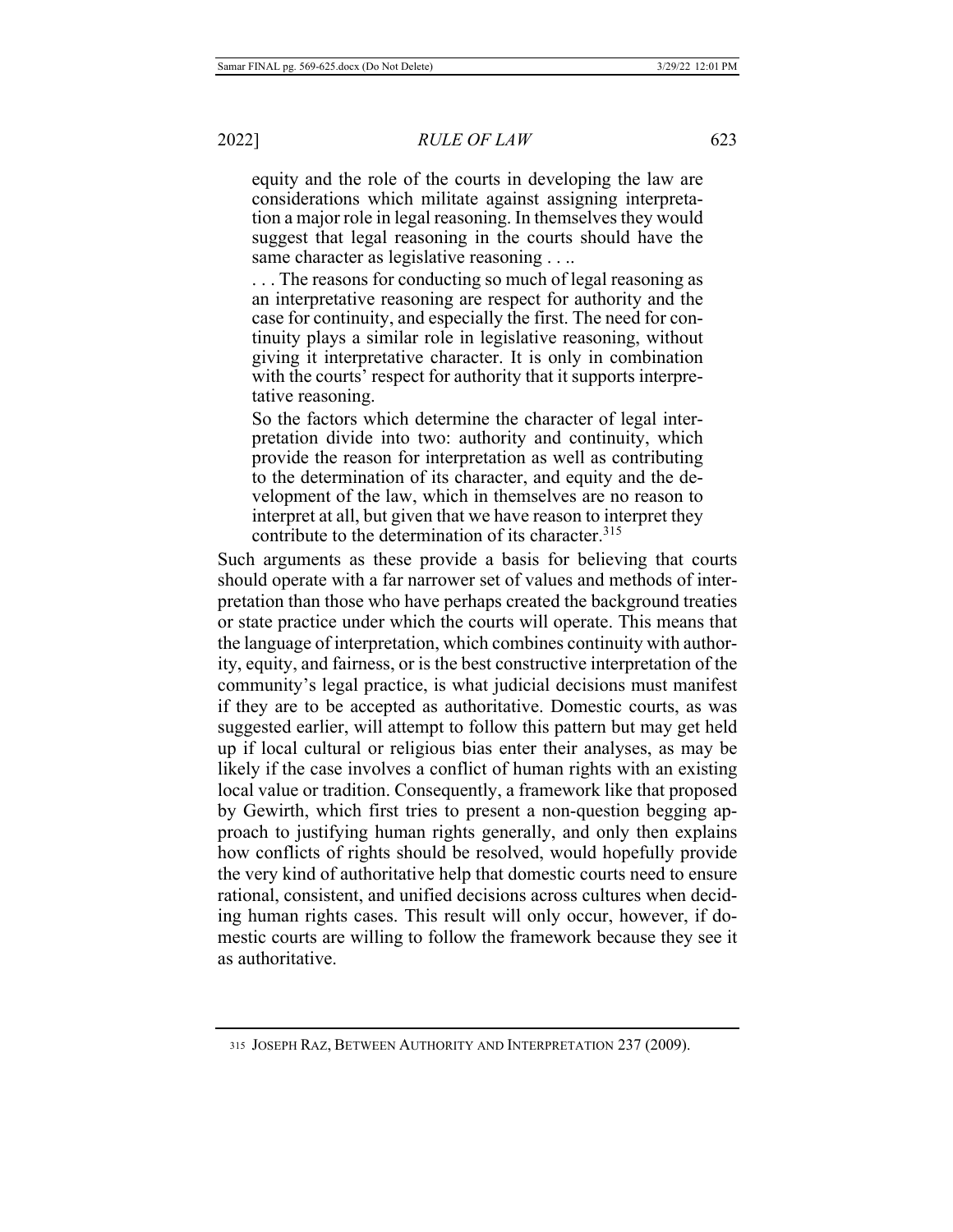Here, it would be nice to believe that everything already said to justify human rights would be enough for domestic courts to choose to follow it. But perhaps further support is needed for domestic courts to find the framework truly authoritative, one that is more related to how authority is referenced in political situations. If the ICJ said it would afford great weight to the interpretations the Gewirthian framework provides, much like it earlier said it would do with respect to the HRC's comments, domestic courts would have even greater reason to adopt the framework, since it would ensure greater consistency in decision-making processes involving international human rights generally.<sup>316</sup> But, of course to do this, international courts like the ICJ would need to incorporate into their interpretations of treaties and of CIHRL an ethical modality to allow for the best objective moral reasons that can be discovered to play a part in their deliberations. This doesn't mean that there won't be occasional disputes over outcomes in particular cases or that every court would necessarily agree with every other court's decision. It does mean that where disputes arise, they will arise within rather than outside an interpretative framework that most international and domestic courts should be able to agree upon as providing a common interpretative basis for understanding human rights treaties and resolving human rights disputes. And if that is the case, then, although occasional disputes may continue to arise, there will be less reason to despair and greater cause for hoping that IHRL is becoming a more unified system that states and individuals will be able to rely upon going forward.

## VIII. CONCLUSION

This article has sought to resolve a problem that arises when IHRL is adjudicated by the domestic courts of various countries. This problem concerns the influence of local cultural and religious standards that may give rise to relativism in the decisions, since there will be no guarantee of consistency, let alone uniformity, among different domestic court approaches to how best to adjudicate these rights. The problem arises because when IHRL came into existence, beginning

<sup>316</sup> Cf. Alejandro Chehtman, The Relationship Between International and Domestic Courts: The Need to Incorporate Judicial Politics into the Analysis, EUR. J. INT'L L. (June 8, 2020), https://www.ejiltalk.org/the-relationship-between-domestic-andinternational-courts-the-need-to-incorporate-judicial-politics-into-the-analysis [https://perma.cc/JQ77-25BX] (noting "how domestic courts perceive their role as 'compliance partners' and how the greater interaction between them and international courts has increased the possibility of collaboration").